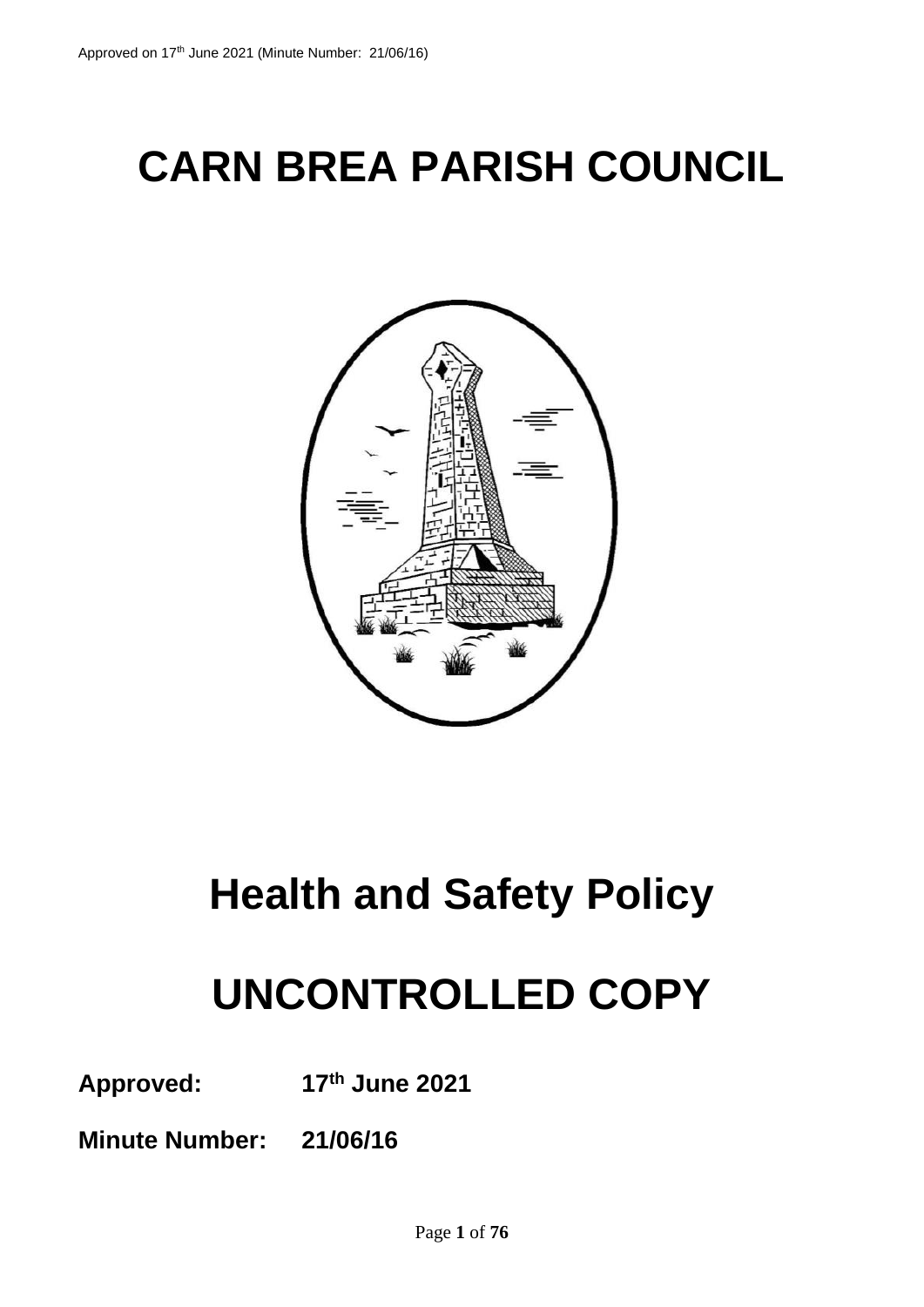

### **CONTENTS**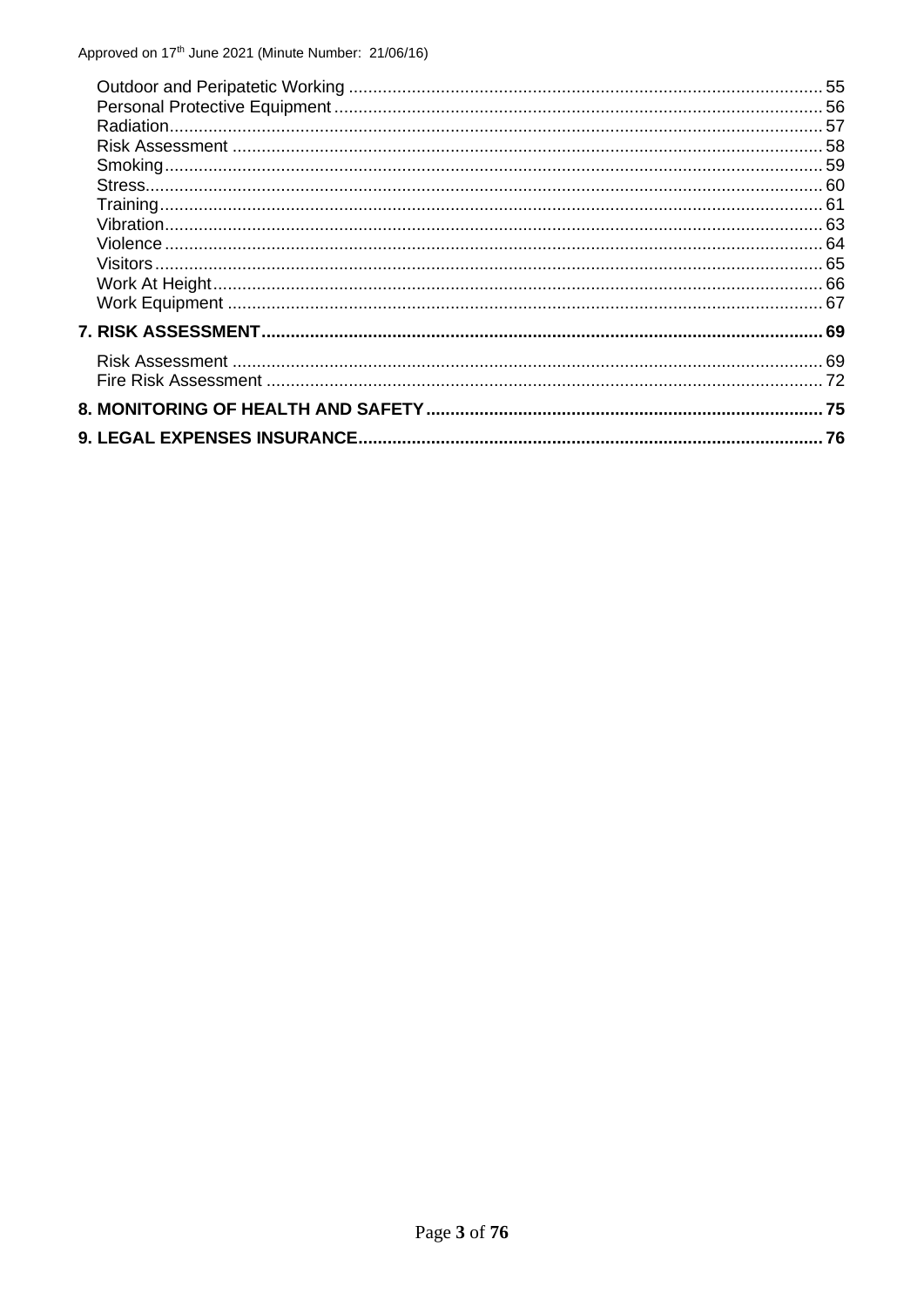## **INTRODUCTION**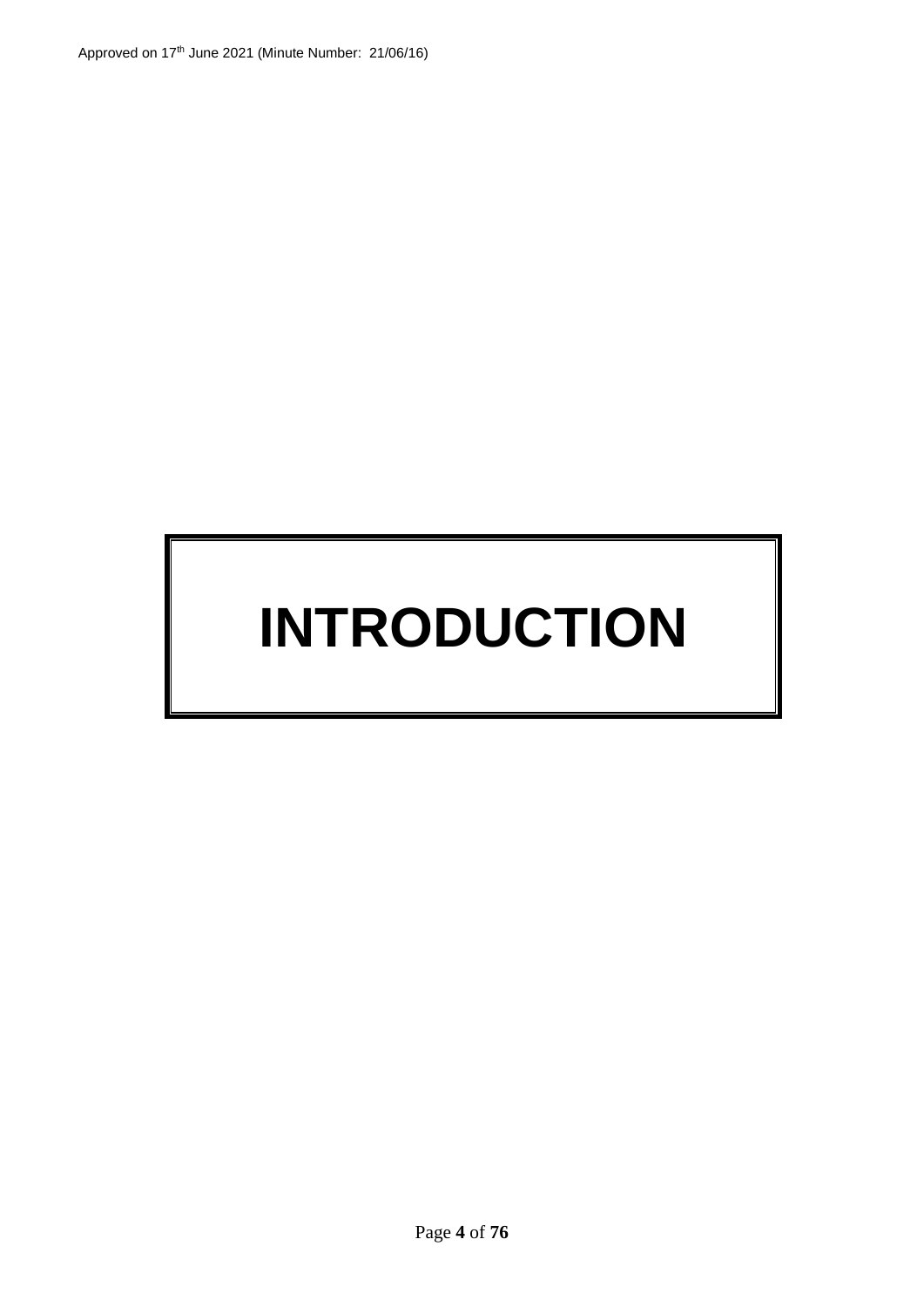### <span id="page-4-0"></span>**1. INTRODUCTION**

This Health and Safety manual has been prepared by Ellis Whittam on our behalf and with our involvement. It contains our Health and Safety Policy as required by the Health and Safety at Work Act 1974 and it defines the way we manage the health and safety hazards and risks associated with our business, premises and activities.

Carn Brea Parish Council are committed to managing health and safety effectively to protect our employees and other persons with whom we interact because we recognise that we have not only a moral and legal duty but also that our employees are our greatest asset.

Our Health and Safety Policy Statement sets out our commitment and the objectives we aspire to in managing health and safety. It is signed by the most senior person in our organisation to demonstrate that our commitment is led from the top.

Our approach to managing health and safety will be pragmatic and proportionate and will be prioritised according to risk with the objective of maintaining continuous improvement. We accept that we cannot eliminate risk from everything we do but we can manage risk in such a way that exposure to hazards is controlled as far as is reasonably practical.

We recognise that improvement in health and safety will not happen by chance and that planning to manage using a systematic approach through risk assessment is a necessary first step and an ongoing process. In moving forwards we will wherever possible eliminate risk through selection and design of buildings, facilities, equipment and processes. Where risks cannot be eliminated they will be minimised by the use of physical controls or, as a last resort, through systems of work and personal protection.

Our success in managing health and safety will be measurable and we look to establish performance standards against which we can monitor our progress to identify future actions to go into our improvement programme.

Based on our performance measurement in the form of accident monitoring, internal monitoring and external audits we will review our health and safety arrangements periodically and at least annually. The results of our measurement will be recorded and presented to the Board in our Annual Report.

This Policy has been created by the named consultant from Ellis Whittam with the co-operation of our staff. They have signed the Policy to confirm that at the time of creation it is suitable, sufficient and relevant to our circumstances and operations. Our nominated responsible person has signed the Policy to confirm that it is a true reflection of the activities and operations that we undertake and the circumstances in which the council operates.

| <b>Creation Date</b> | <b>Signed on behalf of Ellis Whittam</b> | <b>Confirmed</b> |
|----------------------|------------------------------------------|------------------|
| 07/02/2020           |                                          |                  |

### **POLICY REVIEW**

This Health and Safety Policy will be reviewed annually by Ellis Whittam Ltd in conjunction with our nominated responsible person.

As each review is completed it will be signed off by the consultant from Ellis Whittam and confirmed by our nominated responsible person.

| <b>Review Date</b> | <b>Signed on behalf of Ellis Whittam</b> | <b>Confirmed</b> |  |
|--------------------|------------------------------------------|------------------|--|
| 06/04/21           |                                          |                  |  |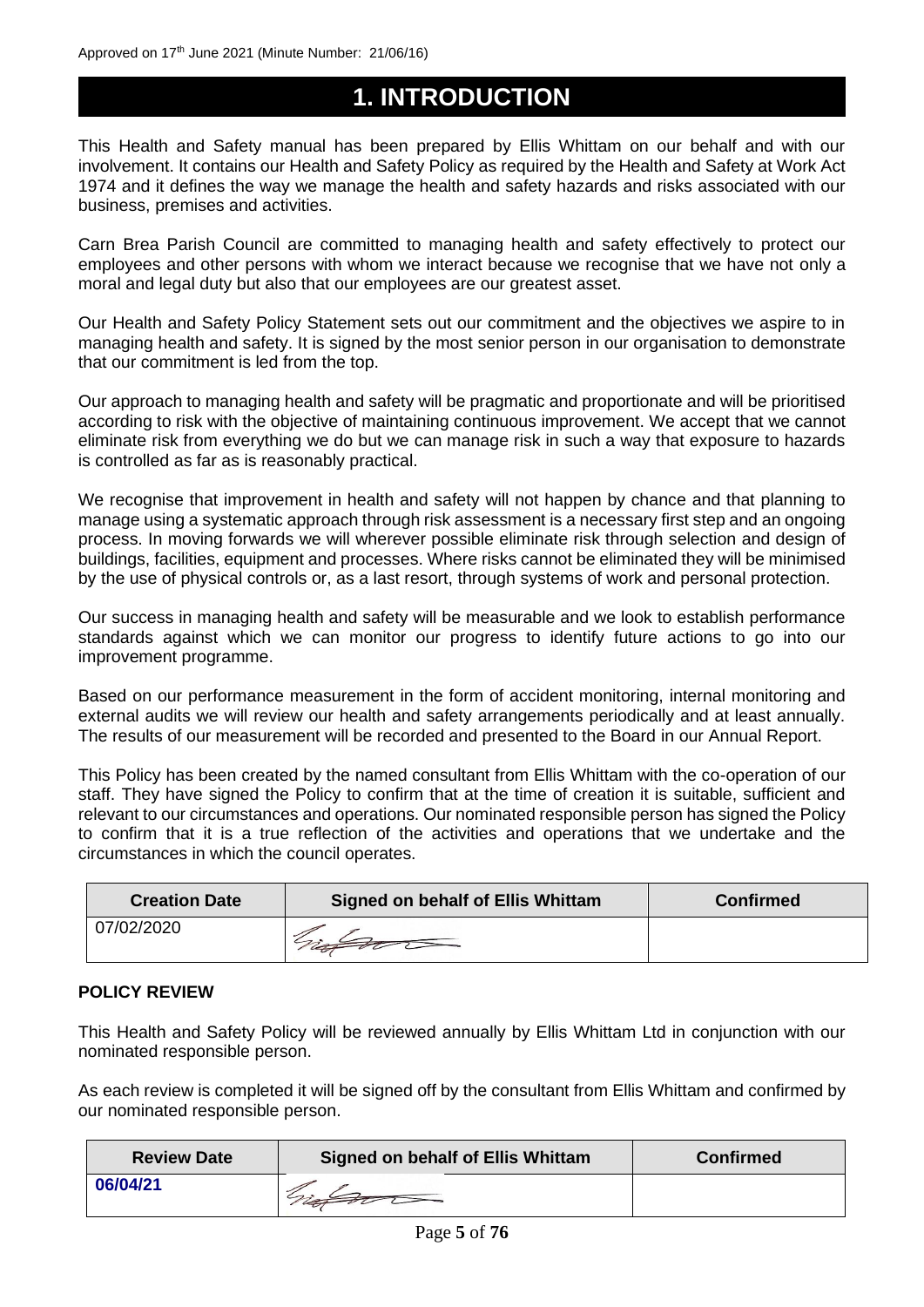### **DOCUMENT CONTROL**

The electronic copy of the Health and Safety Policy provided by Ellis Whittam will remain the controlled copy. Where further controlled copies are required then these should be issued accordingly and added to a register of controlled copies. Any amendments made to the policy will be provided for each of the controlled copies to ensure all controlled copies in circulation remain up to date.

If uncontrolled copies of the policy are printed either in whole or part, or if uncontrolled electronic copies are issued, then these will be clearly marked as an 'UNCONTROLLED COPY'.

### **Register**

| <b>Copy Number or Reference</b> | <b>Location kept</b>                    |
|---------------------------------|-----------------------------------------|
| 001                             | Full Council Pack - 17th June 2021      |
| 002                             | Carn Brea Parish Council Office         |
| 003                             | <b>Carn Brea Parish Council Website</b> |

### **AMENDMENT RECORD**

Any amendments made to the Health and Safety Policy will be recorded below with information on changes made.

Where significant changes are to be made which could impact on the business or our clients, we will consider the reasons for change, potential problems and how it will be implemented.

| <b>Date</b> | <b>Section</b> | <b>Ref</b> <i>T</i> itle | Details of amendment made                   | Change made by |
|-------------|----------------|--------------------------|---------------------------------------------|----------------|
| 07/02/20    | All            | All                      | Reviewed but no changes required            | Jim Stowe      |
| 06/04/21    | 6              | Infection<br>control     | Added policy on pandemic response<br>policy | Jim Stowe      |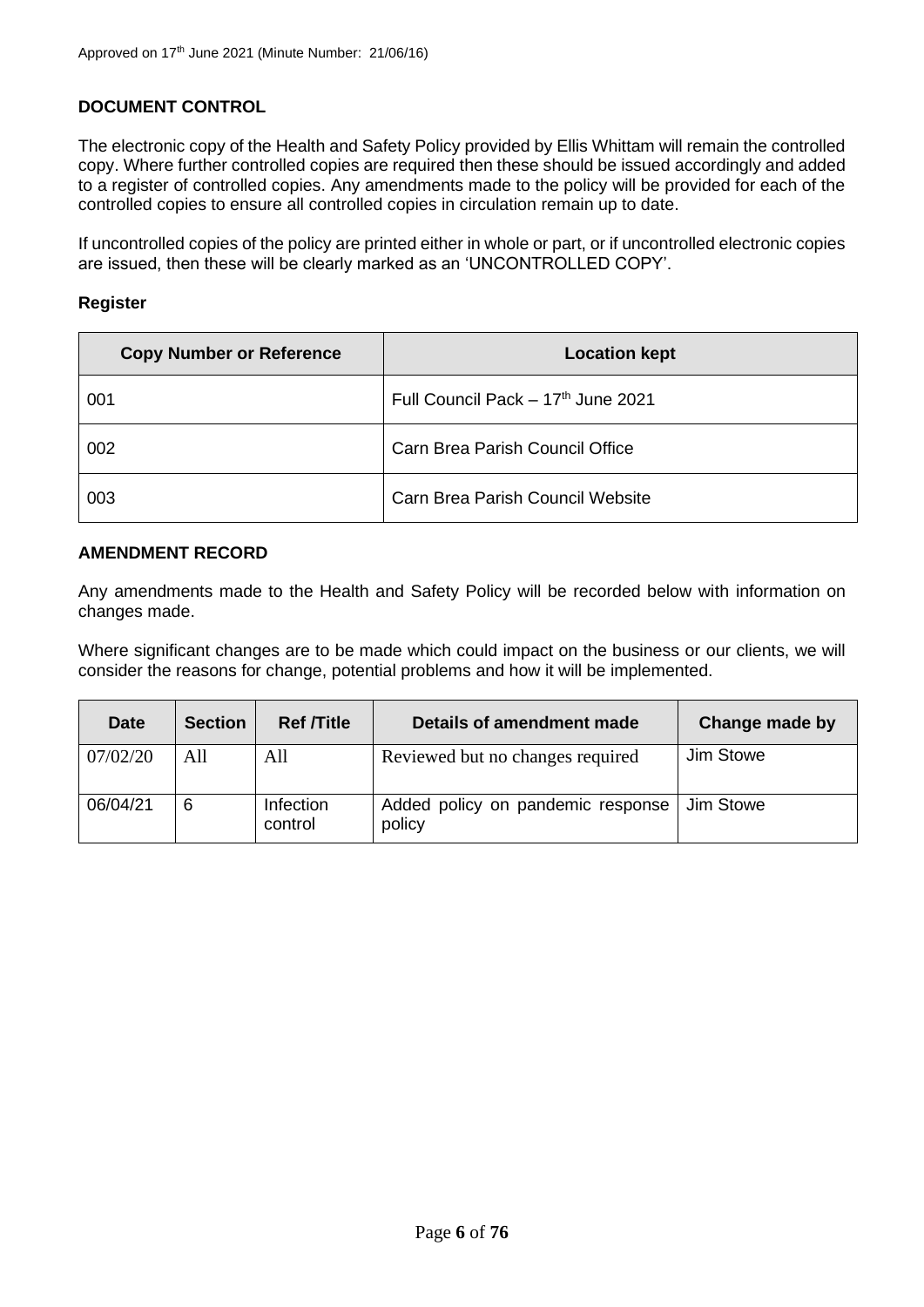### **LEGISLATION**

Extracts of relevant legislation are provided for ease of reference on the Ellis Whittam webpage. Full copies of relevant legislation are available on the Office of Public Sector Information web page [\(www.opsi.gov.uk\)](http://www.opsi.gov.uk/) and the National Archives [\(www.legislation.gov.uk\)](http://www.legislation.gov.uk/)

### **GUIDANCE**

Guidance on a number of health and safety issues can be accessed by logging onto the Ellis Whittam webpage which we hope you will find useful as a quick reference source.

Should you require further advice or assistance not available here then remember that advice on any health and safety issue is available from the **Ellis Whittam** advice line - **Tel: 0345 226 8393**

### **FORMS**

Relevant forms and templates that may be utilised can be accessed by logging onto the Ellis Whittam webpage.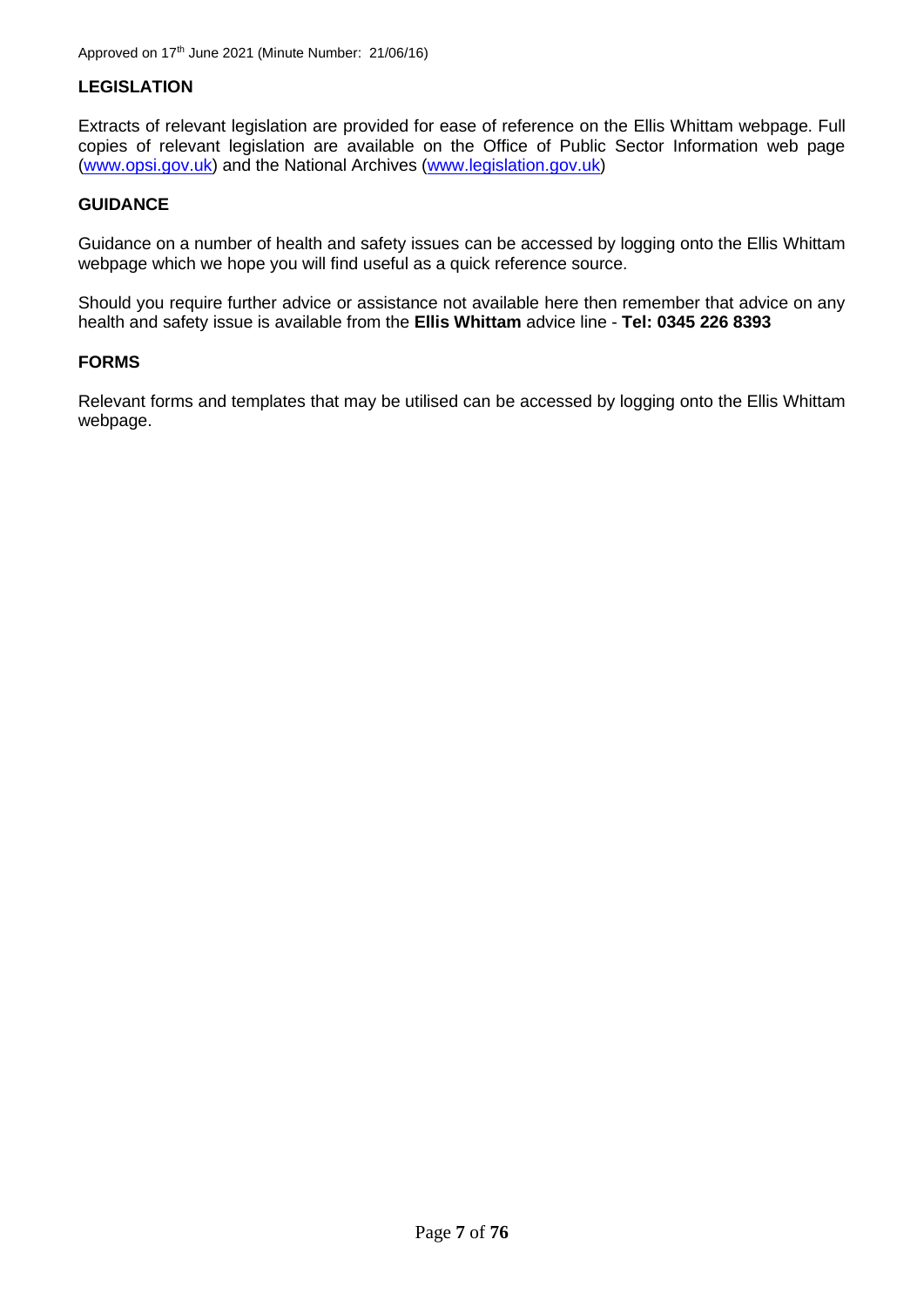# **POLICY STATEMENTS**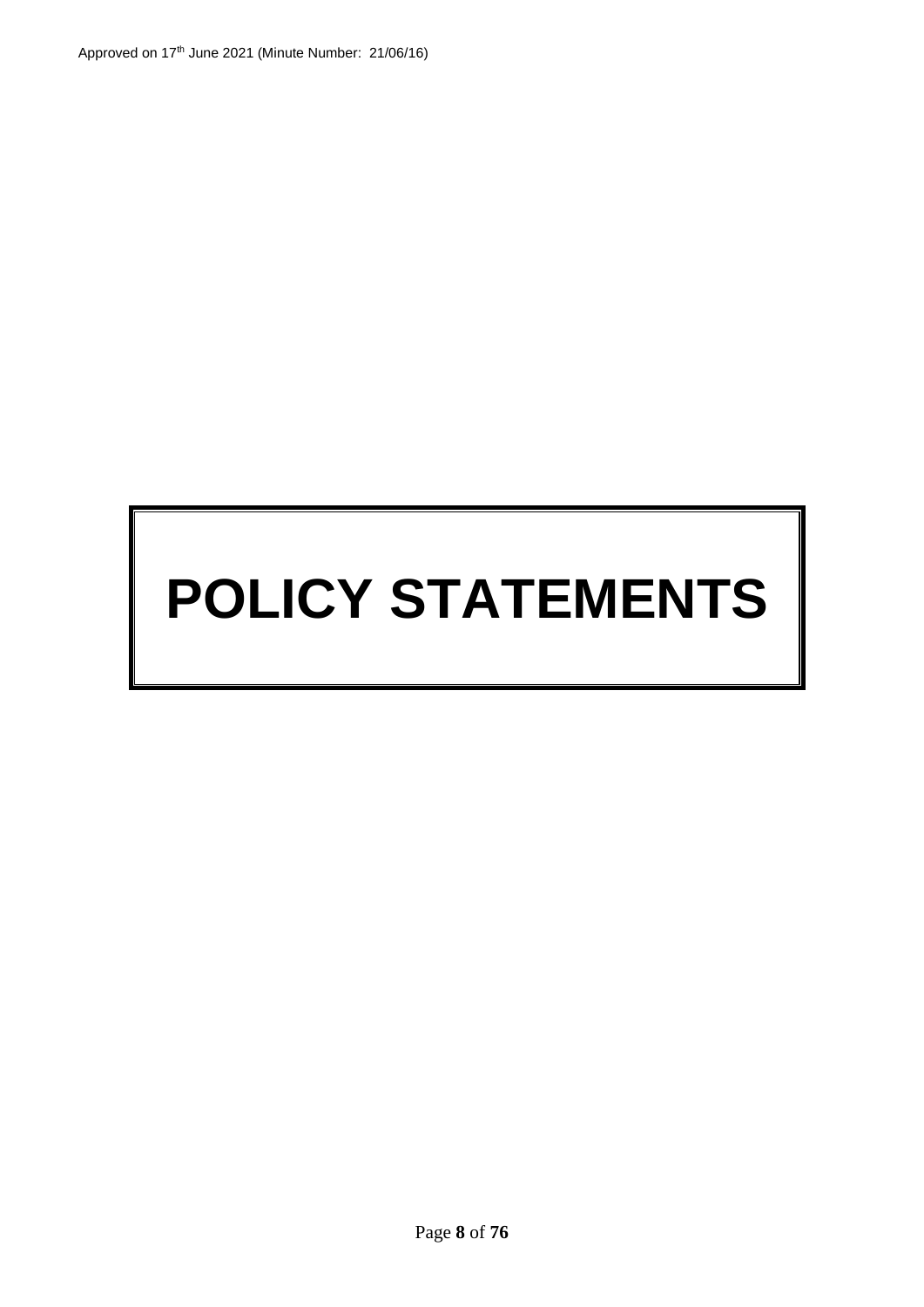### <span id="page-8-0"></span>**2. HEALTH AND SAFETY POLICY STATEMENT**

The management of Carn Brea Parish Council recognises that it has a legal duty of care towards protecting the health and safety of its employees and others who may be affected by the council's activities, and that managing health and safety is a business critical function.

In order to discharge its responsibilities the management will:

- bring this Policy Statement to the attention of all employees
- carry out and regularly review risk assessments to identify proportionate and pragmatic solutions to reducing risk
- communicate and consult with our employees on matters affecting their health and safety
- comply fully with all relevant legal requirements, codes of practice and regulations at International, National and Local levels
- eliminate risks to health and safety, where possible, through selection and design of materials, buildings, facilities, equipment and processes
- encourage staff to identify and report hazards so that we can all contribute towards improving safety
- ensure that emergency procedures are in place at all locations for dealing with health and safety issues
- maintain our premises, provide and maintain safe plant and equipment
- only engage contractors who are able to demonstrate due regard to health & safety matters
- provide adequate resources to control the health and safety risks arising from our work activities
- provide adequate training and ensure that all employees are competent to do their tasks
- provide an organisational structure that defines the responsibilities for health and safety
- provide information, instruction and supervision for employees
- regularly monitor performance and revise policies and procedures to pursue a programme of continuous improvement.

This Health and Safety Policy will be reviewed at least annually and revised as necessary to reflect changes to the business activities and any changes to legislation. Any changes to the Policy will be brought to the attention of all employees.

Signed: <del>Syncelles</del> . Dated: 17th June 2021

**Name:** Sarah-Jane Noakes **Position:** Parish Clerk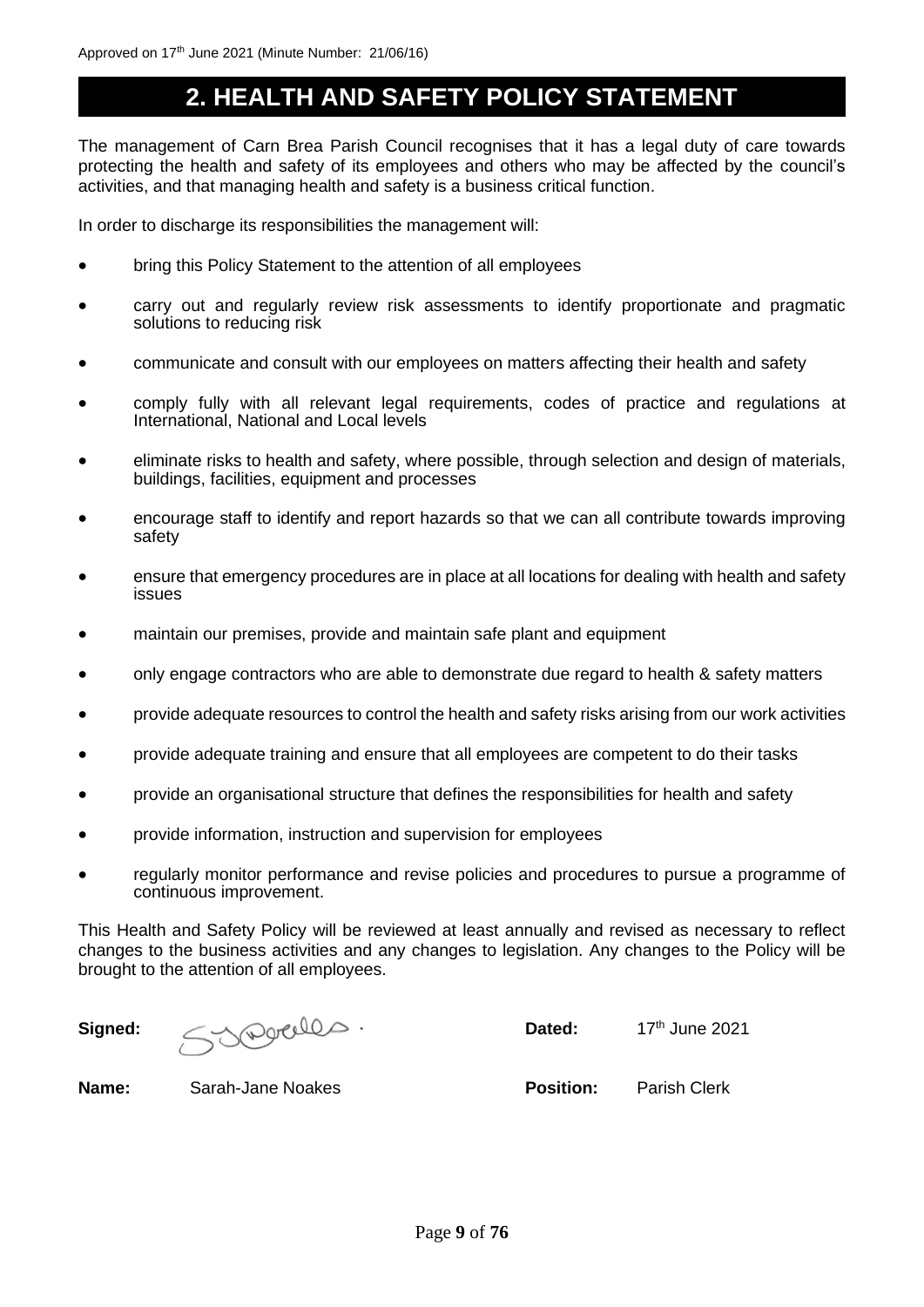# **ORGANISATION FOR HEALTH & SAFETY**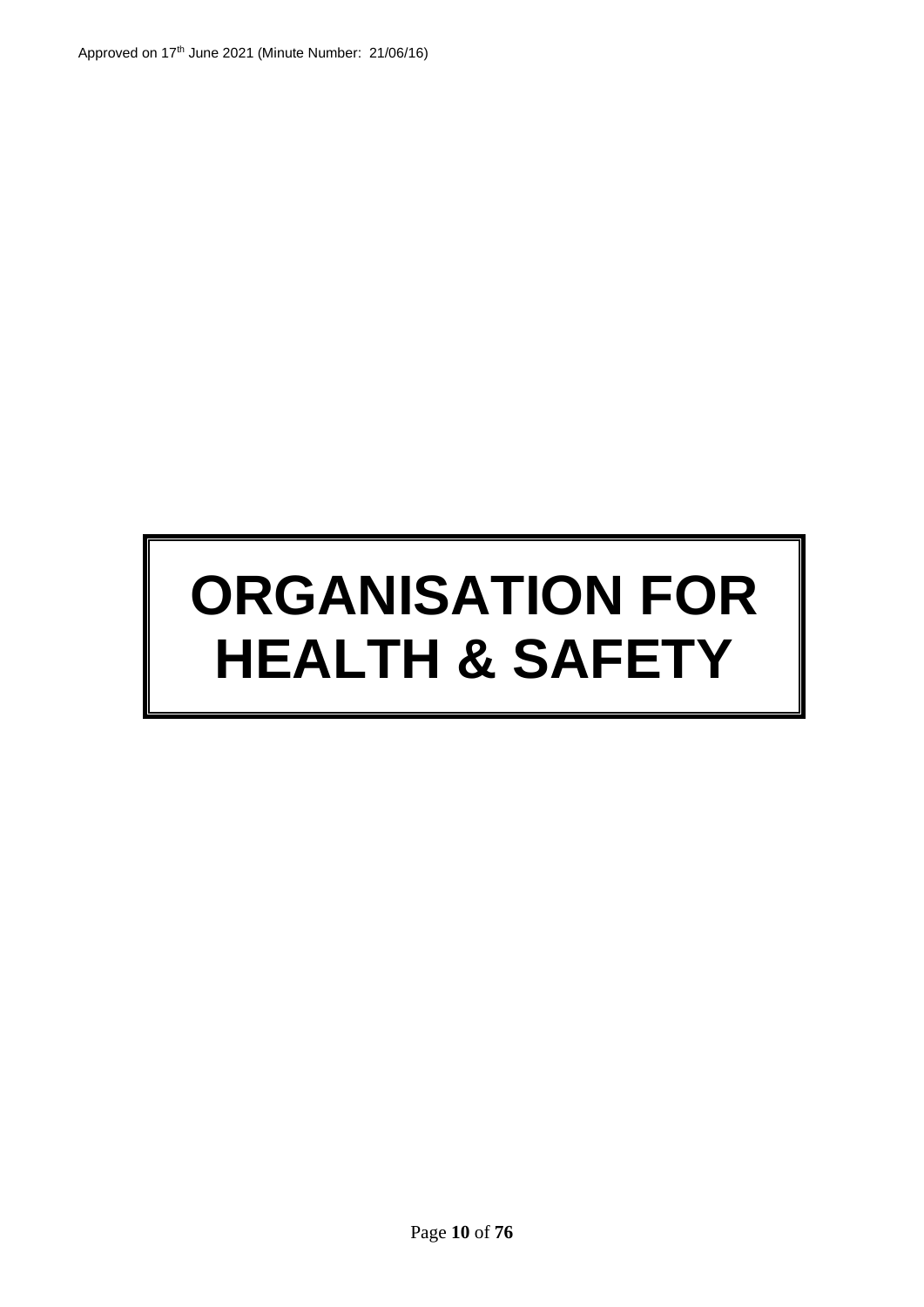### <span id="page-10-0"></span>**3. ORGANISATION FOR HEALTH AND SAFETY**

The overall responsibility for health and safety rests at the highest management level. However, it is the responsibility of every employee to co-operate in providing and maintaining a safe place of work.

This part of our policy allocates responsibilities to line managers to provide a clear understanding of individuals' areas of accountability in controlling factors that could lead to ill health, injury or loss. Managers are required to provide clear direction and accept responsibility to create a positive attitude and culture towards health and safety.

The following positions have been identified as having key responsibilities for the implementation of our health and safety arrangements:

**Parish Council Parish Clerk**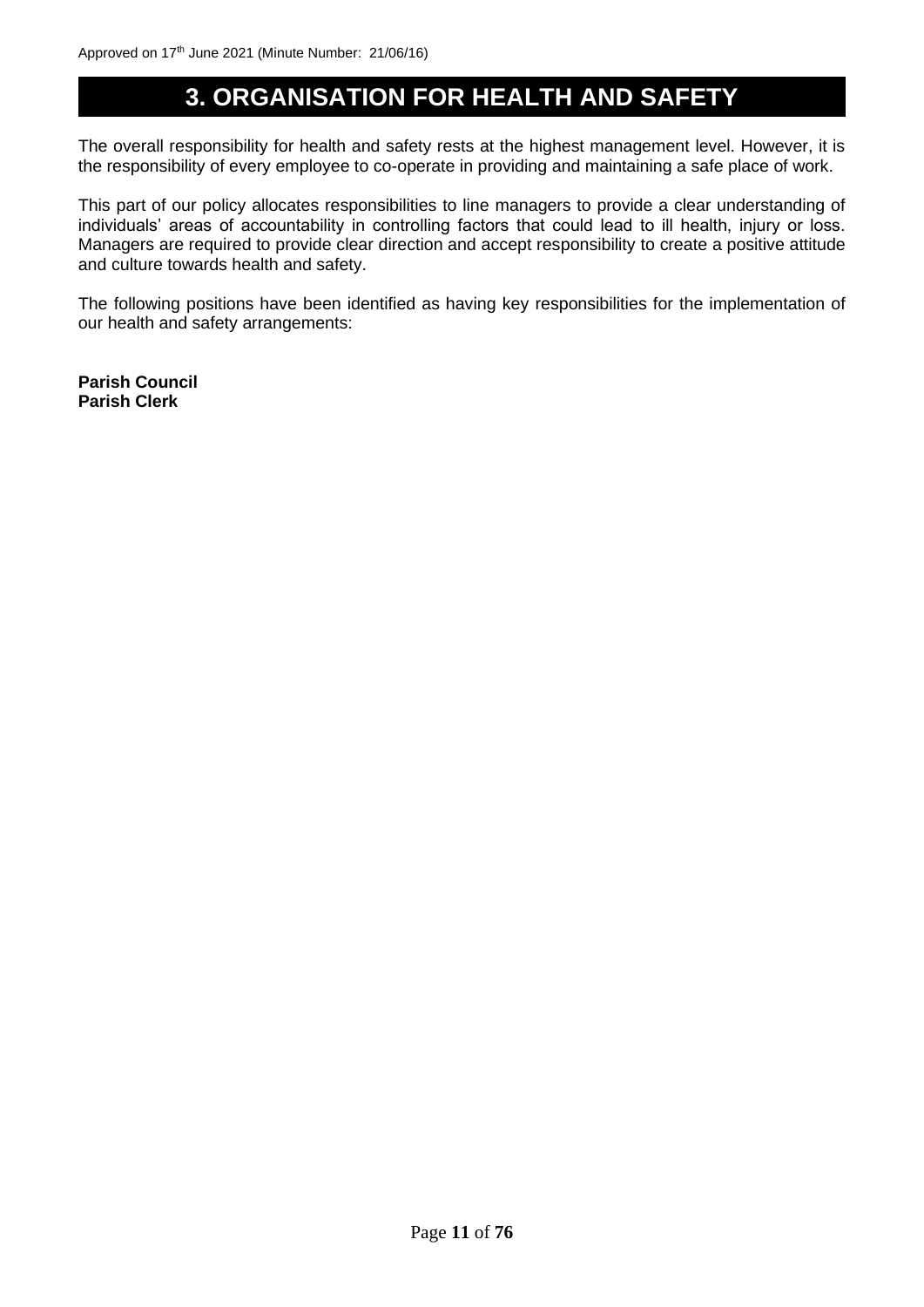# **HEALTH AND SAFETY RESPONSIBILITIES**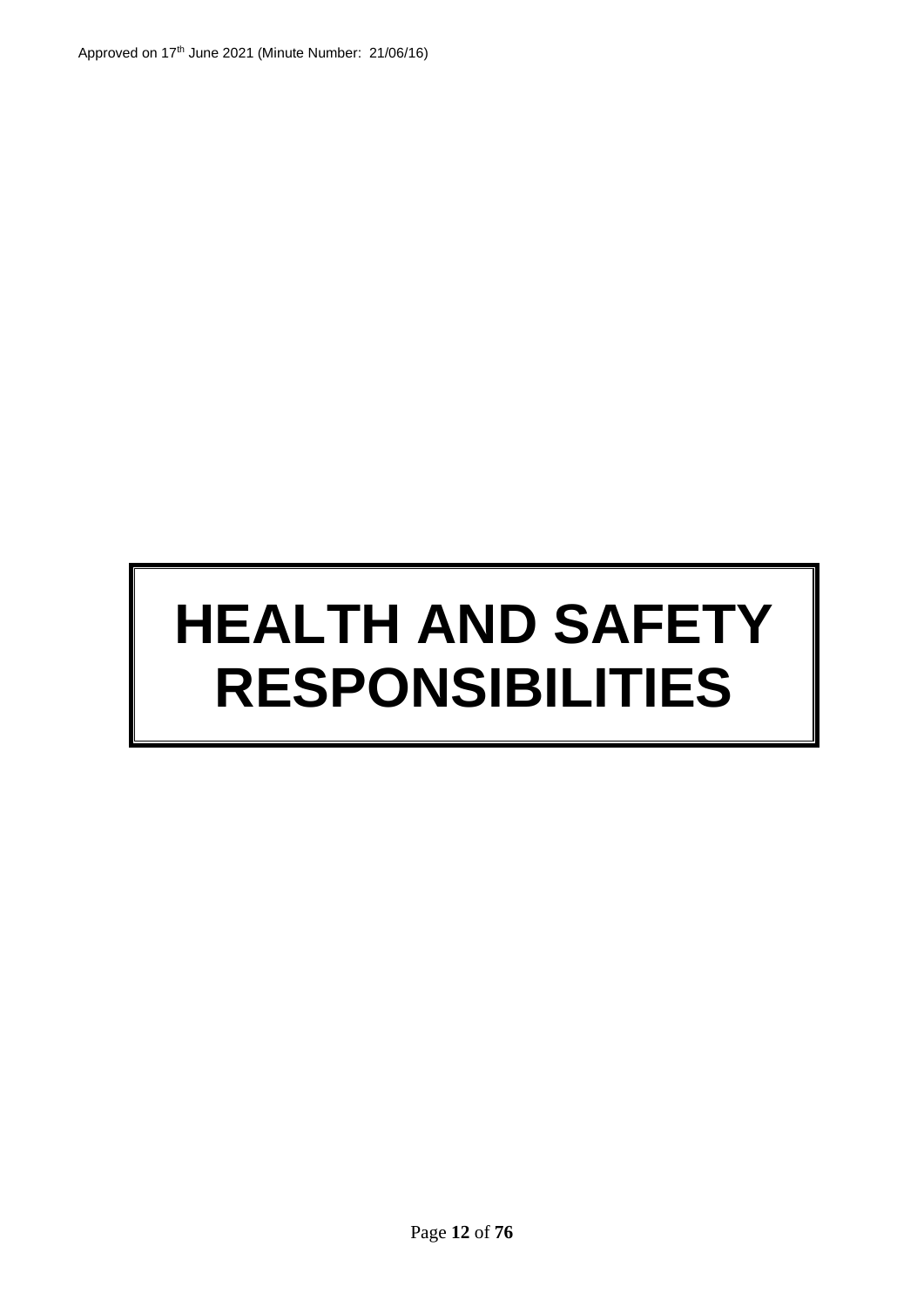### <span id="page-12-0"></span>**4. HEALTH AND SAFETY RESPONSIBILITIES**

### <span id="page-12-1"></span>**Parish Council**

Carn Brea Parish Council has the ultimate responsibility for the health and safety of Carn Brea Parish Council but discharges this responsibility through the Parish Clerk down to individual managers, supervisors and employees.

Carn Brea Parish Council has nominated the Parish Clerk to have special responsibility for health and safety.

Carn Brea Parish Council will ensure that:

- they provide a lead in developing a positive health and safety culture throughout the organisation
- all its decisions reflect its health and safety intentions
- adequate resources are made available for the implementation of health and safety
- they will promote the active participation of employees in improving health and safety performance
- they will review the health and safety performance of the council on an annual basis.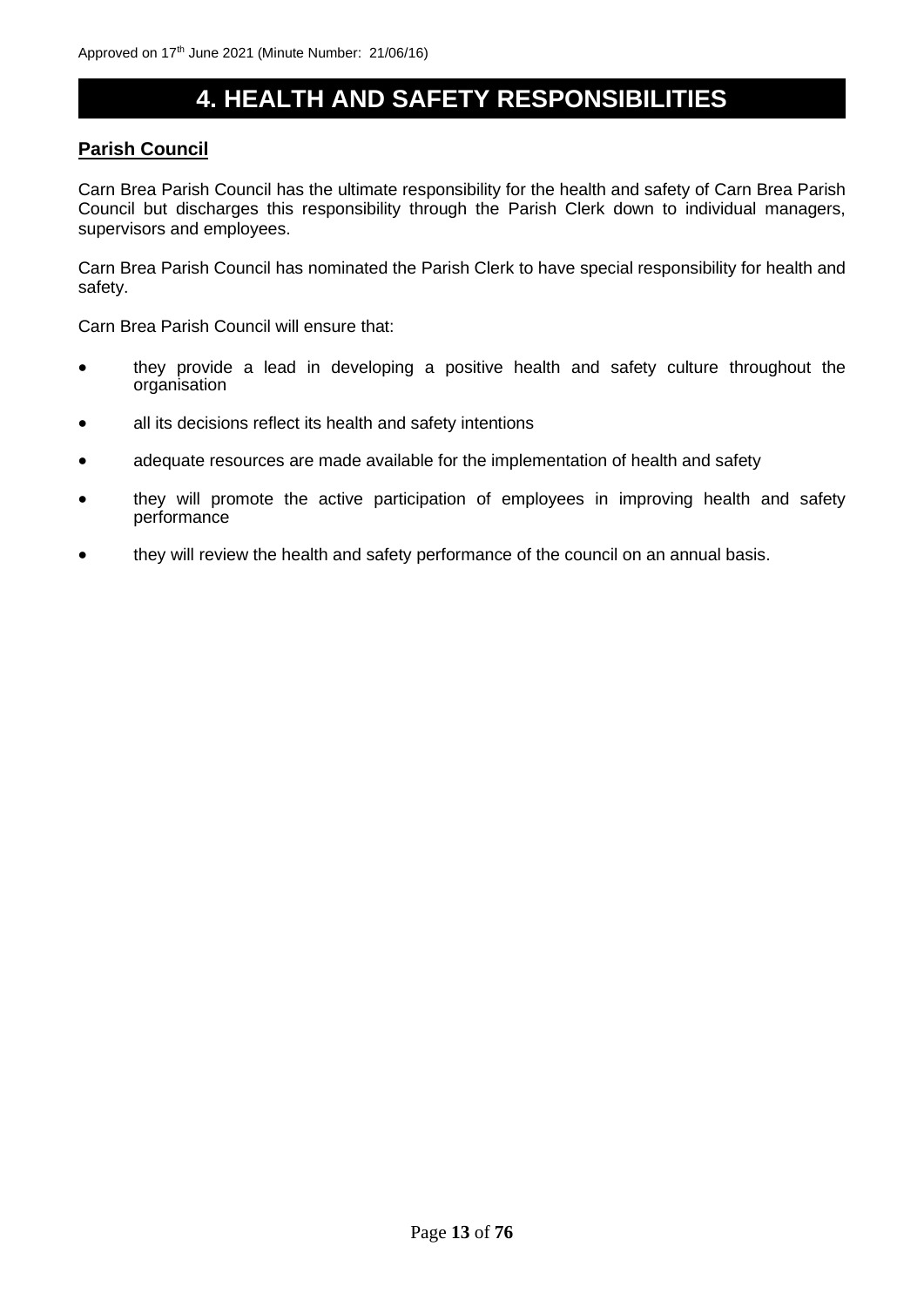### <span id="page-13-0"></span>**Parish Clerk**

The Parish Clerk is the designated person with overall responsibility for ensuring our compliance with Health and Safety legislation.

They will ensure that:

- our Health and Safety Policy is implemented, monitored, developed, communicated effectively, reviewed and amended as required
- a health and safety plan of continuous improvement is created and progress monitored
- suitable and sufficient funds, people, materials and equipment are provided to meet all health and safety requirements
- adequate insurance cover is provided and renewed
- competent persons are appointed to provide health and safety assistance and advice
- an adequate system of maintenance exists and operates to keep premises, plant and work equipment in a safe condition
- statutory examinations are planned, completed and recorded
- there is regular communication and consultation with staff on health and safety issues
- an effective training programme is established to ensure staff are competent to carry out their work in a safe manner
- safe systems of work are developed and implemented
- accidents, ill health and 'near miss' incidents at work are recorded, investigated and reported
- safety issues raised are thoroughly investigated and, when necessary, further effective controls implemented and communicated to staff
- contractors engaged are reputable, can demonstrate a good health and safety record and are made aware of relevant local health and safety rules and procedures
- effective contingency plans are in place with a designated competent person in charge of the planning and control measures for situations involving imminent danger
- health and safety objectives are set and their achievement is measured and reported in the annual report.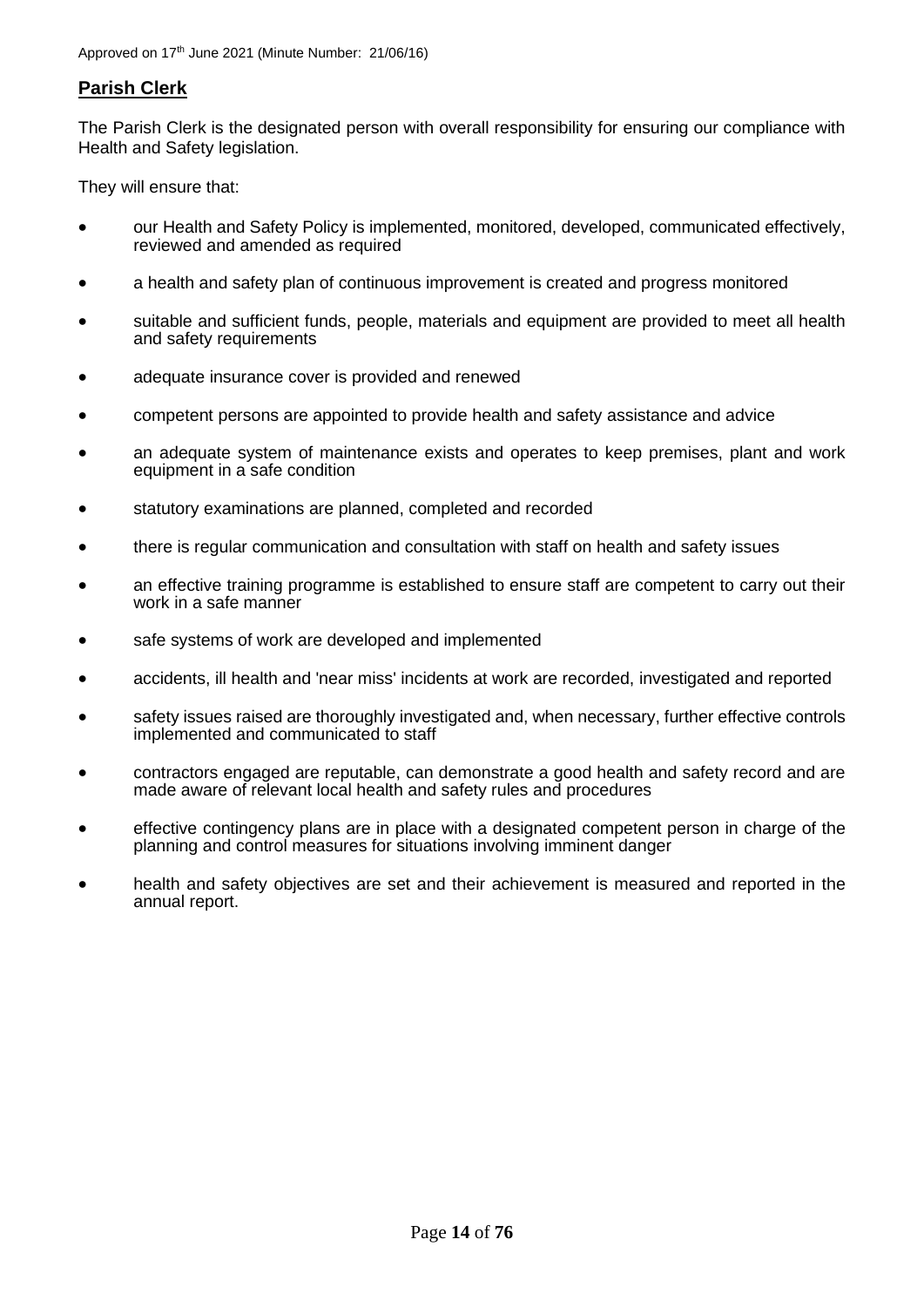### <span id="page-14-0"></span>**Employees**

All employees must:

- take reasonable care of their own safety
- take reasonable care of the safety of others affected by their actions
- observe the safety rules
- comply with the Health and Safety Policy
- conform to all written or verbal instructions given to them to ensure their personal safety and the safety of others
- dress sensibly and safely for their particular working environment or occupation
- conduct themselves in an orderly manner in the work place and refrain from any antics or pranks
- use all equipment, safety equipment, devices and protective clothing as directed
- avoid any improvisations of any form which could create an unnecessary risk to their personal safety and the safety of others
- maintain all equipment in good condition and report defects to their supervisor
- report any safety hazard or malfunction of any item of plant or equipment to their supervisor
- report all accidents to their supervisor whether an injury is sustained or not
- report 'near miss' incidents to the Clerk
- attend as requested any health and safety training course
- observe all laid down procedures for processes, materials and substances used
- observe the fire evacuation procedure and the position of all fire equipment and fire exit routes.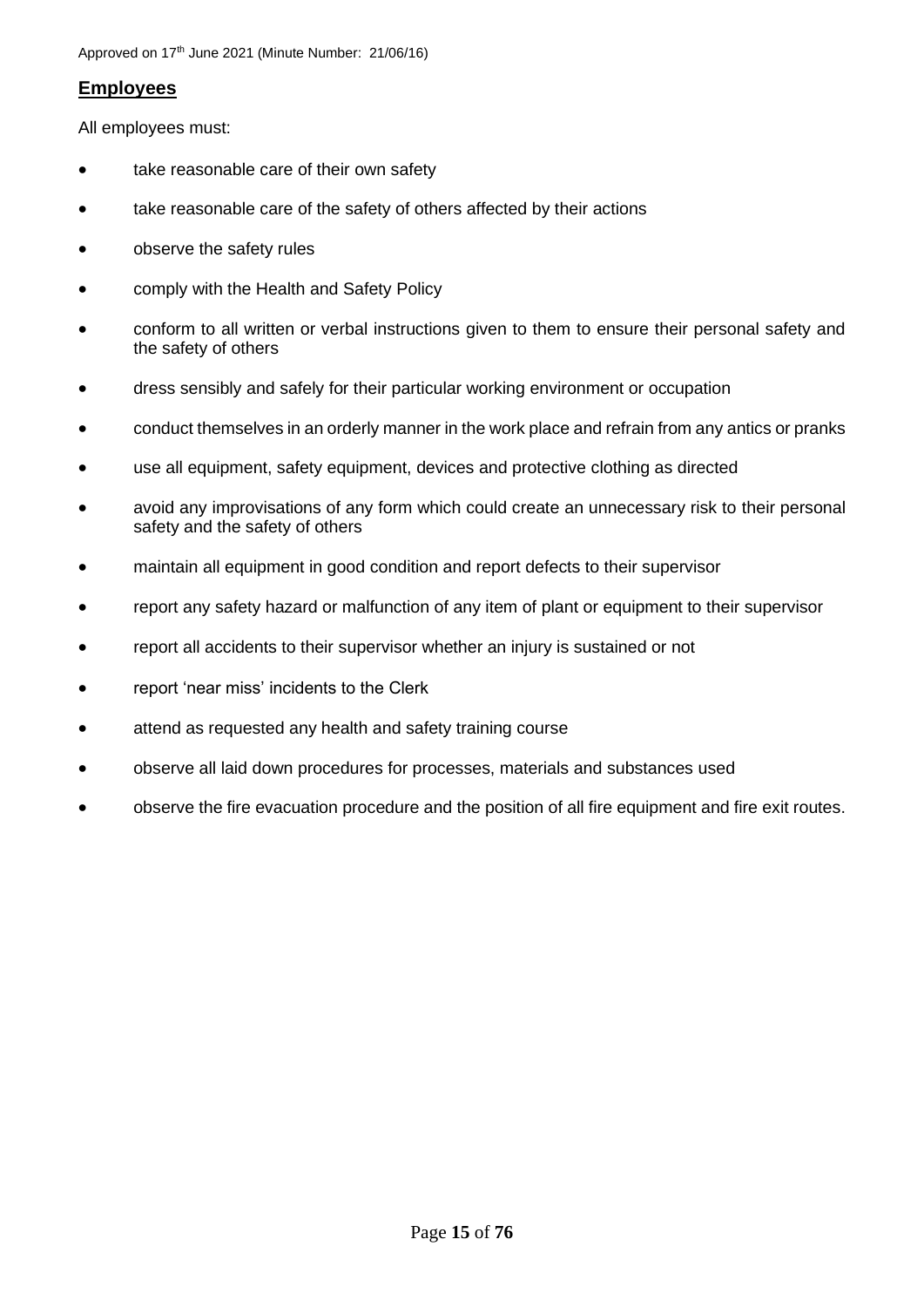### <span id="page-15-0"></span>**Contractors**

All contractors must:

- take reasonable care of their own safety
- take reasonable care of the safety of others affected by their actions
- observe the safety rules
- submit their health and safety policy and relevant risk assessments to us for approval
- comply with and accept our health and safety policy, if they do not have one
- conform to all written or verbal instructions given to them to ensure their personal safety and the safety of others
- dress sensibly and safely for their particular working environment or occupation
- conduct themselves in an orderly manner in the work place and refrain from any antics or pranks
- use all equipment, safety equipment, devices and protective clothing as directed
- avoid any improvisations of any form which could create an unnecessary risk to their personal safety and the safety of others
- maintain all equipment in good condition and report defects to their supervisor
- report any safety hazard or malfunction of any item of plant or equipment to their supervisor
- report all incidents to their supervisor and to us whether an injury is sustained or not
- report 'near miss' incidents to the Clerk
- attend as requested any health and safety training course
- observe all laid down procedures for processes, materials and substances used
- observe the fire evacuation procedure and the position of all fire equipment and fire exit routes.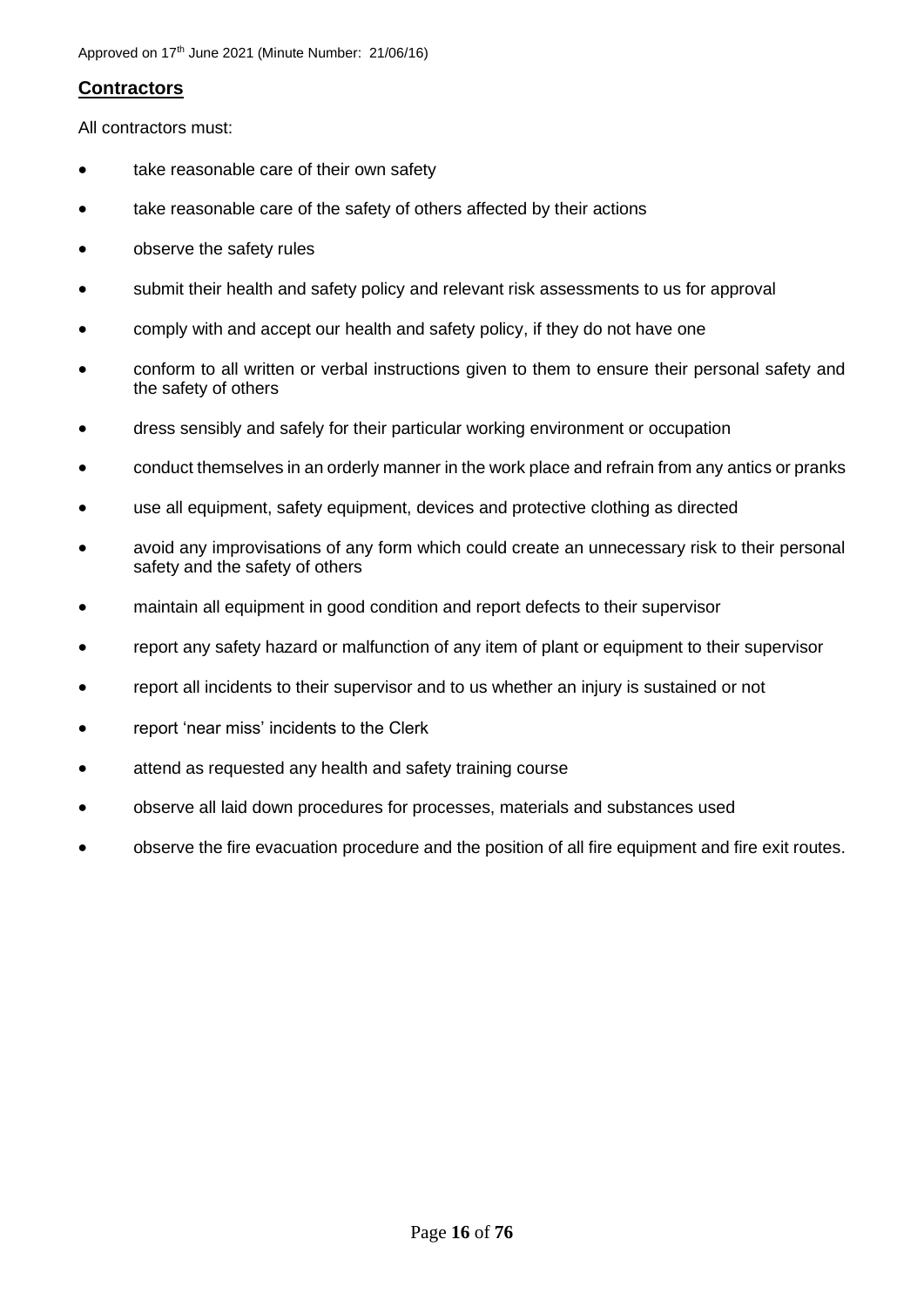### <span id="page-16-0"></span>**Ellis Whittam**

Ellis Whittam, in agreement with the Parish Council provides us with the following services:

- development of our documentation throughout the period of our contract and keeping it updated for:
	- o changes in Health and Safety legislation relevant to us
	- o organisational changes which affect our management system.
- a general risk assessment in the first part of the contract that forms the basis of our risk management programme and helps us plan our future actions to reduce risk.
- a consultant visit to train senior managers and to support our implementation of this Policy by:
	- o assisting us to complete specific risk assessments
	- o providing further training, as agreed, on relevant agreed topics
	- $\circ$  reviewing and auditing our health and safety procedures and legal compliance
	- o providing advice on implementing changes and system procedures.

Ellis Whittam is also contracted to:

- fulfil the role of 'Competent Person', providing advice and assistance on Health and Safety issues
- provide for us a telephone advisory service available 24 hours per day, 365 days of the year
- provide crisis help if we have a serious accident or incident involving the Enforcement **Authorities**
- provide legal fees insurance, the terms of which are defined in our insurance policy document
- provide briefings to help keep us up to date with new and forthcoming legislation.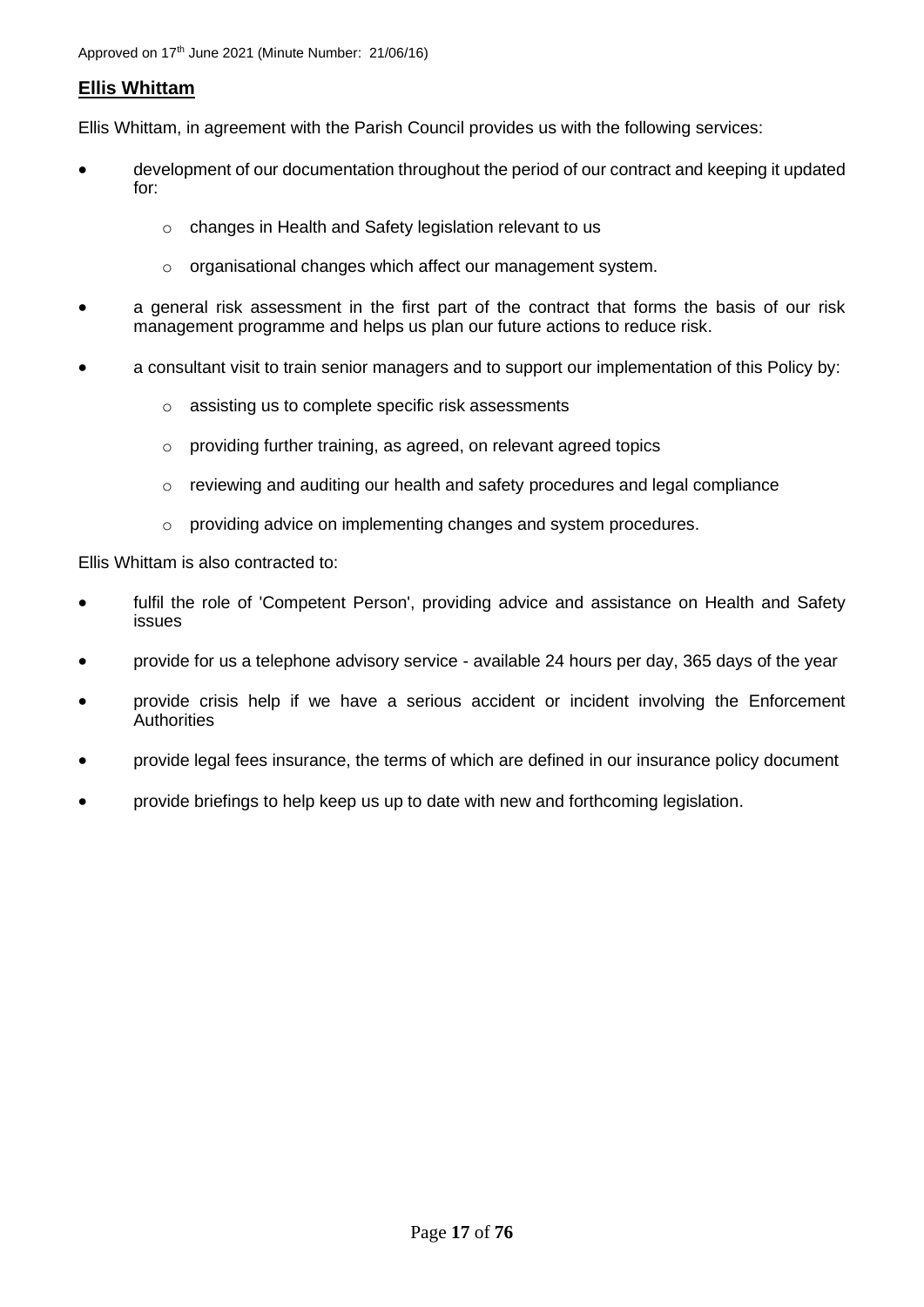# **HEALTH AND SAFETY RULES**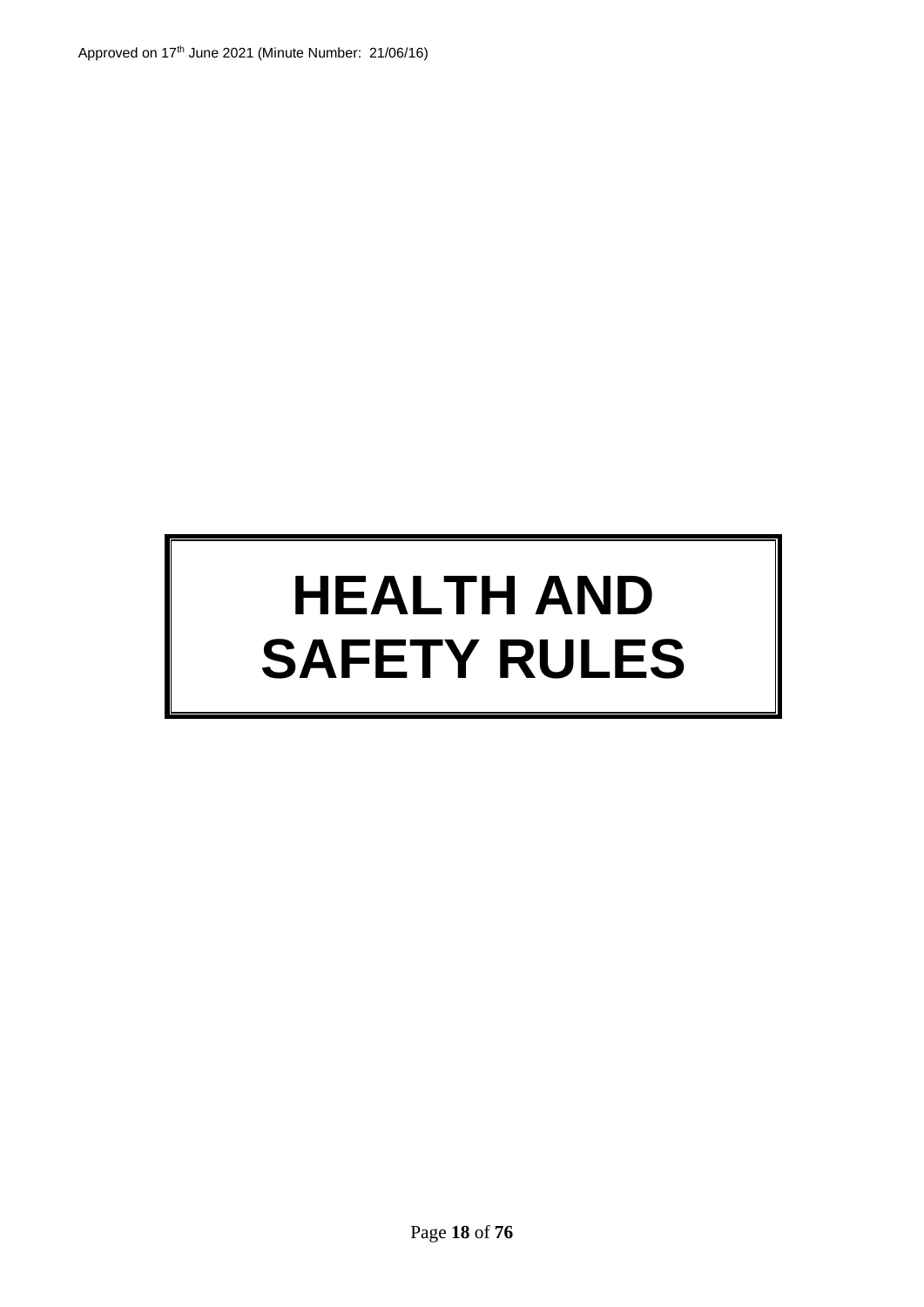### <span id="page-18-0"></span>**5. HEALTH AND SAFETY RULES**

This section of our Health and Safety Policy specifies the rules laid down for the attention of all employees. These rules are prepared in accordance with legal requirements and acknowledged safe working practices. In addition to the legal duty imposed upon employees to comply with these rules, failure to observe them will be considered to be a breach of the contract of employment and will result in disciplinary action being taken.

Employees are reminded that a breach of health and safety legislation by an employee is a criminal offence and action taken by an Enforcing Officer against an individual may result in heavy penalties.

Safety rules may vary depending upon the nature of work and the circumstances therefore the overriding requirement is that employees are expected to act in a sensible manner and adhere to verbal instructions given by Management.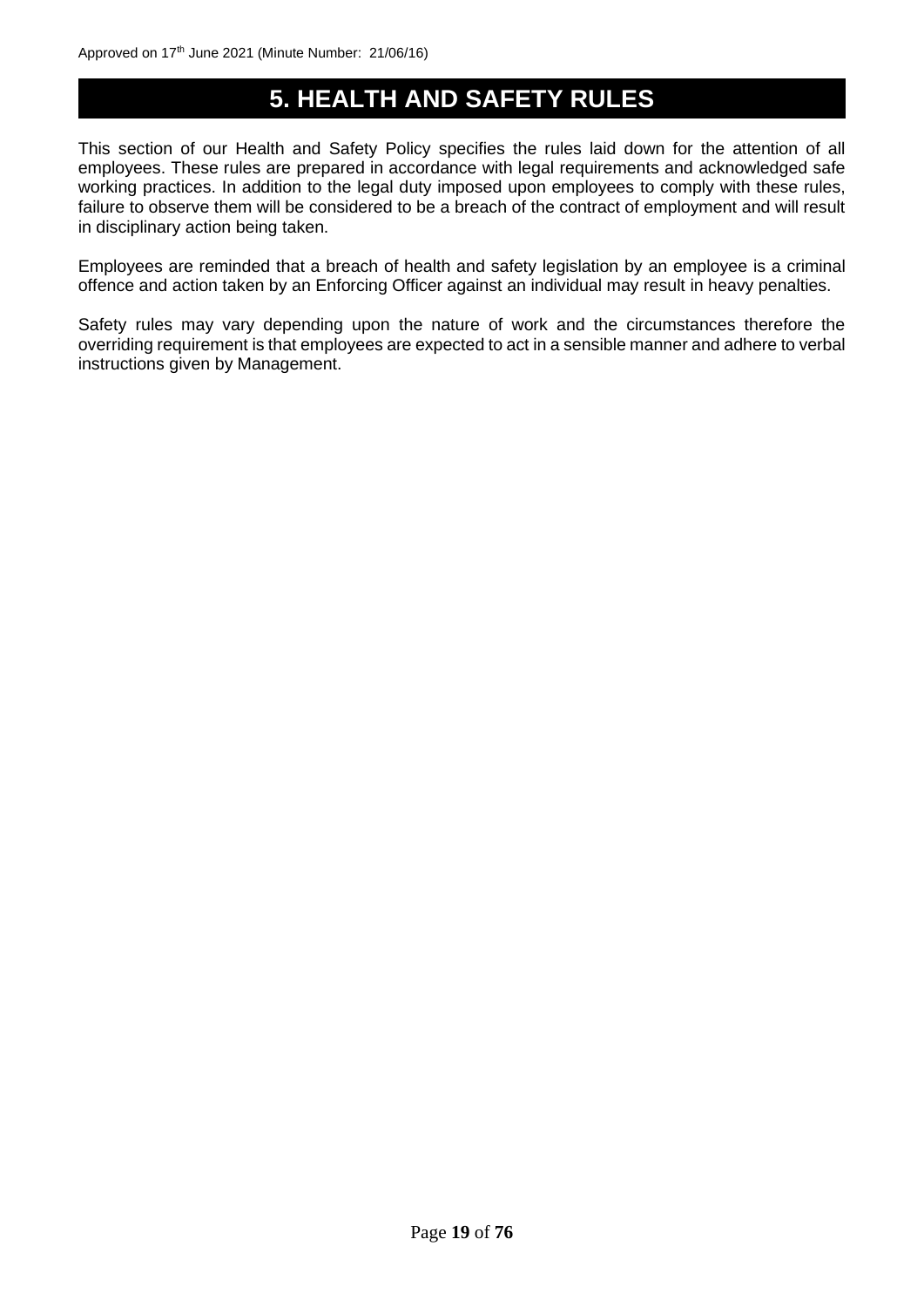### <span id="page-19-0"></span>**General**

- It is the duty of all employees to co-operate with management in fulfilling our legal obligations in relation to health and safety.
- Employees must not intentionally or recklessly interfere with anything provided in the interests of health, safety or welfare.
- Employees are required to notify to management of any unsafe activity, item or situation.

### <span id="page-19-1"></span>**Working Practices**

- Employees must not operate any item of plant or equipment unless they have been trained and authorised.
- Employees must make full and proper use of all equipment guarding.
- Employees must not clean any moving item of plant or equipment.
- Employees under the age of 18 years must not operate any item of plant or equipment unless they have received sufficient training or are under adequate supervision.
- Employees must not make any repairs or carry out maintenance work of any description unless authorised to do so.
- Employees must use all substances, chemicals, liquids etc, in accordance with all written instructions.
- Employees must not smoke except in prescribed areas.

### <span id="page-19-2"></span>**Hazard / Warning Signs and Notices**

• Employees must comply with all hazard/warning signs and notices displayed on the premises.

### <span id="page-19-3"></span>**Working Conditions / Environment**

- Employees must make proper use of all equipment and facilities provided to control working conditions/ environment.
- Employees must keep stairways, passageways and work areas clear and in a clean and tidy condition.
- Employees must dispose of all rubbish, scrap and waste materials within the working area, using the facilities provided.
- Employees must clear up any spillage or liquids within the work area in the prescribed manner.
- Employees must deposit all waste materials and substances at the correct disposal points and in the prescribed manner.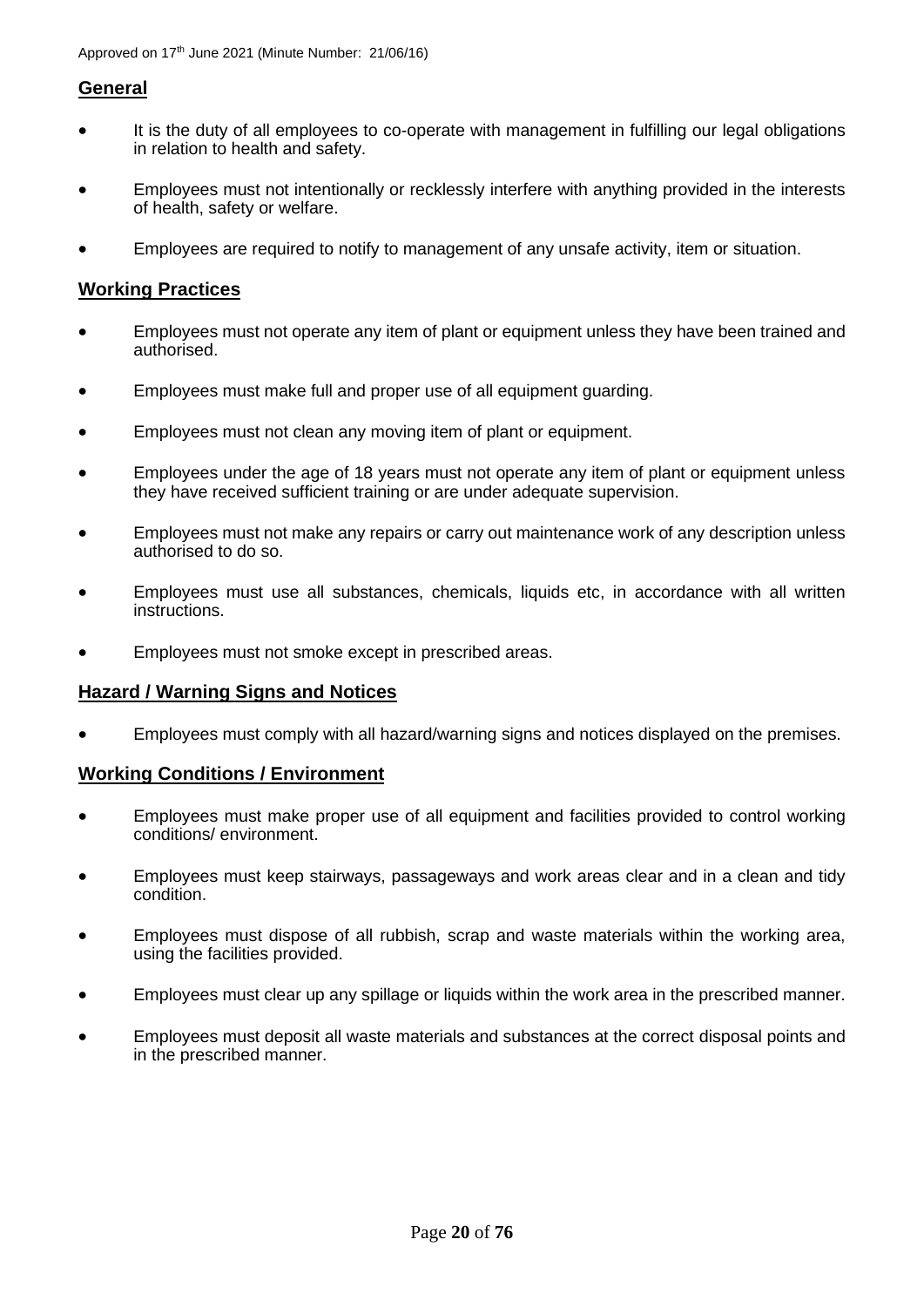### <span id="page-20-0"></span>**Protective Clothing and Equipment**

- Employees must use all items of protective clothing/equipment provided as instructed.
- Employees must store and maintain protective clothing/equipment in the approved manner.
- Employees must report any damage, loss, fault or unsuitability of protective clothing/equipment to their supervisor.

### <span id="page-20-1"></span>**Fire Precautions**

- Employees must comply with all laid down emergency procedures.
- Employees must not obstruct any fire escape route, fire equipment or fire doors.
- Employees must not misuse any fire fighting equipment provided.
- Employees must report any use of fire fighting equipment to their supervisor.

### <span id="page-20-2"></span>**Accidents**

- Employees must seek medical treatment for work related injuries they receive by contacting a designated first aider. Upon returning from treatment they must report the incident to their supervisor.
- Employees must ensure that any accident or injury treatment is properly recorded in the Accident Book.
- Employees must notify management of any incident in which damage is caused to property.

### <span id="page-20-3"></span>**Health**

- Employees must report to management any medical condition or medication which could affect the safety of themselves or others.
- Employees must co-operate with the management on the implementation of the medical and occupational health provisions.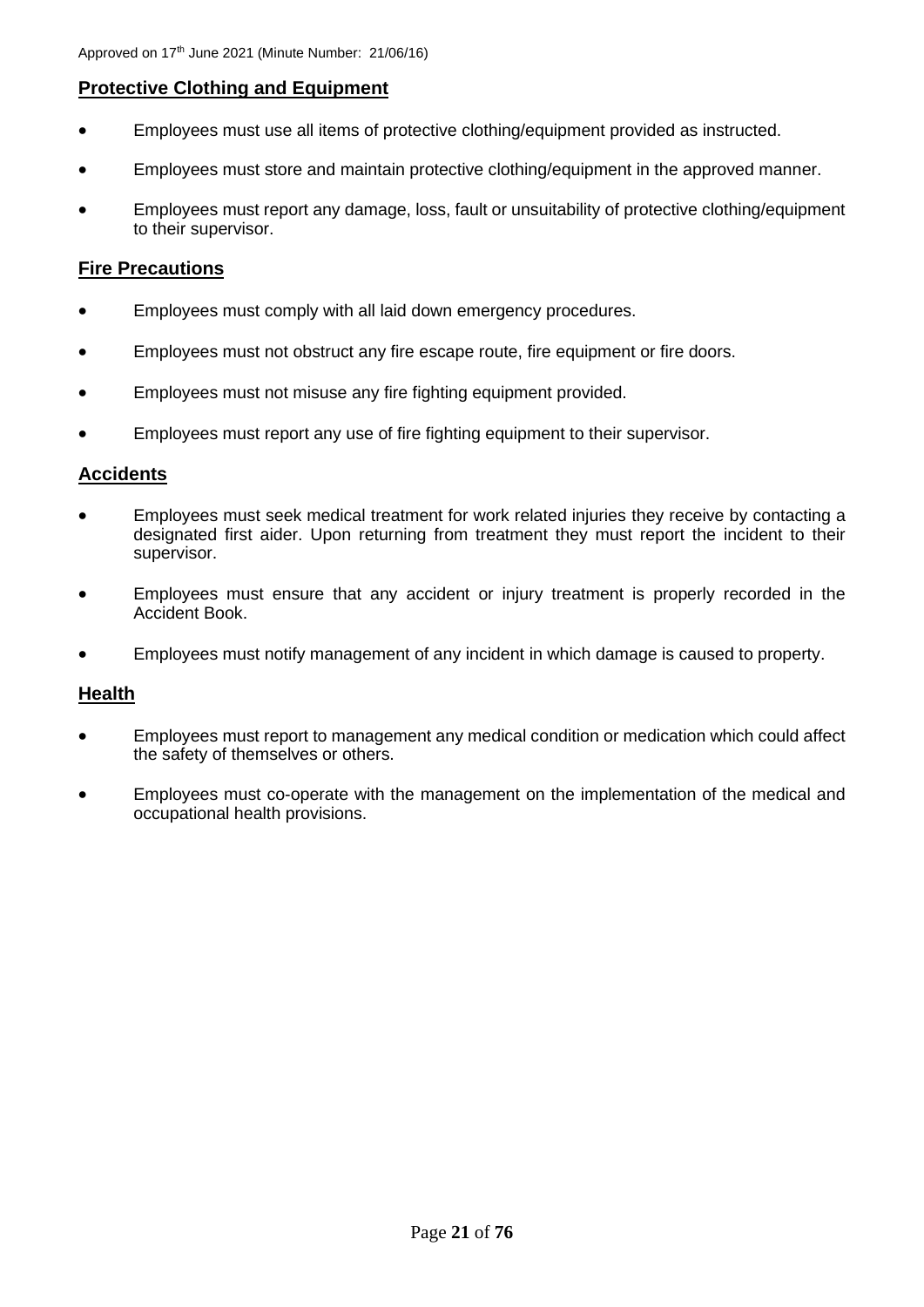### <span id="page-21-0"></span>**Rules Covering Gross Misconduct**

An employee will be liable to summary dismissal if they are found to have acted in any of the following ways:

- A serious or wilful breach of Safety Rules.
- Unauthorised removal or interference with any guard or protective device.
- Unauthorised operation of any item of plant or equipment.
- Unauthorised removal of any item of first aid equipment.
- Wilful damage to, misuse of or interference with any item provided in the interests of Health and Safety or welfare at work.
- Unauthorised removal or defacing or any label, sign or warning device.
- Horseplay or practical jokes which could cause accidents.
- Making false statements or in any way deliberately interfering with evidence following an accident or dangerous occurrence.
- Misuse of any item of equipment, utensil, fitting/ fixture, vehicle or electrical equipment.
- Deliberately disobeying an authorised instruction.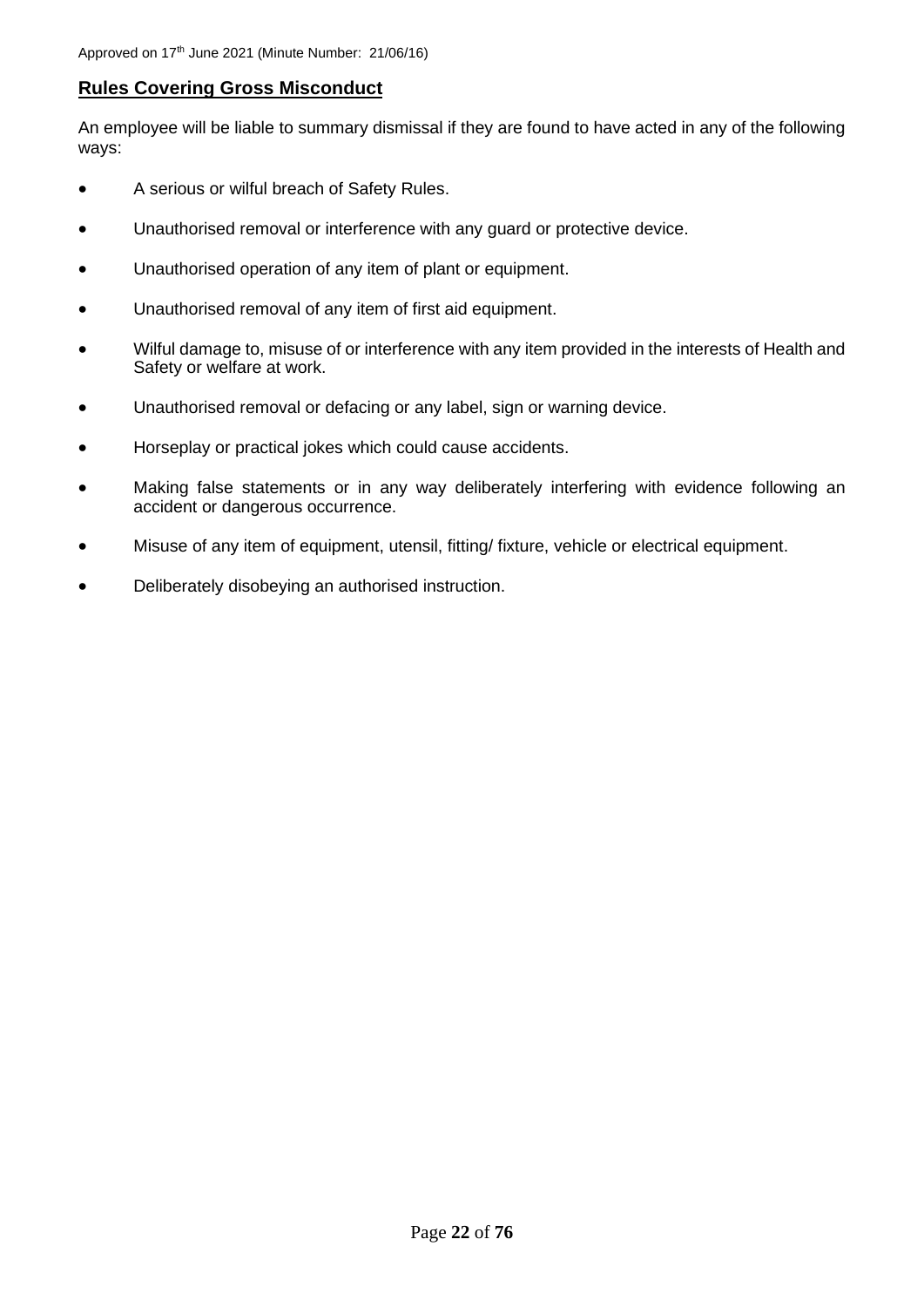## **ARRANGEMENTS**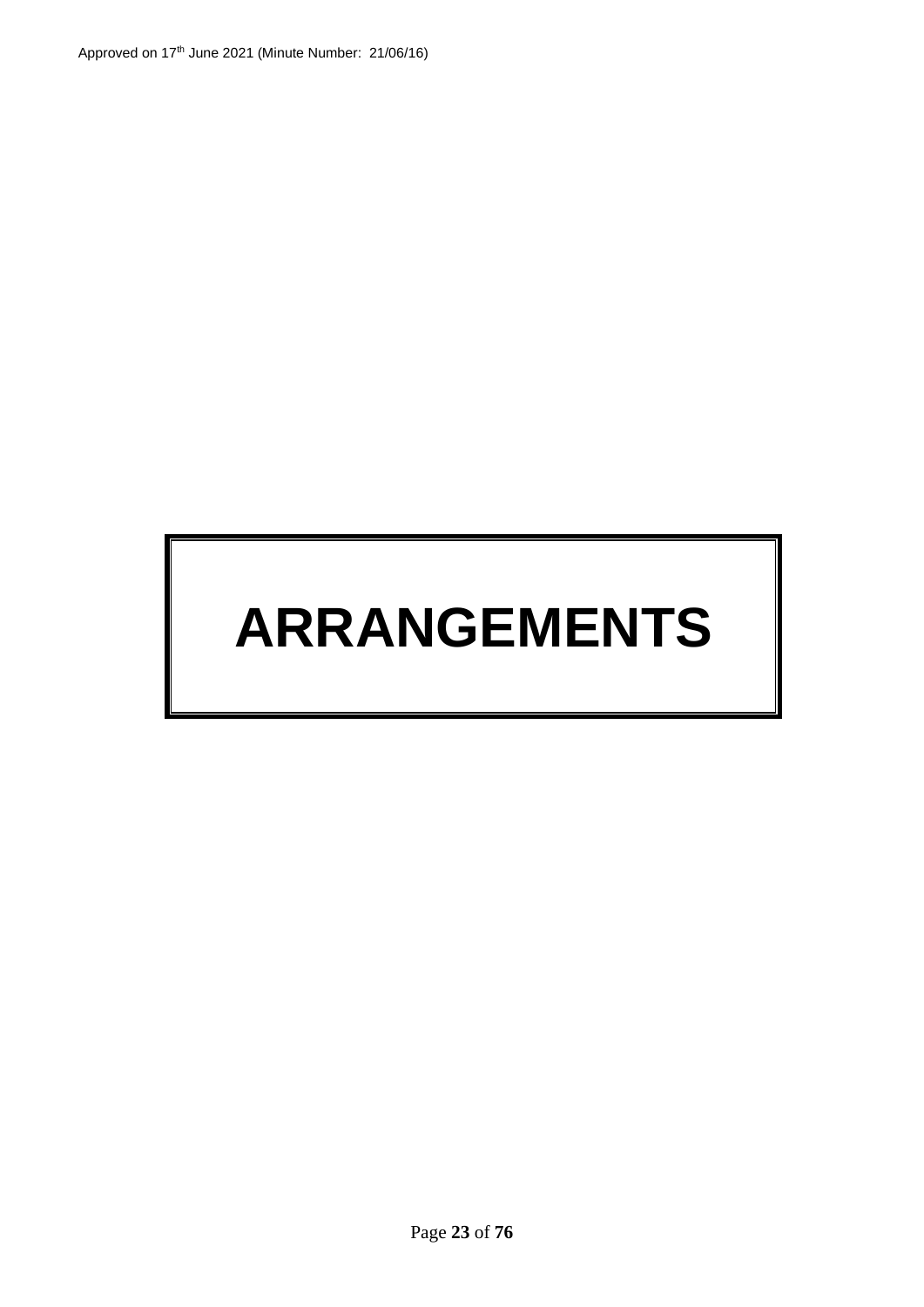### <span id="page-23-0"></span>**6. ARRANGEMENTS**

### <span id="page-23-1"></span>**Accident, Incident and Ill-Health Recording, Reporting and Investigation**

This policy sets out the procedures that are to be followed when any employee, visitor or contractor has an accident, near miss or dangerous occurrence on the council's premises during the course of their employment.

This will also apply to visitors who are members of the public and are therefore not at work. In addition employees who develop a work-related illness must also report via these procedures.

### **Definitions:**

An **accident** is an unplanned event that causes injury to persons, damage to property or a combination of both.

A **near miss** is an unplanned event that does not cause injury or damage but could do so.

A **work-related illness** is a prescribed illness that is obtained by an employee through the course of work or from a non-employee as a result of activities carried out by the council.

### **The Accident Book**

All accidents resulting in personal injury must be recorded in the council's Accident Book.

The Accident Book will comply with the requirements of the Data Protection Act.

The Accident Book will be reviewed regularly by the Clerk to ascertain the nature of incidents that have occurred in the workplace. This review will be in addition to any investigation of the circumstances surrounding each incident.

All near misses must also be reported to management as soon as possible so that action can be taken to investigate the causes and to prevent recurrence.

Employees must ensure that they are aware of the location of the accident book.

### **Reporting Requirements**

Certain accidents causing injury, both fatal and non-fatal, certain occupational diseases and certain dangerous occurrences are reportable to the Enforcing Authority under the Reporting of Injuries, Diseases and Dangerous Occurrences Regulations 2013 (RIDDOR).

The following events must be reported to the Health and Safety Executive:

- A death
- A specified injury to an employee as detailed in regulation 4
- An injury to a non-employee where that person is taken directly to hospital for treatment as a result of their injury
- Any dangerous occurrence
- Any employee diagnosed by a qualified medical practitioner as suffering from a disease specified in the Regulations
- Any employee diagnosed with a cancer caused by work-related exposure to a known carcinogen or mutagen.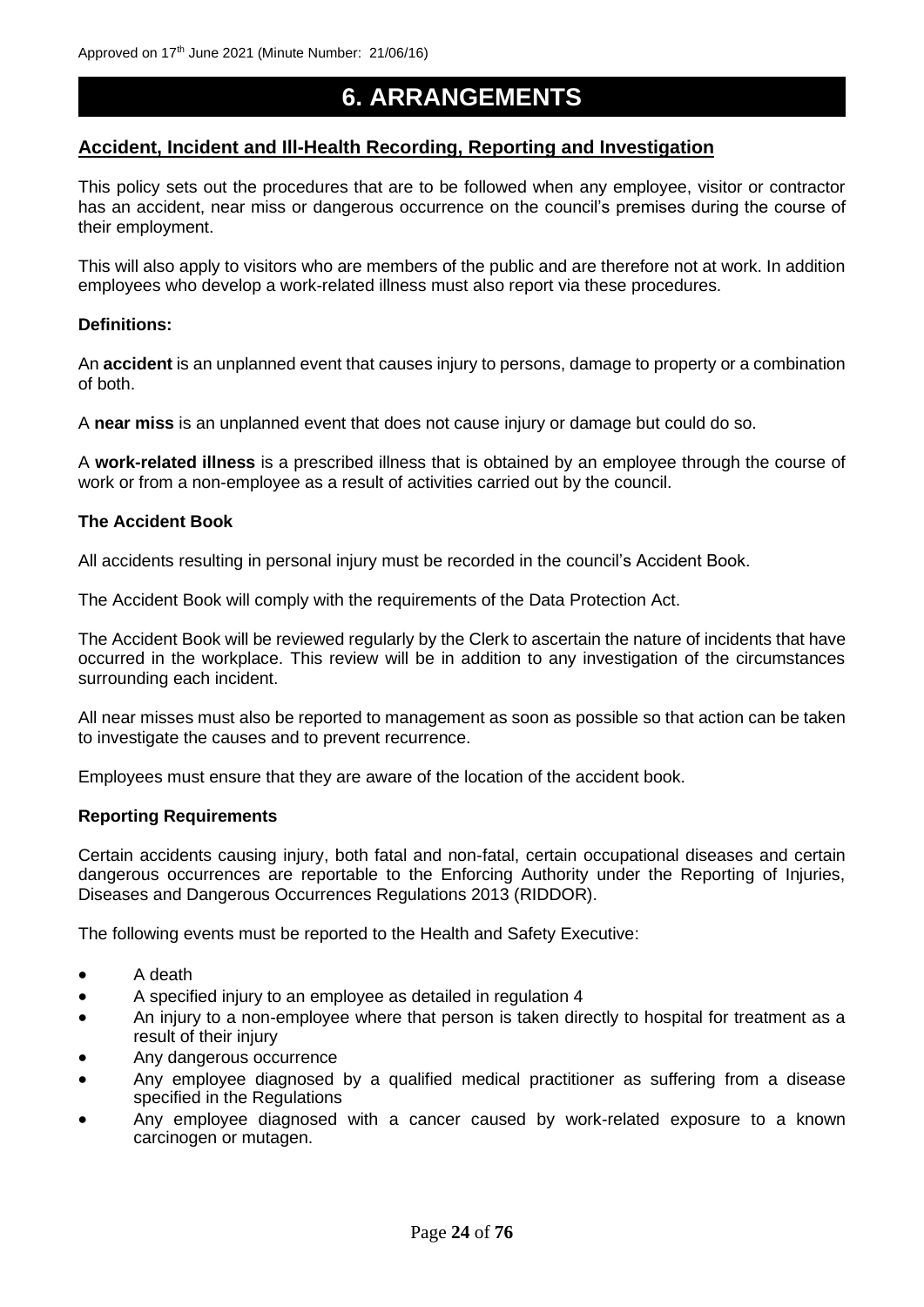Approved on 17<sup>th</sup> June 2021 (Minute Number: 21/06/16)

Injuries that lead to a worker being incapacitated for **more than seven consecutive days** as the result of an occupational accident or injury (not counting the day of the accident but including weekends and rest days) must also be reported within 15 working days using the Health and Safety Executive (HSE) website.

You **must** also keep a record of an accident if the worker has been incapacitated for **more than three consecutive days**. If you are an employer, who must keep an accident book under the Social Security (Claims and Payments) Regulations 1979, that record can be treated as a record for the purposes of RIDDOR.

Contact details for the Health and Safety Executive are:

**Tel:** 0345 300 9923 (Monday to Friday 8:30am to 5:00pm)

### **Website:** [www.hse.gov.uk](http://www.hse.gov.uk/)

For further advice on injuries, diseases or dangerous occurrences requiring notification please contact the Ellis Whittam Advice Line. (Tel: 0345 226 8393)

The completed report form sent back by the HSE should be kept with the other accident records and documents; this will confirm the notification has been made.

Accident report, completed notification form and investigation notes, witness statements and photographs are to be kept on file to advise the insurers of a potential claim and to present to the Enforcing Authority in the event of an investigation.

Records are to be kept for 3 years from the date of the incident.

### **Investigation**

All injury related accidents that are either notified to the Enforcing Authority or where a serious injury has occurred will be investigated:

- to ensure that all necessary information in respect of the accident or incident is collated
- to understand the sequence of events that led to the accident or incident
- to identify the unsafe acts and conditions that contributed to the cause of the accident or incident
- to identify the underlying causes that may have contributed to the accident or incident
- to ensure that effective remedial actions are taken to prevent any recurrence
- to enable a full and comprehensive report of the accident or incident to be prepared and circulated to all interested parties
- to enable all statutory requirements to be adhered to.

The investigation will include obtaining signed witness statements, photographs and drawings as appropriate.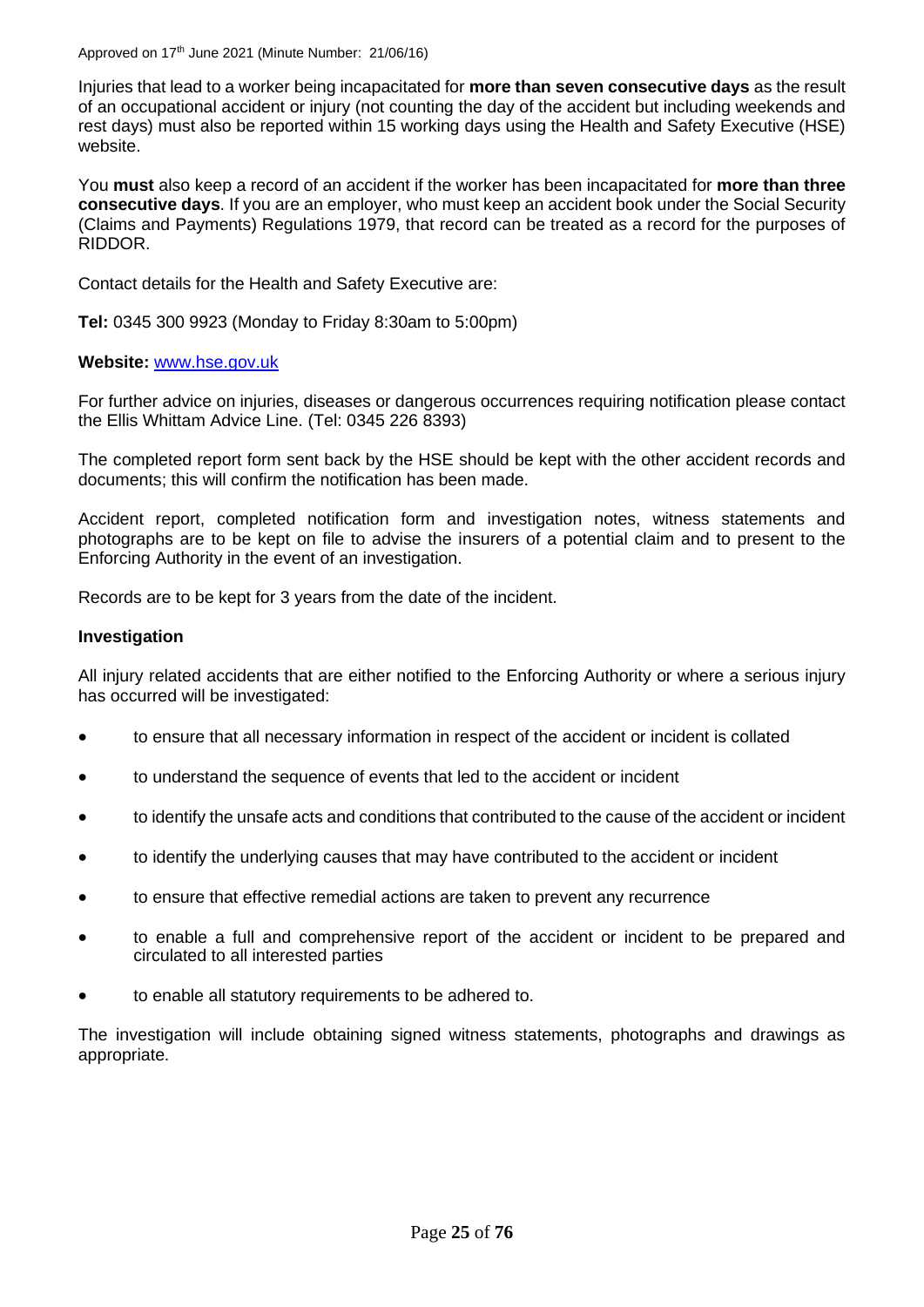### <span id="page-25-0"></span>**Asbestos**

The council will protect employees and other persons potentially exposed to asbestos as far as is reasonably practicable. Everyone who needs to know about the presence of asbestos will be alerted. No one will be allowed to start any work that could disturb asbestos unless the correct procedures are to be employed.

This will be achieved by minimising exposure through:

- the management of asbestos-containing materials in the workplace premises by
	- o **Assessment -** The premises will be surveyed to determine whether asbestos-containing materials are present. It will be presumed that materials contain asbestos unless there is strong evidence to the contrary.
	- $\circ$  The amount and condition of the asbestos-containing material will be assessed and measures will be identified to ensure that airborne asbestos fibres are not present or formed in the workplace.
	- o **A Written Plan -** A written plan or register that sets out the location of the asbestoscontaining material and how the risk from this material will be managed will be prepared and steps will be taken to put the plan into action. The plan or register will be made available and the arrangements will be reviewed at regular intervals or when there has been a significant change to the organisation or personnel.
	- o **Access to Asbestos-containing Materials -** Access to asbestos-containing materials in the premises will be controlled so as to prevent inadvertent disturbance of the material and the release of asbestos fibres. Systems will be put in place to ensure that anyone liable to disturb asbestos-containing materials is made aware of their location.
	- o **Monitoring and Maintenance -** The condition of all asbestos-containing materials or materials suspected of containing asbestos will be inspected at agreed intervals to ascertain that there has been no damage or deterioration. Where damage or deterioration is found the asbestos-containing material will be reassessed and repaired or removed as appropriate.

### **Asbestos-related Emergencies**

Procedures to deal with asbestos-related incidents will be in place (including the provision of information and warning systems) unless there is only a slight risk to the health of employees.

### **Arrangements for Controlling Work on Asbestos**

Any work on, or removal of, asbestos-containing materials will be controlled to ensure that adequate precautions are taken to prevent the release of asbestos fibres.

Work with asbestos and asbestos-containing materials is to be carried out by a licensed contractor (licensed by the HSE) unless the work is exempted from the requirement for licensing.

### **Selection and Control of Contractors to Work on Asbestos-containing Materials**

When contractors are engaged to work on the premises, adequate steps will be taken to ensure the contractors are competent and have sufficient skills and knowledge to do the job safely and without risks to health.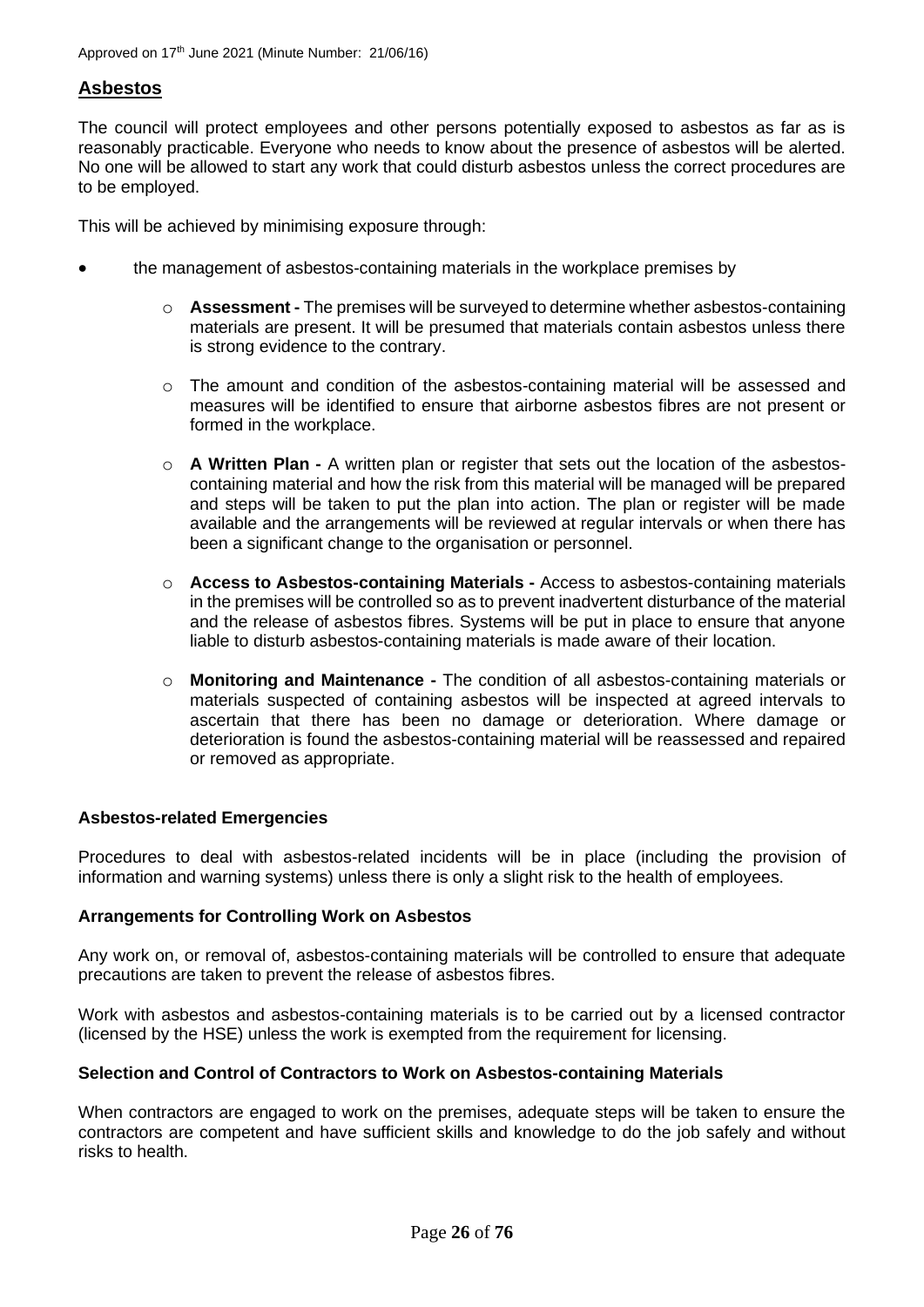Only contractors licensed by the HSE will be used for the removal of asbestos-containing materials, unless the work involves the removal of materials in which:

- asbestos fibres are firmly linked in a matrix
- the exposure during the removal process is likely to be sporadic or of low intensity.

Contractors hired to carry out building or allied trade work that will involve minor work with asbestos must comply with the Control of Asbestos Regulations.

### **Procedures for Dealing with Health and Safety Issues**

Where an employee raises a health and safety problem related to work with asbestos, the council will:

- take all necessary steps to investigate the circumstances
- take corrective measures where appropriate
- advise the employee of actions taken.

Where a problem arises relating to the condition of, or during work on, asbestos-containing material, the employee must:

- inform a responsible person immediately, usually a supervisor or manager
- in the case of an accident or emergency, respond quickly to ensure effective treatment.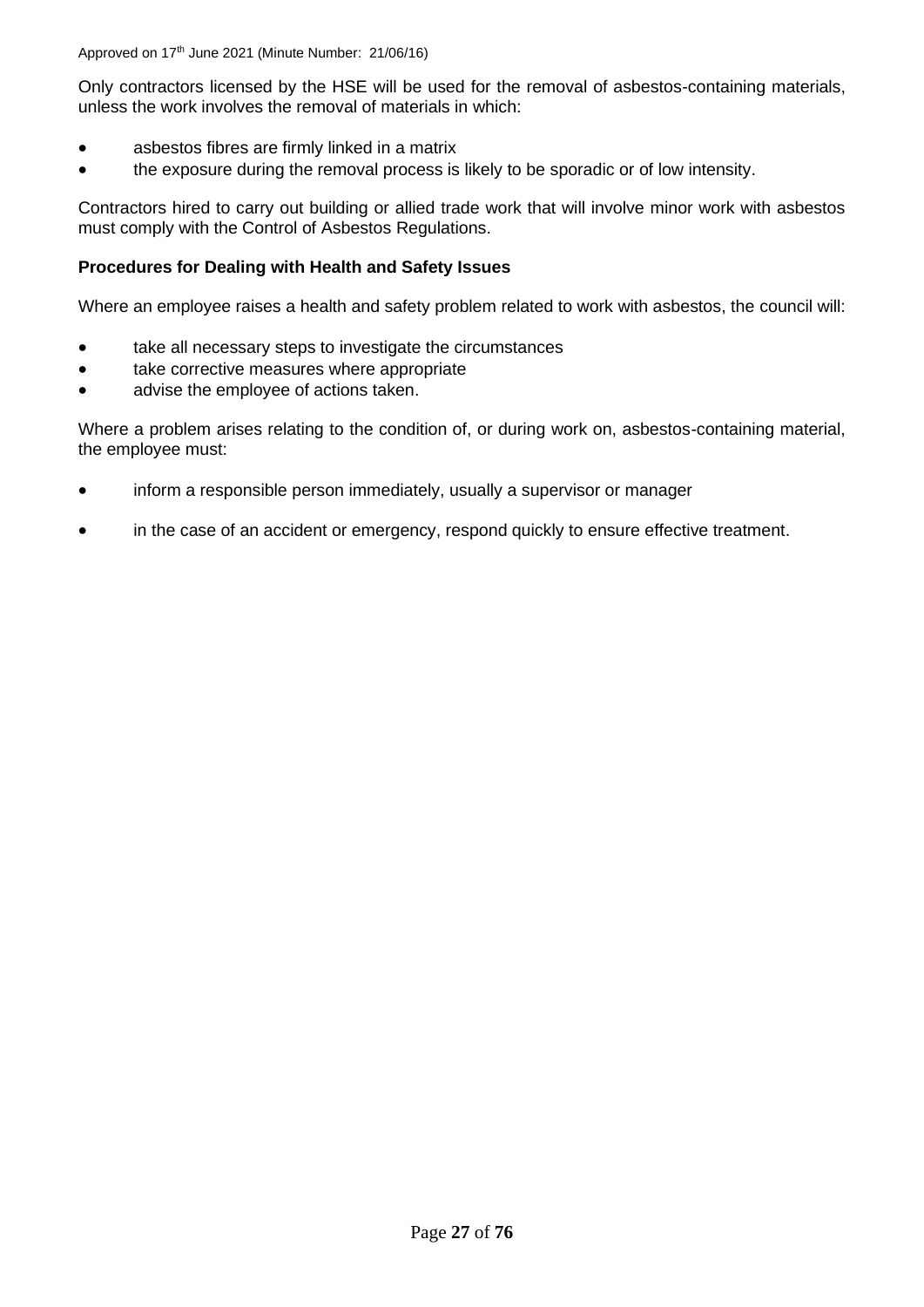### <span id="page-27-0"></span>**Communication and Consultation**

It is a legal requirement for the council to establish arrangements to communicate and consult with employees on issues affecting their health and safety and to take account of their views.

To achieve this objective we will:

- establish effective lines of communication
- involve and consult with employees through:
	- o individual conversations
	- o notice boards
	- o internal publications
	- o staff meetings
	- o health and safety meetings.
- display the 'Health and Safety Law What You Need To Know' poster
- consult with employees when changes to processes, equipment, work methods etc. are to be introduced that may affect their health and safety.

Where it is not practical to consult with all employees directly and it would be more appropriate to communicate and consult through employee representatives, we will arrange for representatives of employee safety to be elected.

The council will allow all representatives an appropriate amount of time away from their normal duties in order to complete their duties as representatives. We will not hinder representatives in the execution of their normal functions as defined by law.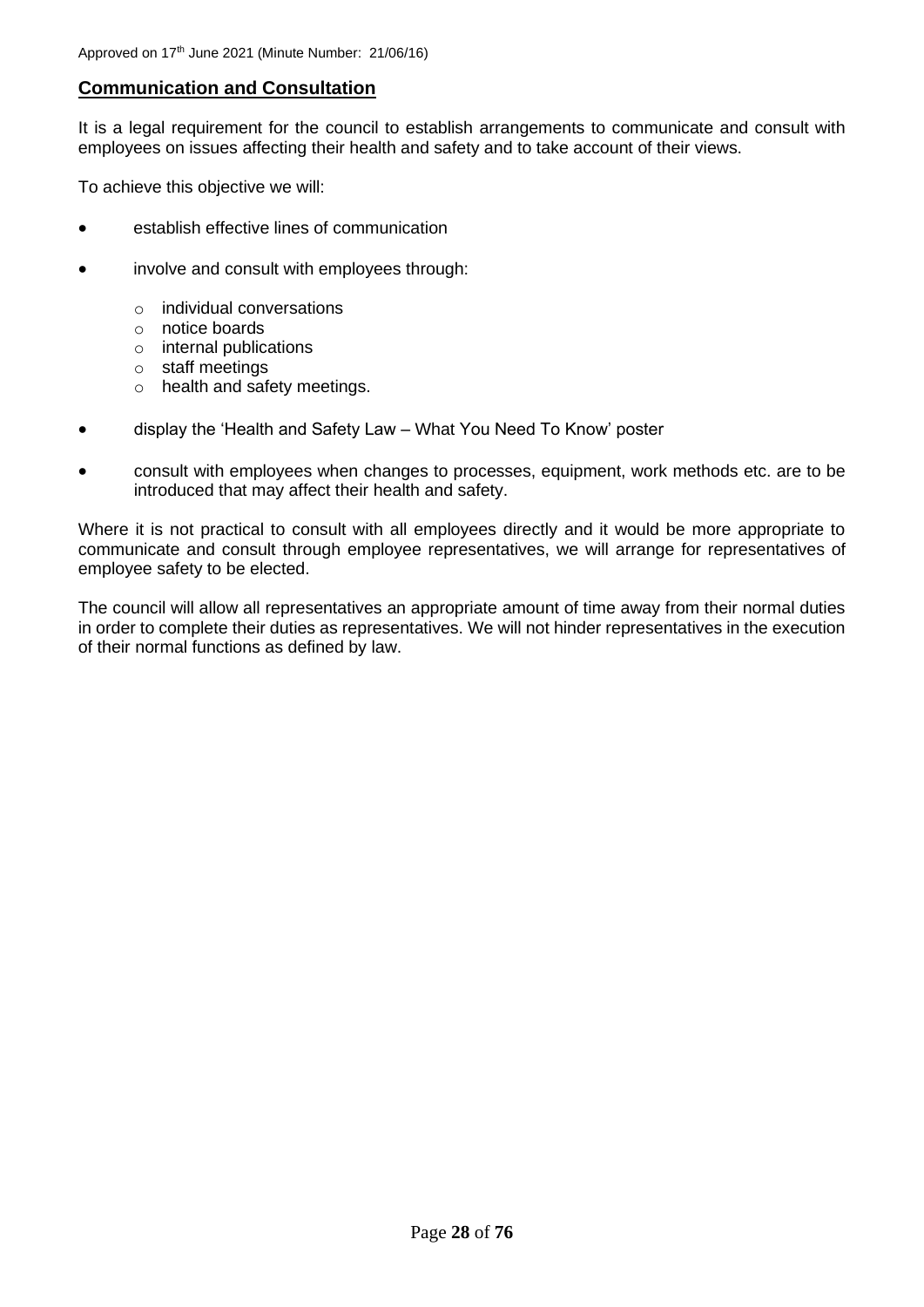### <span id="page-28-0"></span>**Contractors**

When working on our premises it is considered that contractors are joint occupiers for that period and therefore we have both joint liabilities in "common areas". In order to meet our legal obligations with regard to contractors we will ensure that prior to engaging any contractor they are competent and that any works are carried out safely.

The following factors will be considered as part of our procedures for vetting contractors:

- sight of the contractor's own safety policy, risk assessments, method statements, permits to work, etc as applicable
- clarification of the responsibility for provision of first aid and fire extinguishing equipment
- details of articles and hazardous substances intended to be brought to site, including any arrangements for safe transportation, handling, use, storage and disposal
- details of plant and equipment to be brought onto site, including arrangements for storage, use, maintenance and inspection
- clarification for supervision and regular communication during work including arrangements for reporting problems or stopping work in cases where there is a serious risk of personal injury
- confirmation that all workers are suitably qualified and competent for the work (including a requirement for sight of evidence where relevant)
- evidence showing that appropriate Employers and Public Liability Insurance is in place.

Clearly, it will not be necessary to go to such elaborate lengths if the contract is very short and will not create hazards of any significance. The complexity of the arrangements will be directly proportional to the risks and consequences of failure.

Similarly we have a parallel duty to the contractor and must ensure that the contractor is not put at risk by our own activities for the duration of the contract.

We will stop contractors working immediately if their work appears unsafe. Staff should report any concerns to a manager immediately.

### **Construction work and the Construction (Design and Management) Regulations 2015**

Where any construction work is carried out, to fulfil our legal duties as a "client" under the Construction (Design and Management) Regulations 2015 we will:

- make suitable arrangements for the management of the project and review those arrangements throughout the project to ensure that they are still relevant
- ensure that all dutyholders that we appoint have the necessary skills, knowledge, training and experience to carry out their roles safely.
- appoint in writing the Principal Designer and Principal Contractor sufficiently early in the project to allow them to carry out their duties properly.
- notify the HSE in writing for projects that require it
- ensure that relevant pre-construction information is passed to all designers and contractors
- Page **29** of **76** • ensure that the Principal Designer and Principal Contractor carry out their duties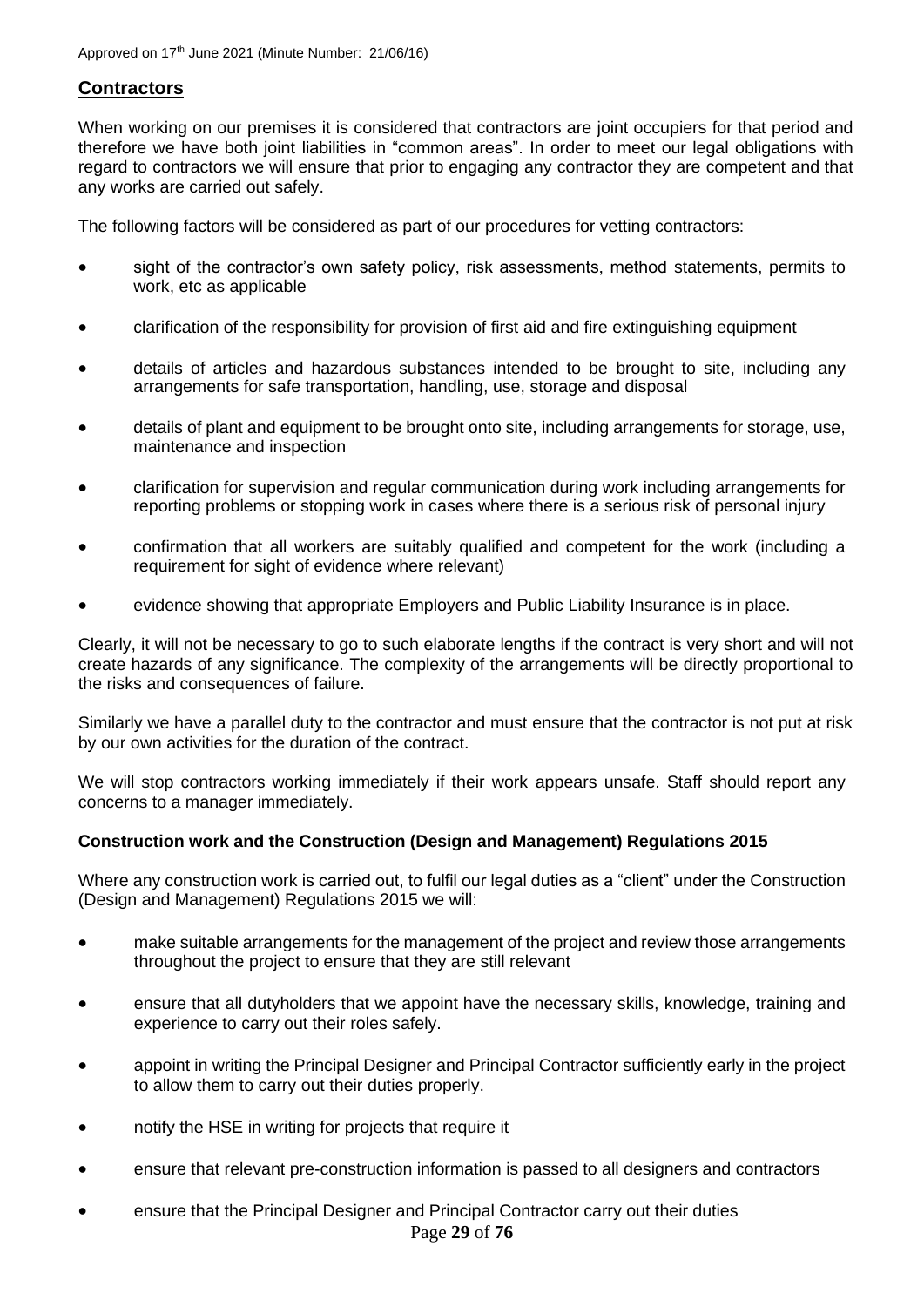- ensure that adequate welfare facilities are provided for the contractors
- ensure that no construction commences until an adequate health and safety plan and construction phase plan covering the work has been prepared
- ensure that any health and safety file passed to us is kept securely and readily available for inspection by anyone who requires it to fulfil their legal duties, and , if we choose to dispose of the building, to pass the file to any person or council who acquires the building.
- cooperate fully with all other dutyholders and provide all relevant information and instruction promptly and clearly.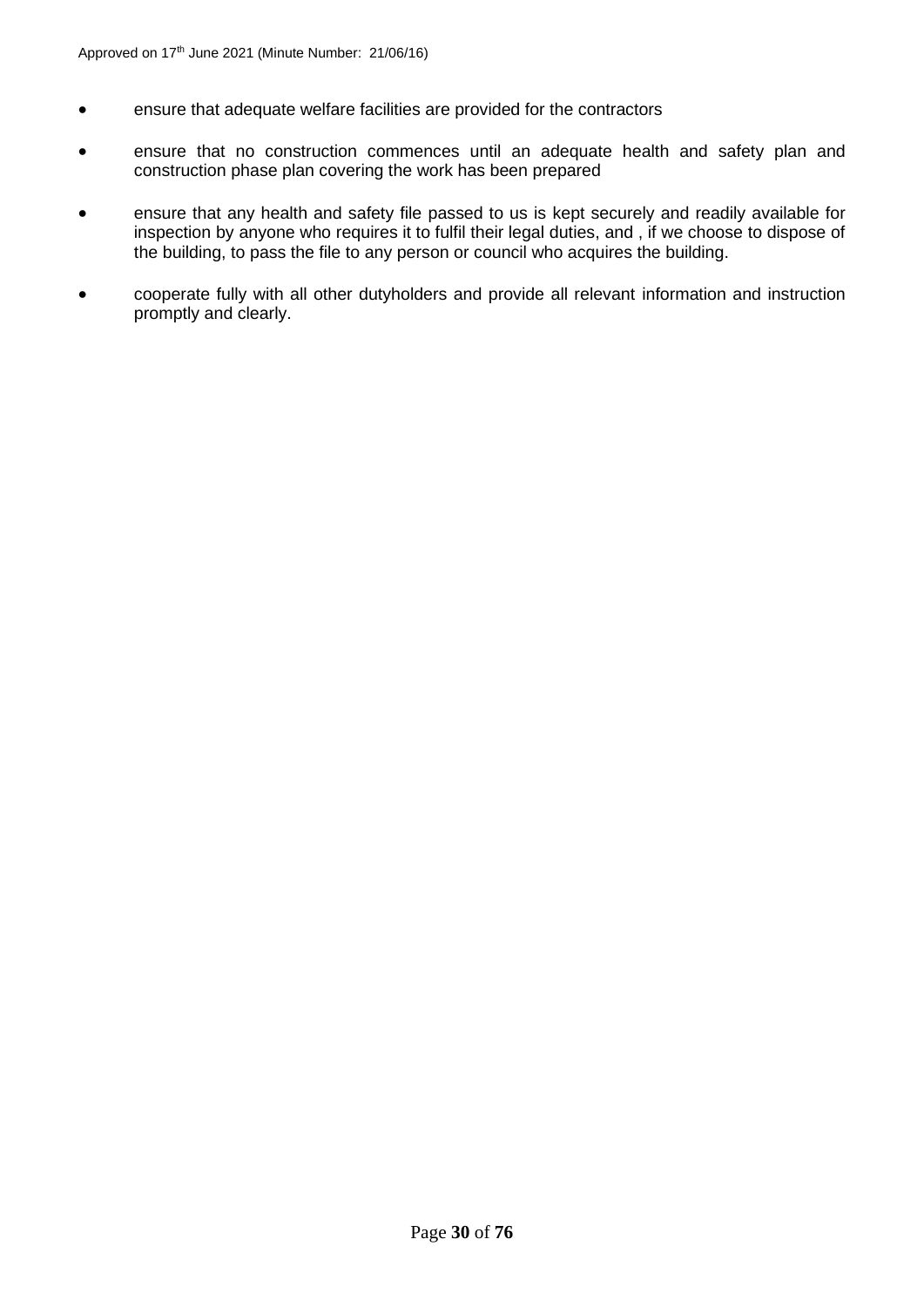### <span id="page-30-0"></span>**Disabled Persons**

The council will give full and proper consideration to the needs of disabled employees and visitors.

To achieve this, the council will:

- treat all disabled employees and visitors with respect and dignity, both in the provision of a safe working environment and in equal access to the organisation's facilities
- ensure that risk assessments are undertaken of the special needs of the disabled and carry out reasonable adjustments to the premises and/or employment arrangements
- encourage employees with special needs to suggest any premises or task improvements to their line managers
- discipline any employees found treating their disabled colleagues with less than the expected standards of respect and dignity
- in an emergency evacuation, ensure suitable plans are in place which will assist disabled people to leave the premises swiftly.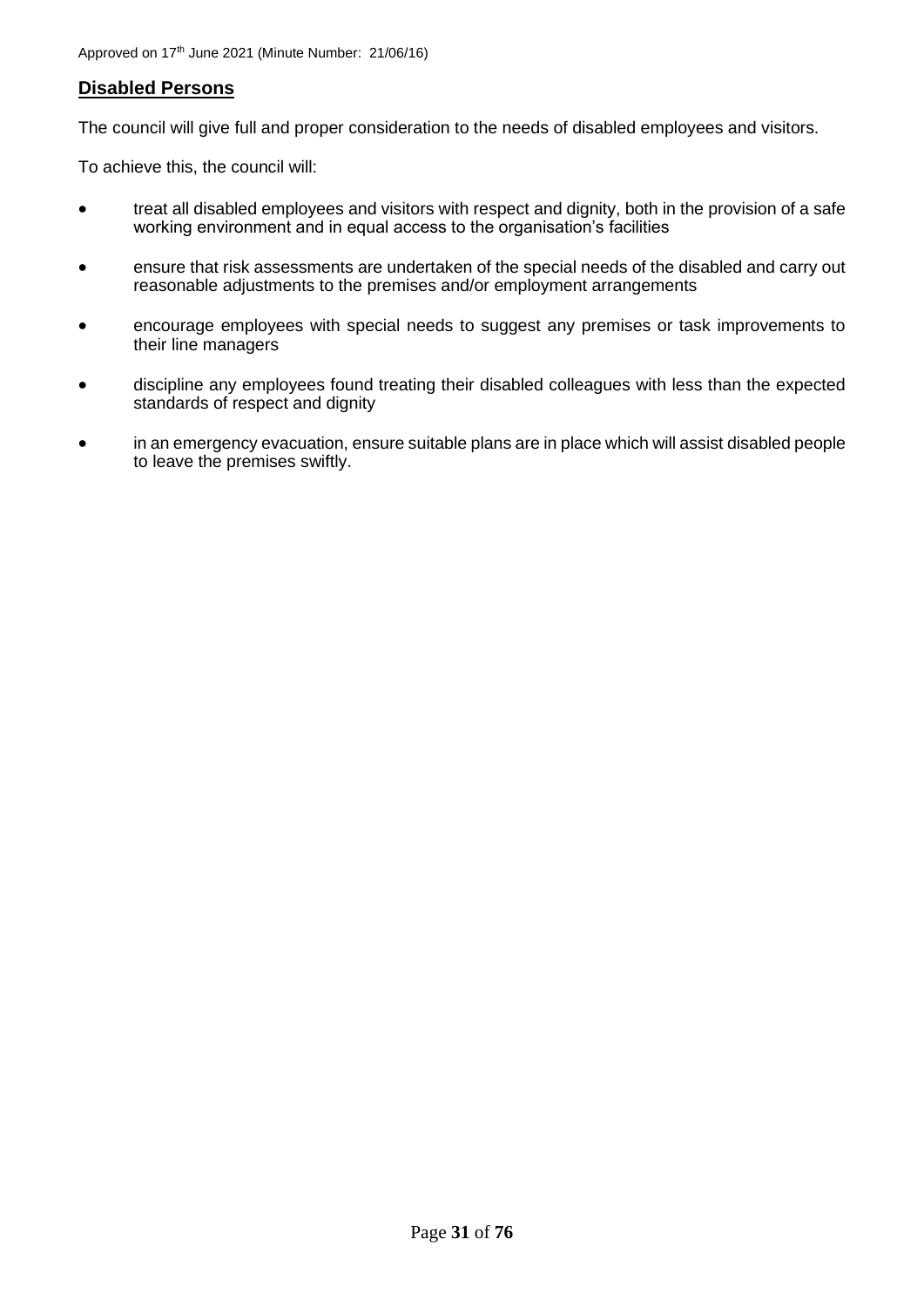### <span id="page-31-0"></span>**Display Screen Equipment**

All reasonable steps will be taken by the council to secure the health and safety of employees who work with display screen equipment.

To achieve this objective the council will:

- carry out an assessment of each user's workstation
- implement necessary measures to remedy any risks found as a result of the assessment
- provide adequate information and training to persons working with display screen equipment
- endeavour to incorporate changes of task within the working day, to prevent intensive periods of on-screen activity
- review software to ensure that it is suitable for the task and is not unnecessarily complicated
- arrange for the provision of free eye tests when requested, at regular intervals thereafter and where a visual problem is experienced
- arrange for the supply, at a subsidised cost up to a maximum limit of £40, for any corrective appliances (glasses or contact lenses) where these are required specifically for working with display screen equipment
- advise existing employees, and all persons applying for work with display screen equipment, of the risks to health and how these are to be avoided
- investigate any discomfort or ill-health believed to be associated with the use of display screen equipment and take appropriate remedial action
- make special arrangements for individuals with health conditions that could be adversely affected by working with display screen equipment.

Employees must:

- comply with the instructions and training given regarding safe workstation set-up and use, including the need for regular changes of activity or breaks and the use of the equipment provided
- inform their departmental supervisor/line manager of any disability or health condition which may affect their ability to work using display screen equipment or be affected by working with DSE (this information will be treated confidentially)
- report to their departmental supervisor/line manager any discomfort or health concern believed to be associated with the use of DSE (this information will be treated confidentially).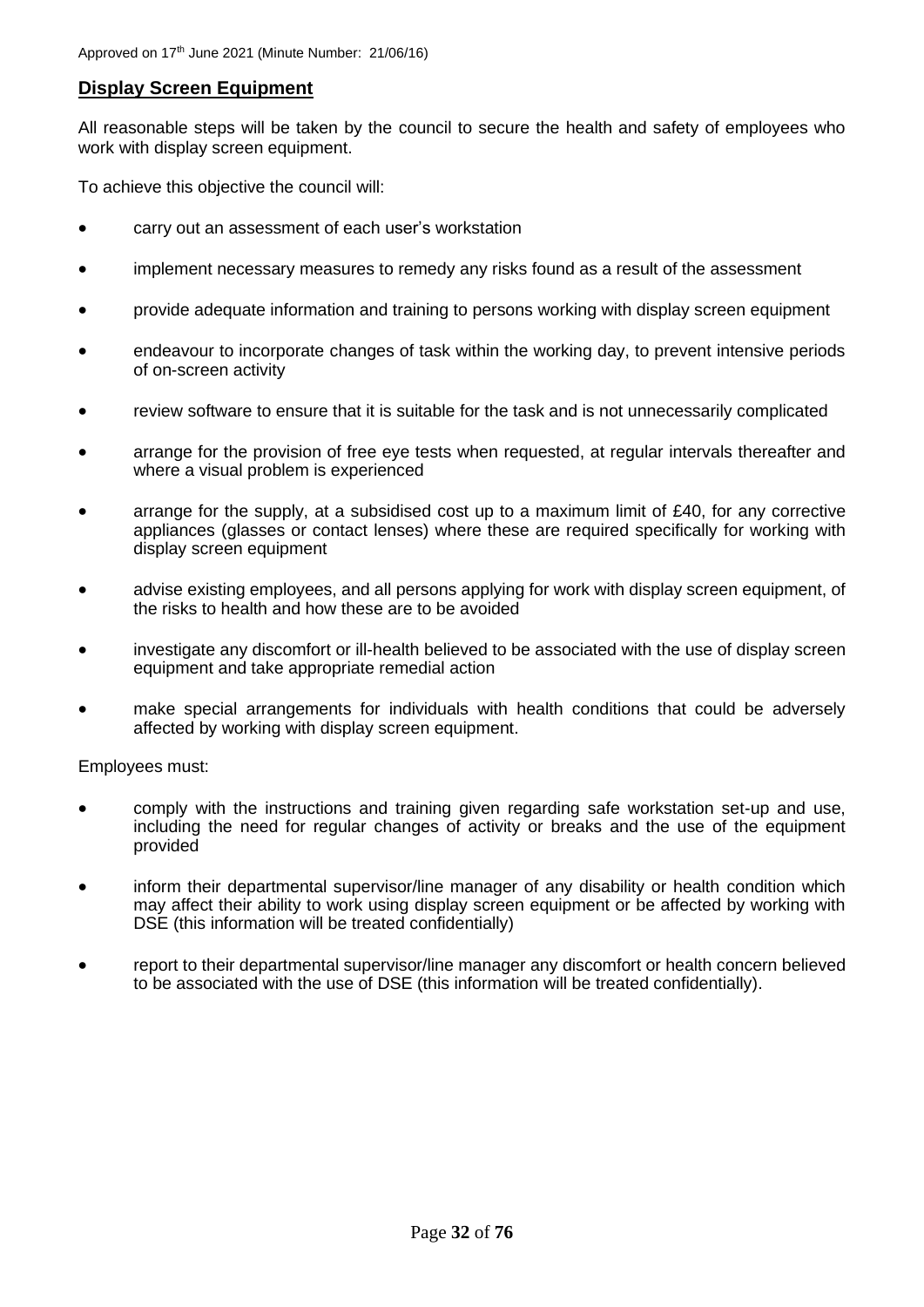### <span id="page-32-0"></span>**Driving for Work**

Driving is an integral part to some roles within the council and as such requires driving on council business. Driving has inherent risks associated with it which drivers should be made aware of.

The council is committed to reducing the risks its staff face or create when driving at work and therefore will:

- ensure risk assessments are completed and that journeys are planned
- not put unreasonable time constraints on travel
- ensure those driving for business are competent (and where required, authorised) and fit
- provide any additional training that may be deemed necessary to reduce driving related occupational risks
- provide sufficient information and guidance for managers and drivers to enable them to understand the additional occupational risks involved in driving
- establish a travel plan which will limit the requirement for travel and make provisions for long journeys
- require drivers to annually submit copies of their insurance, the MOT certificate or evidence of the MOT exemption for their vehicle and their current driving licence.

### **Implementation**

The council asks its entire staff to play their part, whether they use a council vehicle, their own or a hire vehicle.

### **Drivers**

Drivers will remain responsible for their safety and others and must comply with the Highway Code and Road Traffic Act.

It is the responsibility of drivers to inform their manager of:

- anything that could affect their driving e.g. health conditions or injuries, use of prescribed medication
- changes to licence such as; limitations, offences recorded, period bans
- vehicle defects that affect ability / safety to drive
- any accidents / incidents that occurred whilst driving on behalf of the council.

Before driving, drivers must

- review the need to travel
- have a valid licence for the vehicle they are driving and for any overseas travel if required
- ensure valid insurance for business use
- carry out a pre-use vehicle check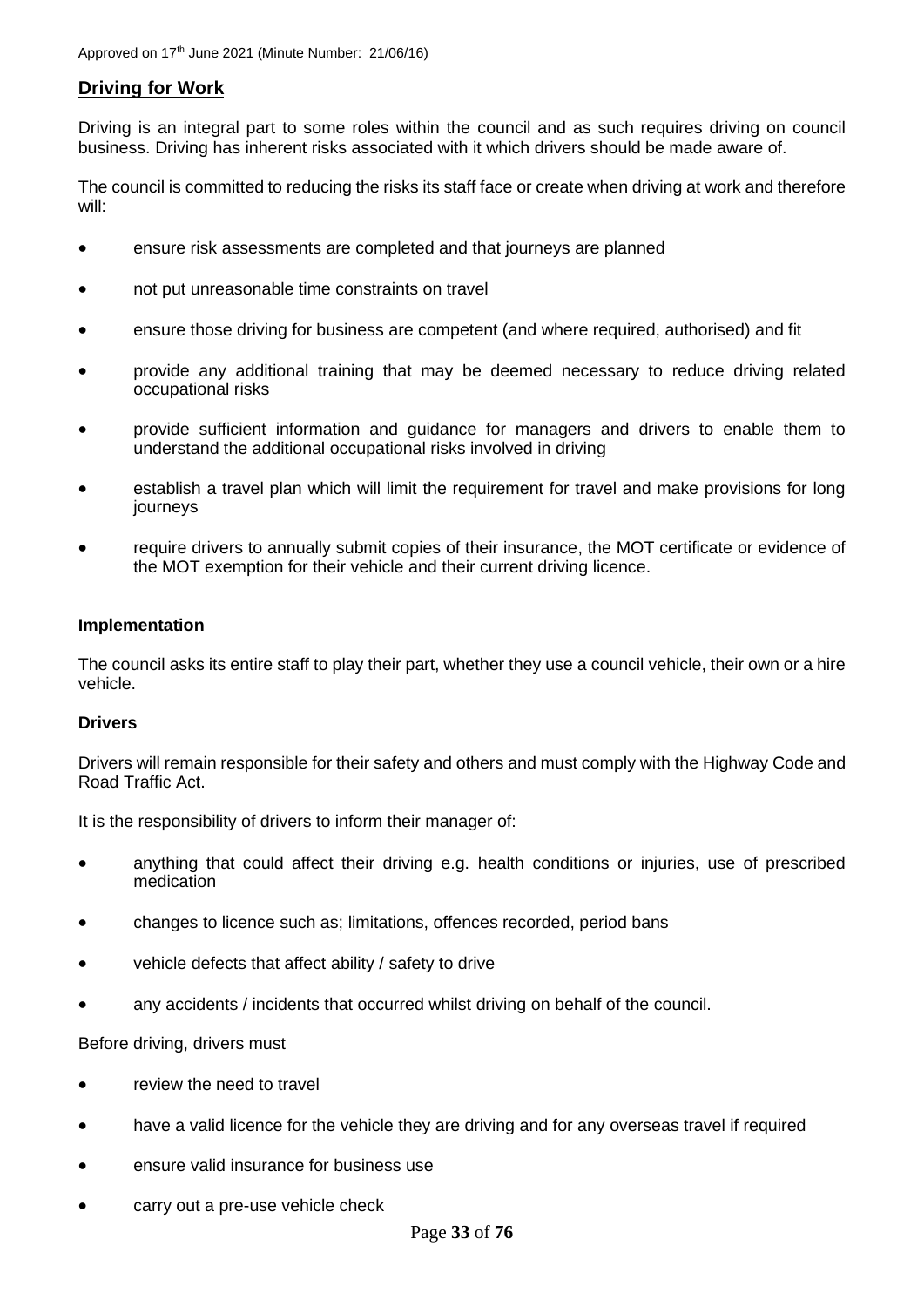- allow sufficient time to drive allowing for traffic, poor weather and rest breaks
- ensure sufficient rest
- be physically fit, with zero alcohol level and not under the influence of drugs that may affect the ability to drive
- have had an eye test in last 2 years and be using any required corrective appliance
- adjust their driving position, head restraints and mirrors to ensure maximum comfort and safety.

Whilst driving, drivers must

- drive in accordance with the applicable law and with consideration for the safety of passengers and other road users
- take regular rest breaks every 2-3 hours or at first signs of tiredness
- remain in control of the vehicle at all times
- not smoke in a council vehicle
- never use any hand held electronic device e.g. mobile phone, satellite navigation, mp3 player
- never receive or make calls.
- follow all safety instructions when taking their vehicle on board ferries, trains or other vehiclecarrying craft, including parking and leaving their vehicle on a vehicle deck and travelling in a designated passenger area while the craft is underway.

### **Managers**

Managers should ensure that the driving policy is brought to the attention of drivers and they will:

- lead by example, both in the way they drive and by not tolerating poor driving practices amongst colleagues
- challenge unsafe attitudes and behaviours and encourage staff to drive safely
- monitor compliance with the driving policy at team meetings, staff appraisals and periodic checks
- not expect staff to answer calls when they are driving.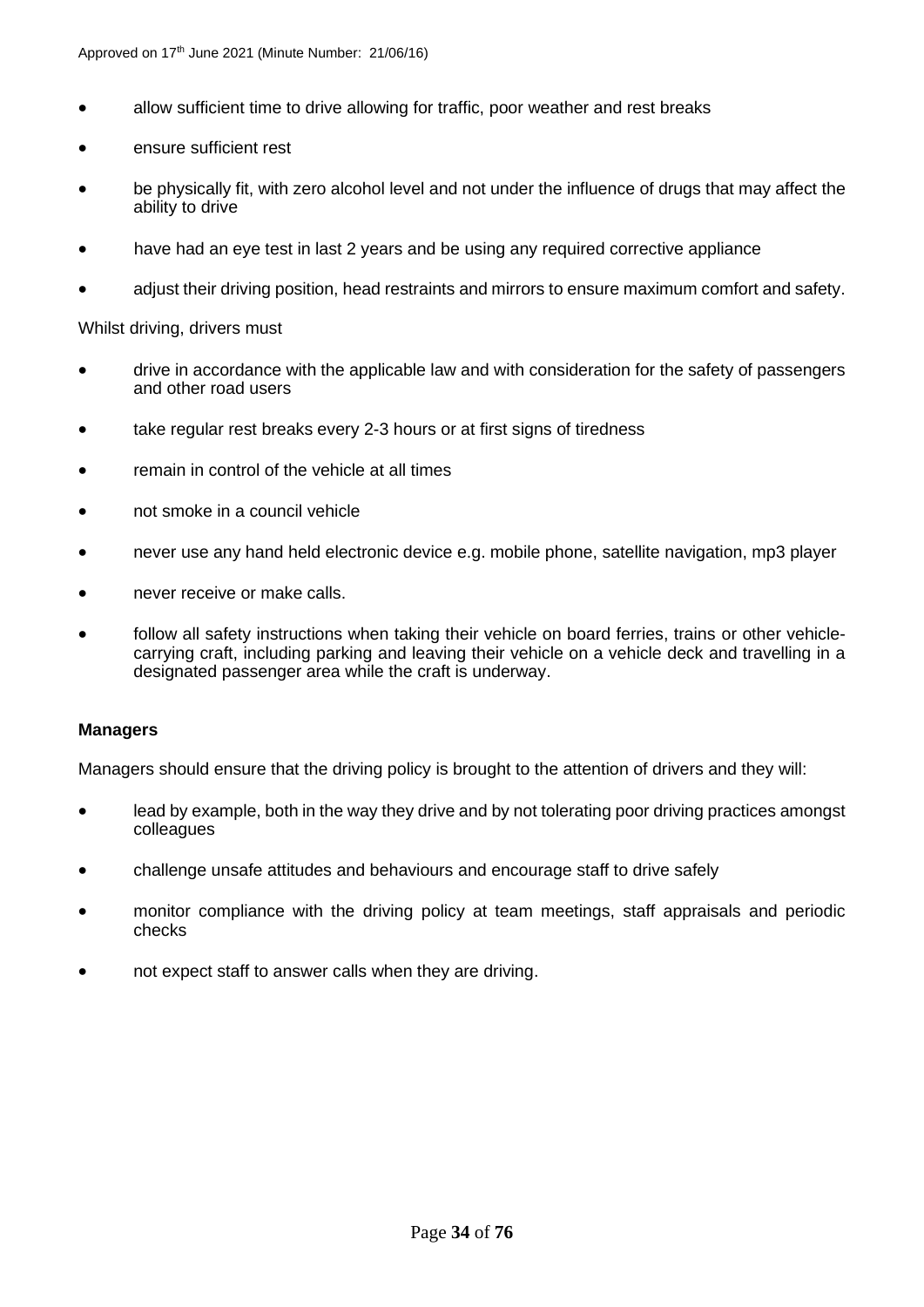### <span id="page-34-0"></span>**Drugs and Alcohol**

### **Alcohol**

Employees must not drink alcohol on the council's premises or the premises of its customers or clients without express permission from a senior manager or director.

Any employee who is found consuming alcohol on the council's premises or the premises of its customers and clients without permission or is found to be intoxicated at work will normally face disciplinary action on the ground of gross misconduct under the council's disciplinary procedure.

### **Drugs and medication**

The possession, use or distribution of drugs for non-medical purposes on the council's premises is strictly forbidden and a gross misconduct offence.

If you are prescribed drugs by your doctor which may affect your ability to perform your work you should discuss the problem with your manager or supervisor.

If the council suspects there has been a breach of this policy or your work performance or conduct has been impaired through substance abuse, the council reserves the right to require you to undergo a medical examination to determine the cause of the problem.

### **Medical Examination**

Existing and prospective employees may be asked to undergo a medical examination, which will seek to determine whether he/she has taken a controlled drug or has an alcohol abuse problem.

A refusal to give consent to such an examination or a refusal to undergo the screening will result in the immediate withdrawal of any offer made to prospective employees and will normally be treated as gross misconduct for employees.

If, having undergone a medical examination, it is confirmed that you have been positively tested for a controlled drug, or you admit there is a problem, the council reserves the right to suspend you from your employment (with or without pay) to allow the council to decide whether to deal with the matter under the terms of the council's disciplinary procedure and/or to require you to undergo treatment and rehabilitation.

### **Reasonable Grounds**

The council reserves the right to search you or any of your property held on council premises at any time if there are reasonable grounds to believe that this policy is being or has been infringed or for any other reason. If you refuse to comply with these search procedures, your refusal will normally be treated as gross misconduct.

The council reserves the right to inform the police of any suspicions it may have with regard to the use of controlled drugs by its employees on the council's premises.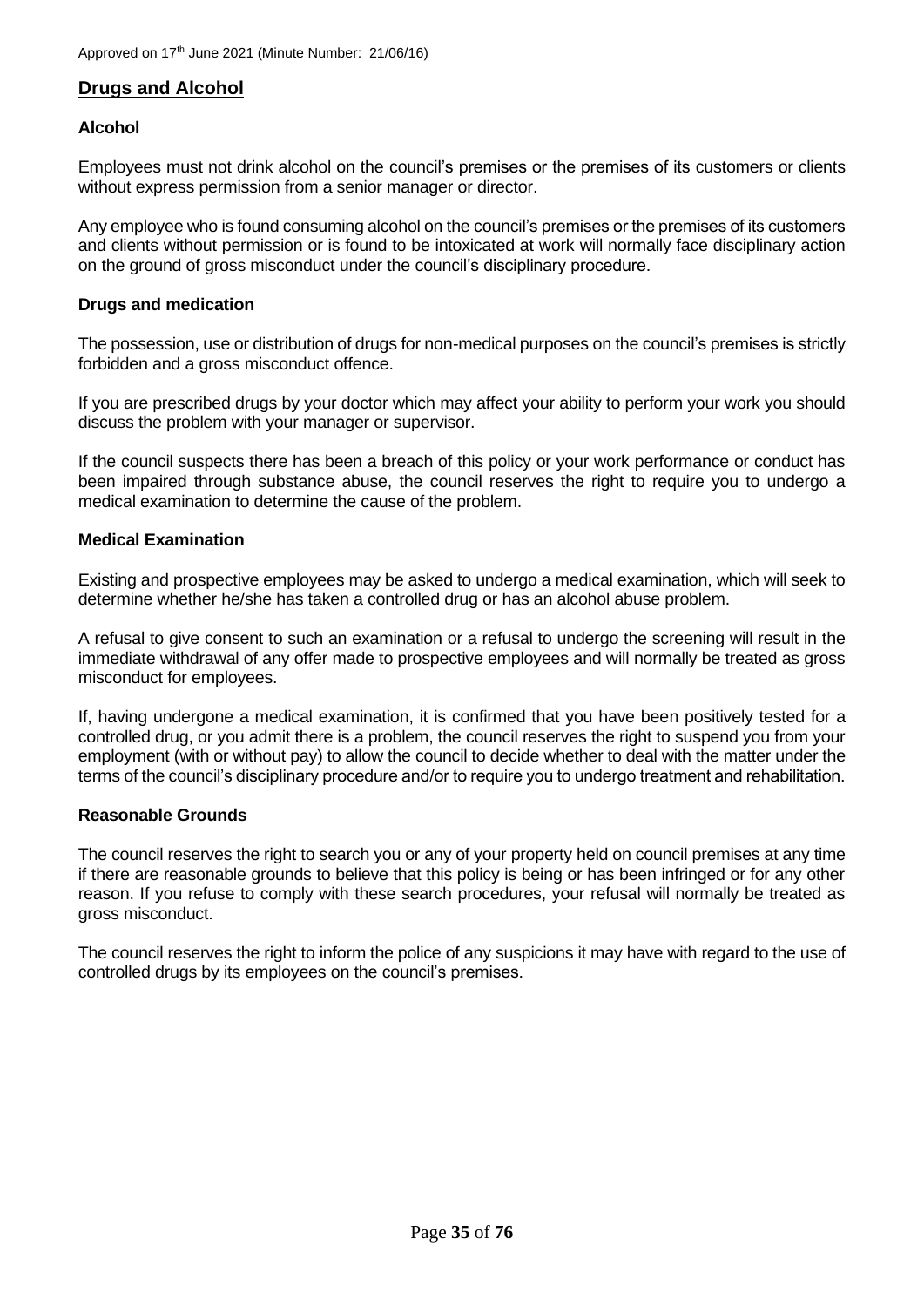### <span id="page-35-0"></span>**Electricity**

All reasonable steps will be taken to secure the health and safety of employees who use, operate or maintain electrical equipment.

To ensure this objective the council will:

- ensure electrical installations and equipment are installed in accordance with the Wiring Regulations (BS 7671) published by the Institution of Engineering and Technology (IET)
- maintain the fixed installation in a safe condition by carrying out routine safety tests
- inspect and test portable and transportable equipment as often as required to ensure safety
- promote and implement a safe system of work for maintenance, inspection and testing
- forbid live working unless absolutely necessary, in which case a permit to work system must be used
- ensure employees who carry out electrical work are competent to do so
- maintain detailed records.

### Employees must:

- visually check electrical equipment for damage before use
- report any defects found to their line manager/supervisor
- not use defective electrical equipment
- not carry out any repair to any electrical item unless qualified to do so
- switch off non-essential equipment from the mains when left unattended for long periods
- not bring any electrical item onto the council premises until it has been tested and a record of such a test has been included in the appropriate record
- not leave electric cables in such a position that they will cause a tripping hazard or be subject to mechanical damage.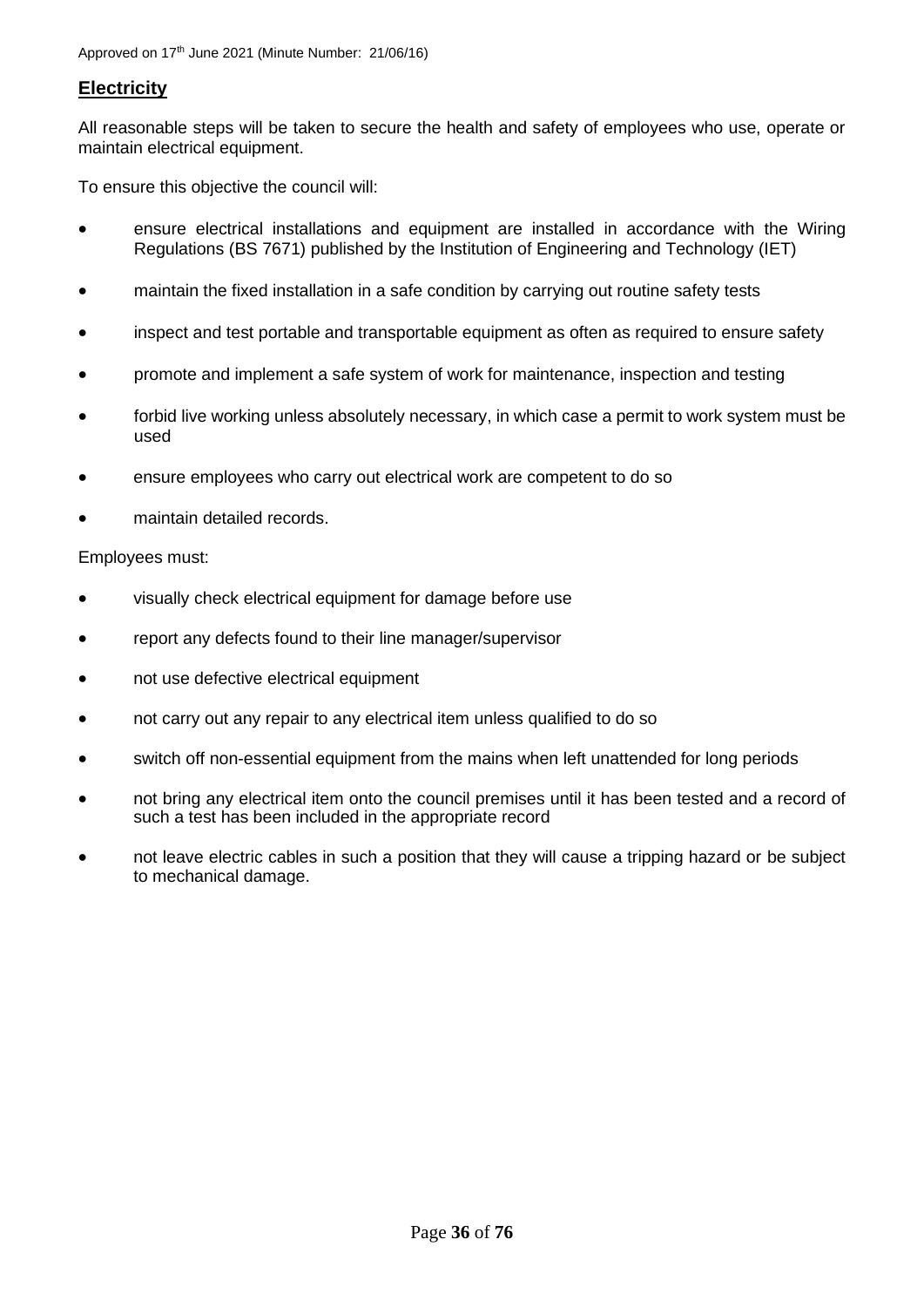# **Excavation, Ground and Floor Penetration**

All reasonable steps will be taken to secure the health and safety of employees who are required to carry out any excavation, ground and/or floor penetration work.

To ensure this objective the council will:

- ensure that a risk assessment is always carried out prior to undertaking excavation, ground or floor penetration
- provide plans and site drawings that can be used to identify the approximate position of any site services, pipelines or structures
- carry out scanning at regular depth intervals, using an appropriate device to identify the actual position of any metal containing pipes or cables
- provide equipment and precautions needed such as trench sheets, props, baulks etc. on site before work starts
- ensure that any possible ground contamination must be checked before work commences by reviewing the results of soil tests or trial holes to provide useful data on conditions likely to be found which can assist planning
- ensure that excavations which are supported to prevent any person being buried or trapped by accidental collapse, fall or dislodgement of material are subject to formal inspection by a competent person
- arrange for all excavations to be inspected at the start of every shift, and more frequently if something happens to affect its strength or stability. A record of all inspections will be made and retained

Before digging any trench, pit, tunnel or other excavation the council will determine what temporary support will be required and other precautions necessary to prevent:

- collapse of the sides
- materials falling onto people working in the excavation
- people and vehicles falling into the excavation
- undermining nearby structures
- damage to underground services
- ingress of water
- premature removal of support.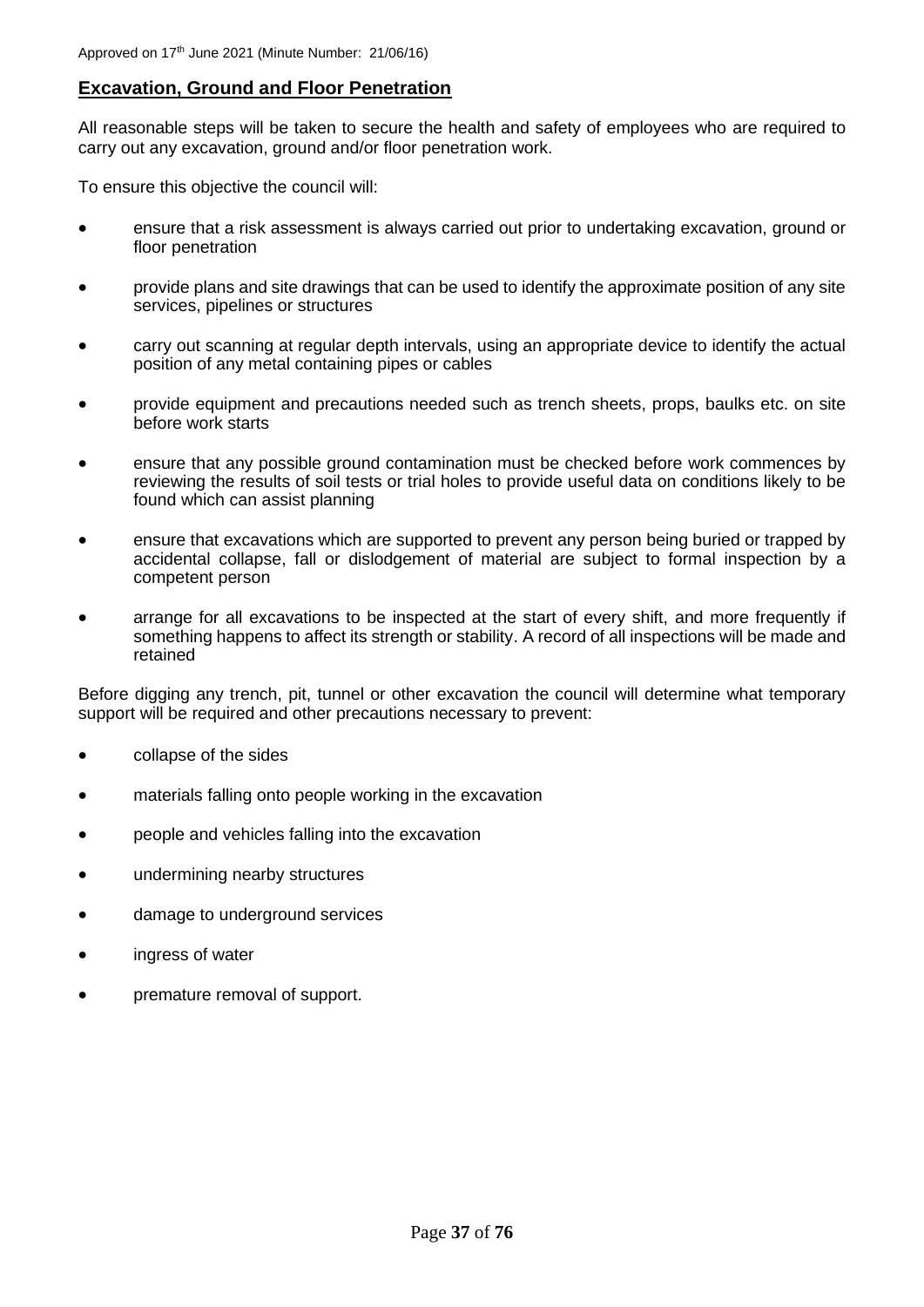# **Fire**

All reasonable steps will be taken to prevent a fire occurring. In the event of fire, the safety of life will override all other considerations, such as saving property and extinguishing the fire.

In order to prevent fire and to minimise the likelihood of injury in the event of a fire the council will:

- assess the risk from fire at our premises and implement appropriate control measures
- ensure good housekeeping standards are maintained to minimise the risk of fire
- provide and maintain safe means of escape from the premises
- develop a fire evacuation procedure for all buildings
- provide and maintain appropriate fire-fighting equipment
- regularly stage fire evacuation drills, inspect the means of escape and test and inspect firefighting equipment, emergency lighting and any fire warning systems
- provide adequate fire safety training to employees, plus specialist training to those with special responsibilities
- make arrangements for the safe evacuation of deaf or otherwise disabled persons
- make arrangements for ensuring all visitors are made aware of the fire evacuation procedures
- display fire action notices
- keep fire safety records.

The council does not require persons to attempt to extinguish a fire but extinguishing action may be taken if it is safe to do so.

Immediate evacuation of the building must take place as soon as the evacuate signal is given. All occupants, on evacuation, should report to the pre-determined assembly points.

Re-entry of the building is strictly prohibited until the fire brigade officer or a senior person present declares it is safe to do so.

Employees are encouraged to report any concerns regarding fire procedures so the organisation can investigate and take remedial action if necessary.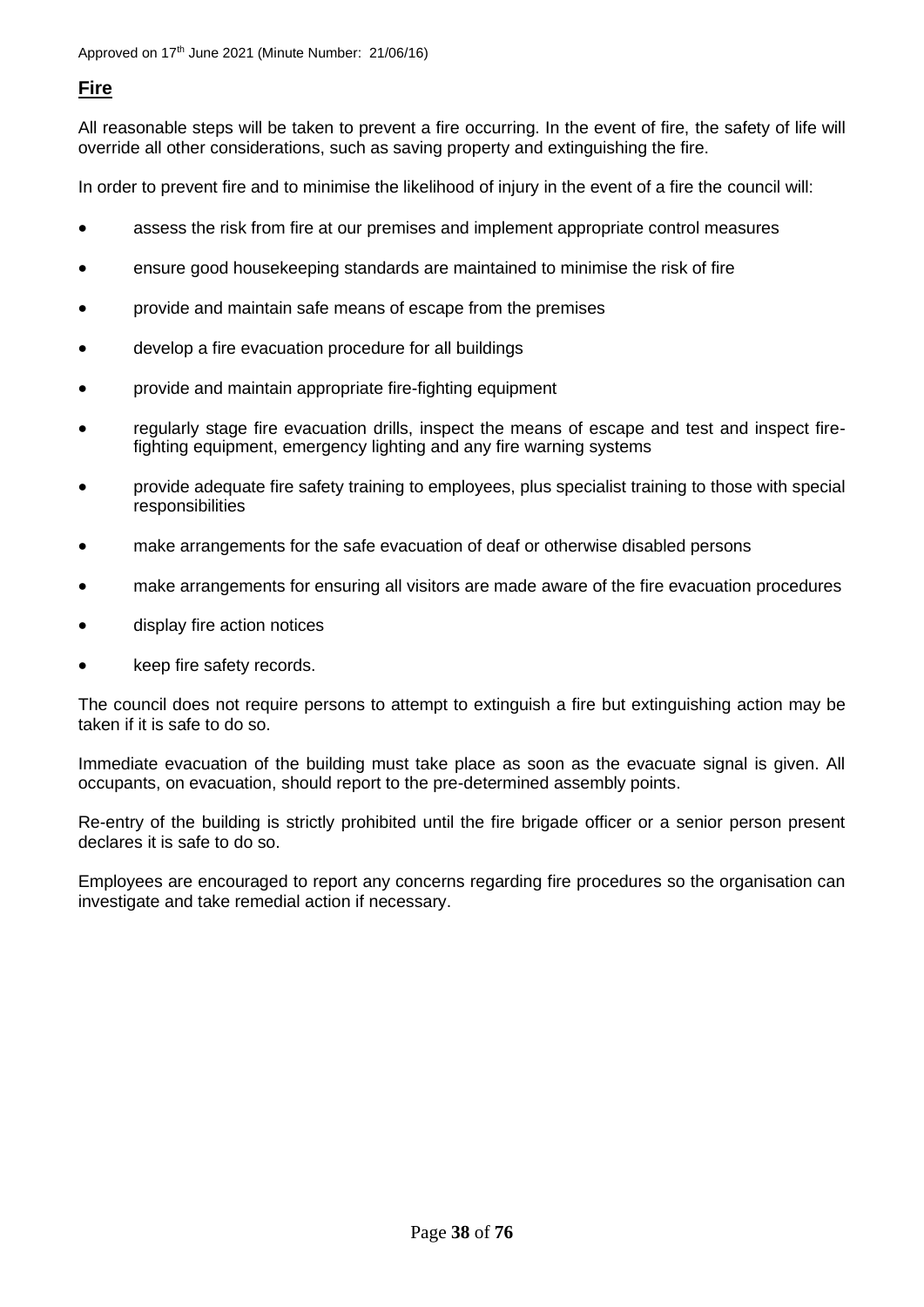# **First Aid**

The council is committed to providing sufficient provision for first aid to deal with accidents and injuries that arise at work.

To achieve this objective the council will:

- 1. appoint and train a suitable number of first aid personnel to cover all work patterns
- 2. display first aid notices with details of first aid provision
- 3. provide and maintain suitable and sufficient first aid facilities including first aid boxes
- 4. provide any additional first aid training that may be required to deal with specific first aid hazards.

The minimum first aid provision at all sites is an adequately stocked first aid box and an Appointed Person to take charge of the first aid arrangements.

# **Appointed Person**

The Appointed Person duties include:

- taking charge when someone falls ill or is injured, including calling an ambulance if required
- looking after and maintaining the first aid box and contents.

The Appointed Person will not be required to provide treatment for which they have not been trained.

## **First Aiders**

First aiders are qualified personnel who have received training and passed an examination in accordance with HSE requirements.

The numbers of first aid personnel at each location will be determined by individual circumstances, the level of risk and in line with current government guidance.

First aid personnel will be provided with refresher training at regular intervals to keep their skills up to date.

## **First Aid Boxes**

First aid boxes will be provided within the workplace to ensure there are adequate supplies for the nature of the hazards involved. All boxes will contain at least the minimum supplies suggested by L74: First Aid at Work Approved Code of Practice. Only specified first aid supplies will be kept. No creams, lotions or drugs, however seemingly mild, will be kept.

## **Portable First Aid Kits**

Portable first aid kits will be available for staff members required to work away from the normal workplace, where access to facilities may be restricted, such as:

• work with potentially dangerous tools and machinery away from base location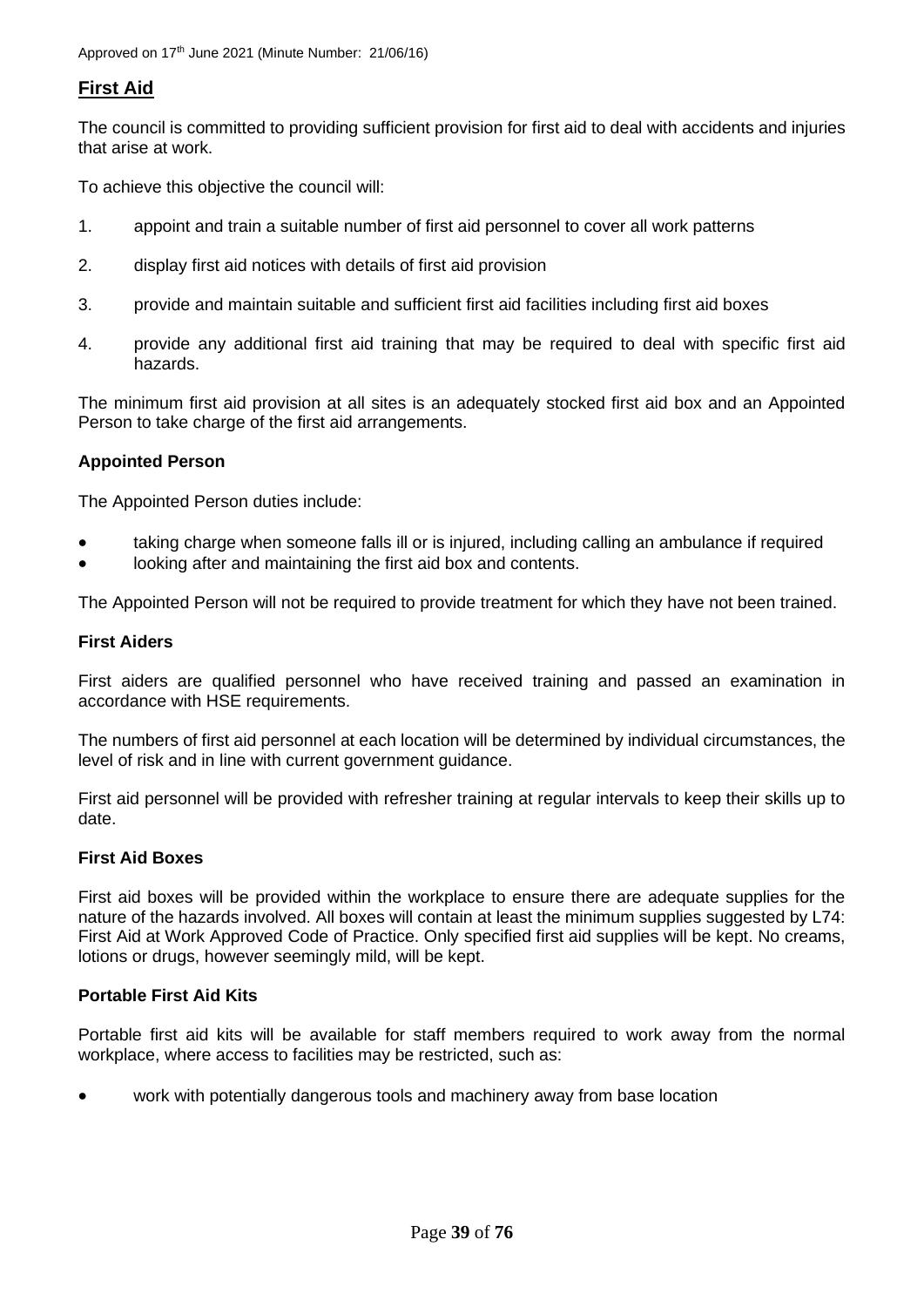# **Gas Installations and Appliances**

The council will ensure that all work carried out on gas fittings and appliances are in accordance with the requirements of the regulations and the Safety in the Installation and Use of Gas Systems and Appliances Manual.

The council is committed to achieving high standards of health and safety for all staff, visitors, customers and others. For these reasons employing, training, and arranging the assessments of operatives that are competent to work on gas installations and appliances – servicing, repairing or installing, is highly significant to supporting these aims.

The council supports the aims of:

- reducing the waste of fuel and material
- increasing operational efficiency
- eliminating unnecessary emission of atmospheric pollutants
- reducing the risk to death, injury and distress to members of the public, staff and others who may be affected
- increasing confidence, amongst users, in the safe use of fossil fuels and fossil fuel burning appliances.

The Gas Safe Register (GSR) is the governing body approved by the Health and Safety Executive to register and monitor the activities of gas installation and use. Gas fitting operatives carrying out work on behalf of the council will be registered with the GSR.

No person shall interfere with any gas appliance or gas fitting or pipe work unless qualified and competent to do so.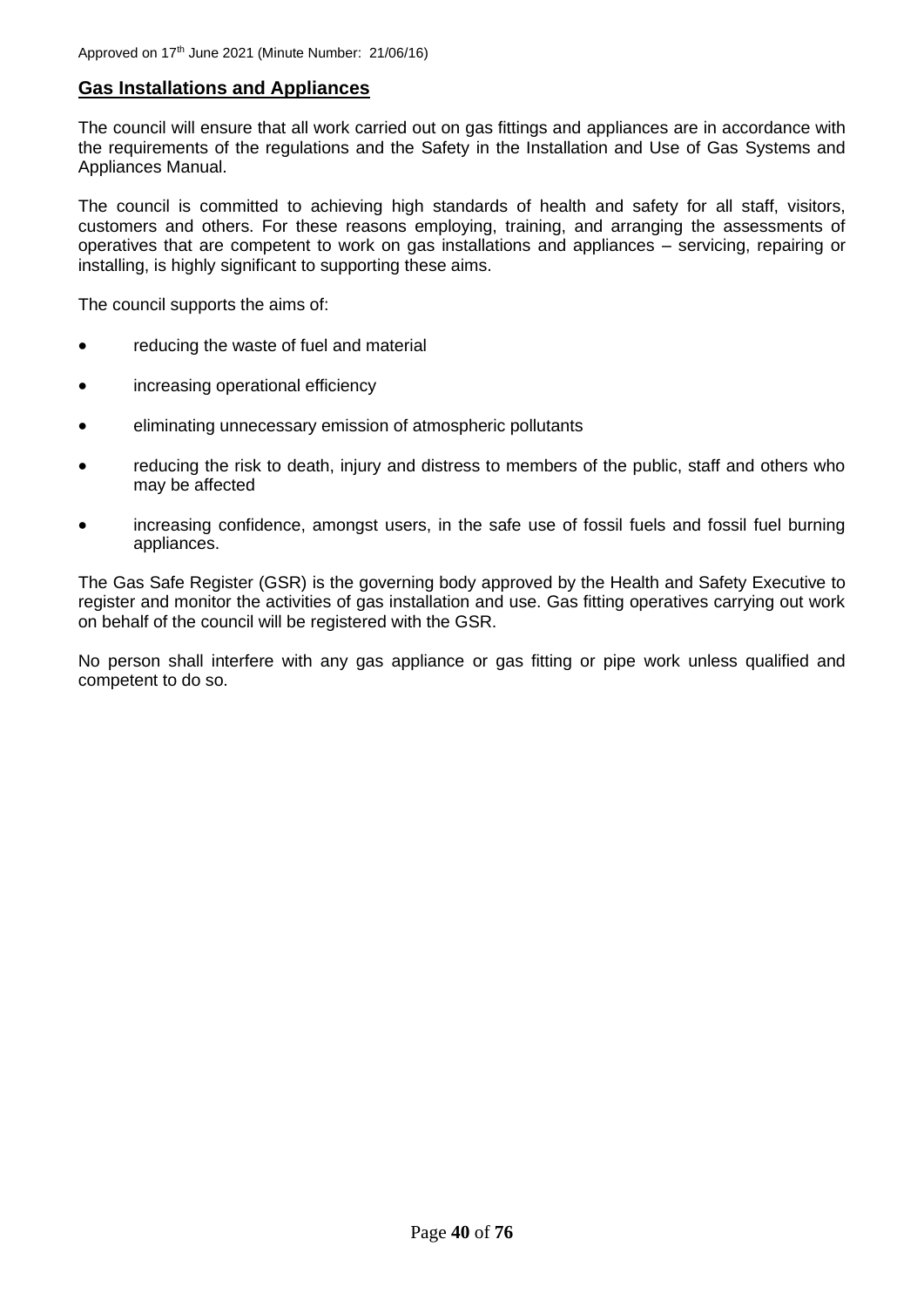# **Hazardous Substances (COSHH)**

All reasonable steps will be taken to ensure all exposure of employees to substances hazardous to health is prevented or at least controlled to within statutory limits.

The council will implement the following:

- maintain an inventory of all substances hazardous to health kept or present on site and retain copies of relevant hazard data sheets
- competent persons will be appointed to carry out risk assessments of the exposure to substances hazardous to health and advise on their control
- all operations which involve, or may involve, exposure to substances hazardous to health will be assessed and appropriate control measures will be taken if elimination or substitution of the substance is not possible
- engineering controls will be properly maintained by planned preventive maintenance and annual performance monitoring to ensure continued effectiveness
- systems of work will be reviewed at suitable intervals and revised if necessary
- all employees and others who may work in the affected areas will be informed of the purpose and safe operation of all engineering controls
- personal protective equipment (PPE) will only be used as a last resort or as a back-up measure during testing or modification of other controls
- the type and use of PPE will be carefully assessed and maintained according to manufacturers' instructions
- assessments will be reviewed periodically or if changes to the operation or any hazardous substances used
- qualified professionals, where necessary, will carry out health surveillance
- employee health records of all exposures to substances hazardous to health will be kept for a minimum of 40 years
- all employees will be provided with understandable information and appropriate training on the nature of the hazardous substances they work with. Employees will be informed about any monitoring and health surveillance results
- all changes to control measures and changes of PPE will be properly assessed and no new substances will be introduced into the workplace without prior assessment.

# **Information and Training**

The council will give sufficient information and training to ensure full understanding of the hazards to health posed by substances in the workplace and the importance of the control measures provided. Information will also be given to others who may be affected such as contractors, temporary staff and visitors where appropriate.

Managers and supervisors of areas which use substances hazardous to health will be given additional training to ensure the proper management of the risks.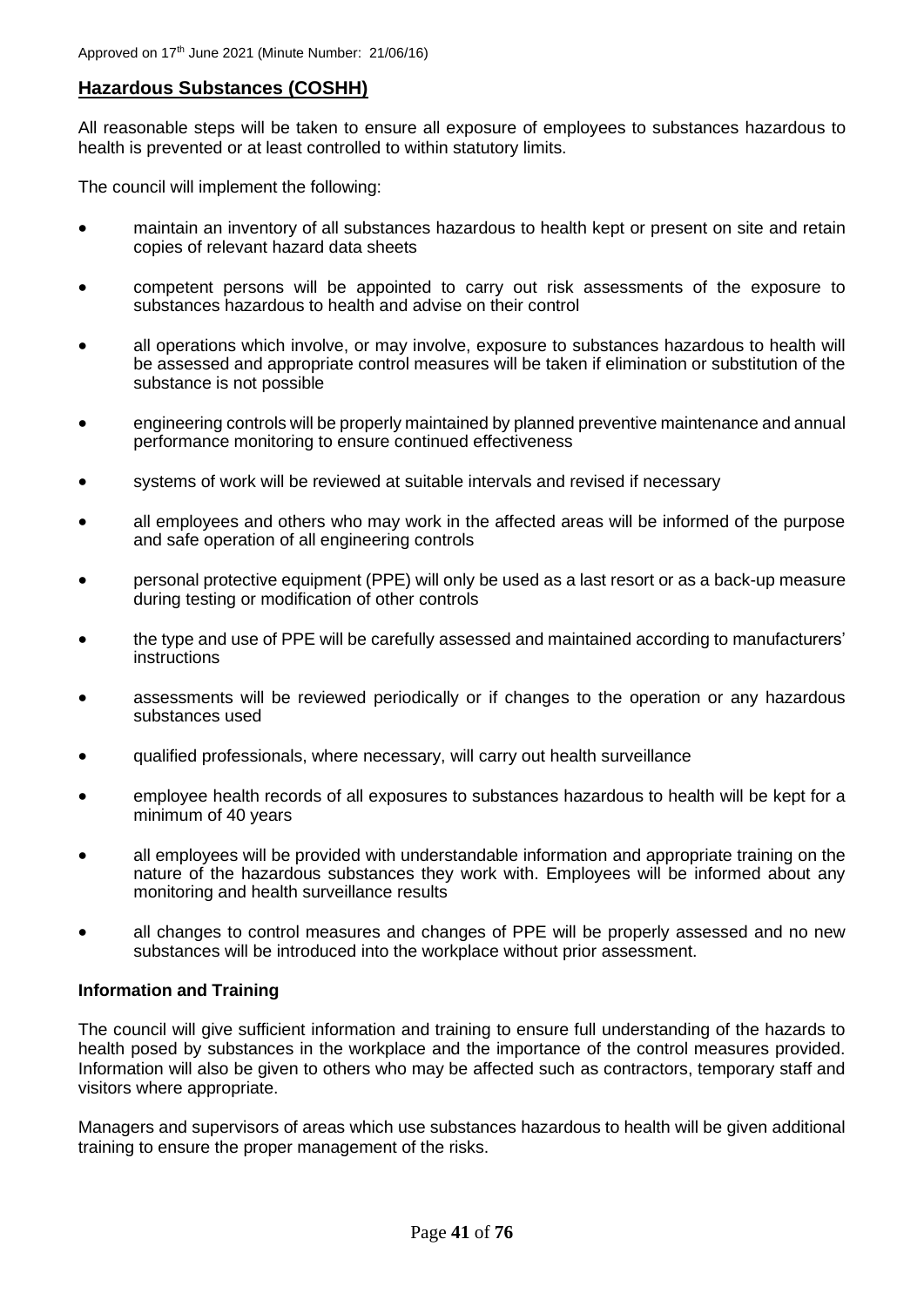# **Health, Safety and Welfare**

The council is committed to providing suitable health, safety and welfare facilities in line with current legislation, in particular the provision of:

- adequate maintenance of workplace and equipment
- appropriate ventilation, temperature control and lighting
- suitable cleanliness and housekeeping standards
- adequate workspace allocation
- properly designed workstations
- well maintained traffic routes and floors
- appropriate fall protection
- suitable glazing
- safe access and egress (well maintained exits and entrances)
- appropriate sanitary and washing facilities
- separate toilet facilities for men and women
- plentiful wholesome drinking water supply and cups
- seating with an incorporated back rest
- accommodation for keeping clothing clean and dry
- facilities for changing, rest periods, hot drinks and meals preparation
- showering facilities if the nature of an employees work requires this
- appropriate first aid provision
- appropriate emergency, fire and evacuation equipment and procedures.

The council recognises these responsibilities are required for any work whether on a remote work site, at their usual workplace or head office.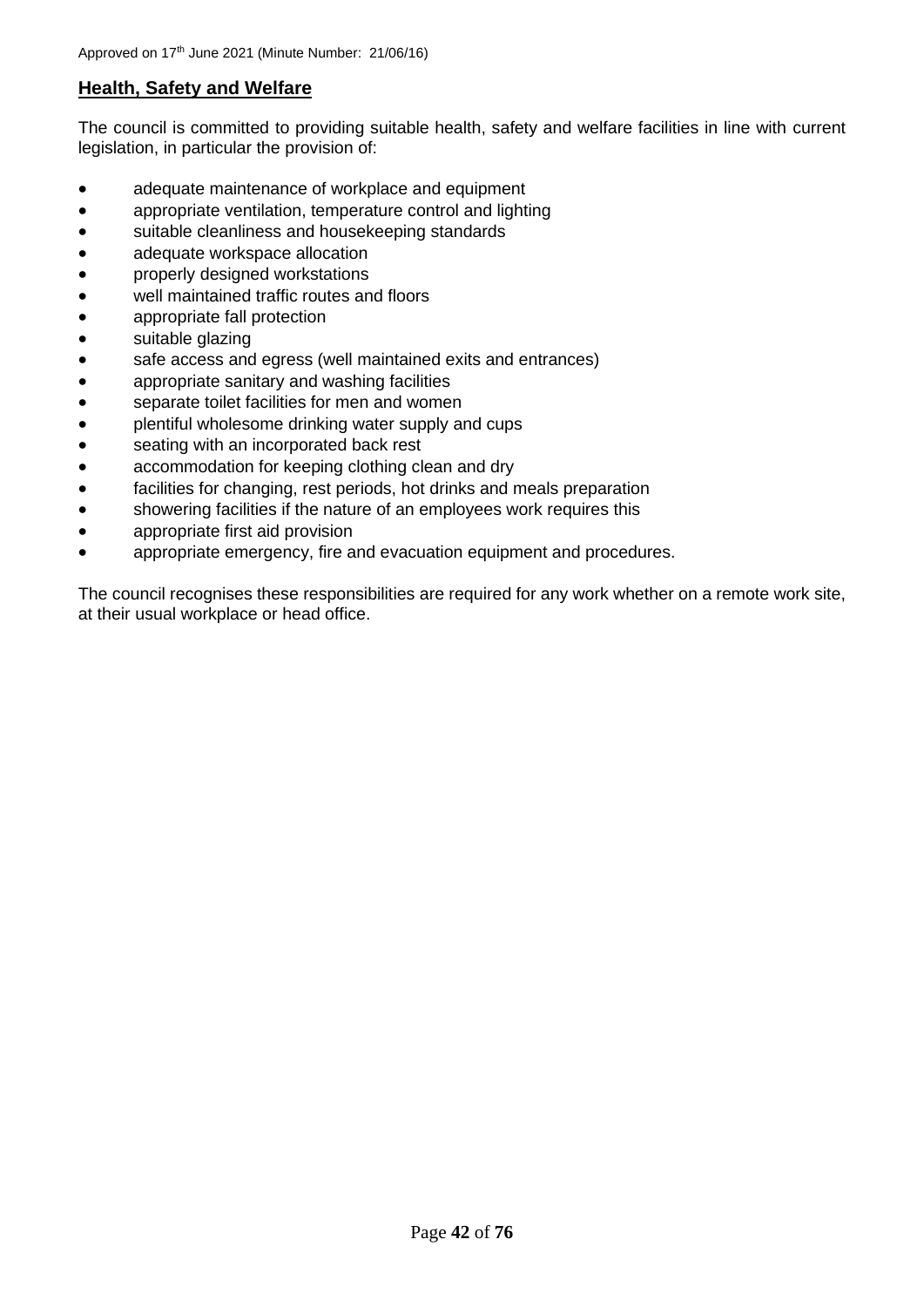# **Health Surveillance**

Health surveillance is the early detection of adverse health risks associated with a work activity. It allows staff at increased risk to be identified and additional precautions to be taken as necessary. It is also a means of checking the effectiveness of the existing control measures.

To ensure adequate health surveillance is implemented the council will:

- carry out risk assessments to identify those activities, processes or materials that are likely to give rise to a health risk
- ensure that adequate control measures are put in place to reduce risks as far as possible
- seek advice on risk reduction from our safety advisor, occupational hygienist or other relevant person as necessary
- seek the advice of relevant people on the need for health surveillance where it is thought that a residual health risk remains following the implementation of control measures
- advise employees of the health risks and the signs of ill health
- ensure employees co-operate with health surveillance procedures provided
- discuss with the relevant people any health concern brought to their attention by an employee.

#### **Format of Health Surveillance**

If a reliable test can be carried out, the format of health surveillance may include the use of questionnaires to determine symptoms and may also involve clinical examination or measurements, such as lung function testing, hearing tests or biological sampling.

#### **Frequency of Health Surveillance**

The level of risk will determine the frequency of health surveillance programmes. Where the risk is thought to be low, only baseline data will be required and staff should report to the team leader if any problems are experienced. Baseline data will usually be gathered at the employment interview.

If the risk is thought to be more significant, periodic health surveillance for all exposed staff will take place. In most cases this will be annual; however in some high-risk areas a more frequent programme may be agreed. More frequent surveillance may be required where a person's medical history suggests a particular vulnerability. The responsible person or occupational health nurse will make this decision and manage the recall process.

If health problems are identified following health surveillance, control measures will be reviewed and where necessary enhanced.

The occupational health nurse or doctor will advise on any specific actions to take with regard to the affected employee, e.g.:

- reducing the length of exposure
- restricting work activities which cause exposure
- *re-deploying the affected employee*
- advising on additional personal protective equipment (PPE).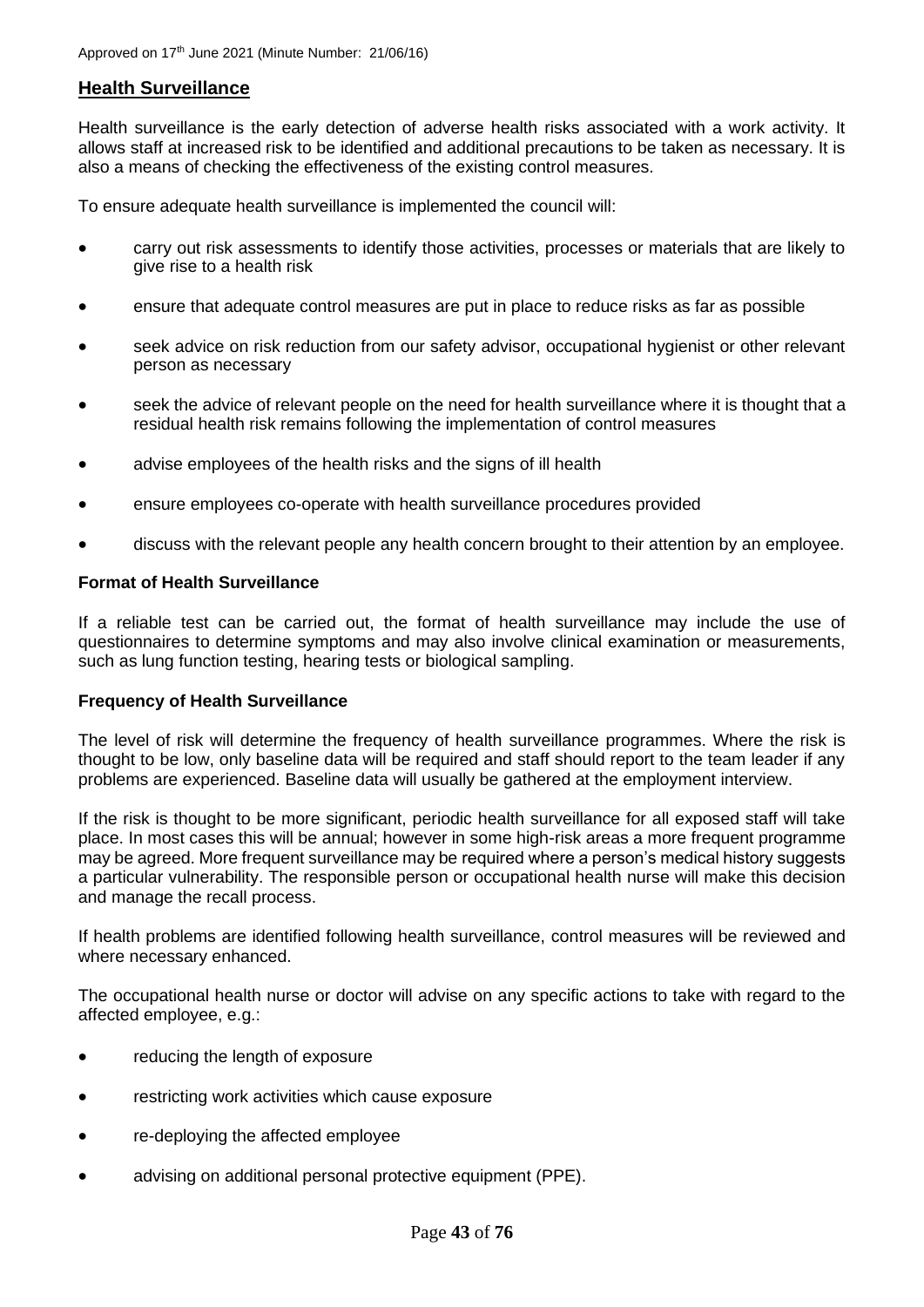# **Record Keeping**

The Clerk will ensure employees requiring Health Surveillance are identified.

Health records will be kept for a minimum of 40 years.

Employees will be allowed reasonable access to their health records and a copy offered to individuals when they leave the council.

## **Home Working**

Home workers are subject to the same health and safety requirements as workers based on council premises and their health and safety will be managed accordingly.

To achieve this objective we will:

- ensure that appropriate risk assessments are completed
- ensure that risk assessments are reviewed annually
- ensure home workers are provided with suitable induction training on commencement of employment
- ensure appropriate equipment is provided for the home worker's health, safety and welfare
- ensure all equipment that is provided for use in the employees' homes is properly installed and tested
- arrange for the maintenance of all electrical equipment supplied for use in employees' homes (The hard wired electrical sockets and ring mains supplies are the employee's own responsibility)
- provide, where practicable, scope for varying work patterns and to allow employee input in how the work is carried out to ensure home workers take periodic breaks during the working day
- ensure that managers and home workers have the opportunity to be kept informed of what is going on within the council; recognising and satisfying the need for social interaction will reduce stress
- encourage home workers to 'network' with colleagues
- make the home worker aware of their duty to report any incidents or accidents that occur as a result of work related activities to the council using the council accident procedure
- ensure home workers are aware of the need to monitor their own working conditions and report any problems to their line manager.

## **Training**

All home workers will be fully trained in the tasks that they are employed to do and the equipment they will be using.

Home workers will be trained in emergency procedures in case of an accident in the home.

Supervisors/management of home workers will be trained in how to deal with employees working off site e.g. prearranged regular contact, how to recognise signs of stress in home workers.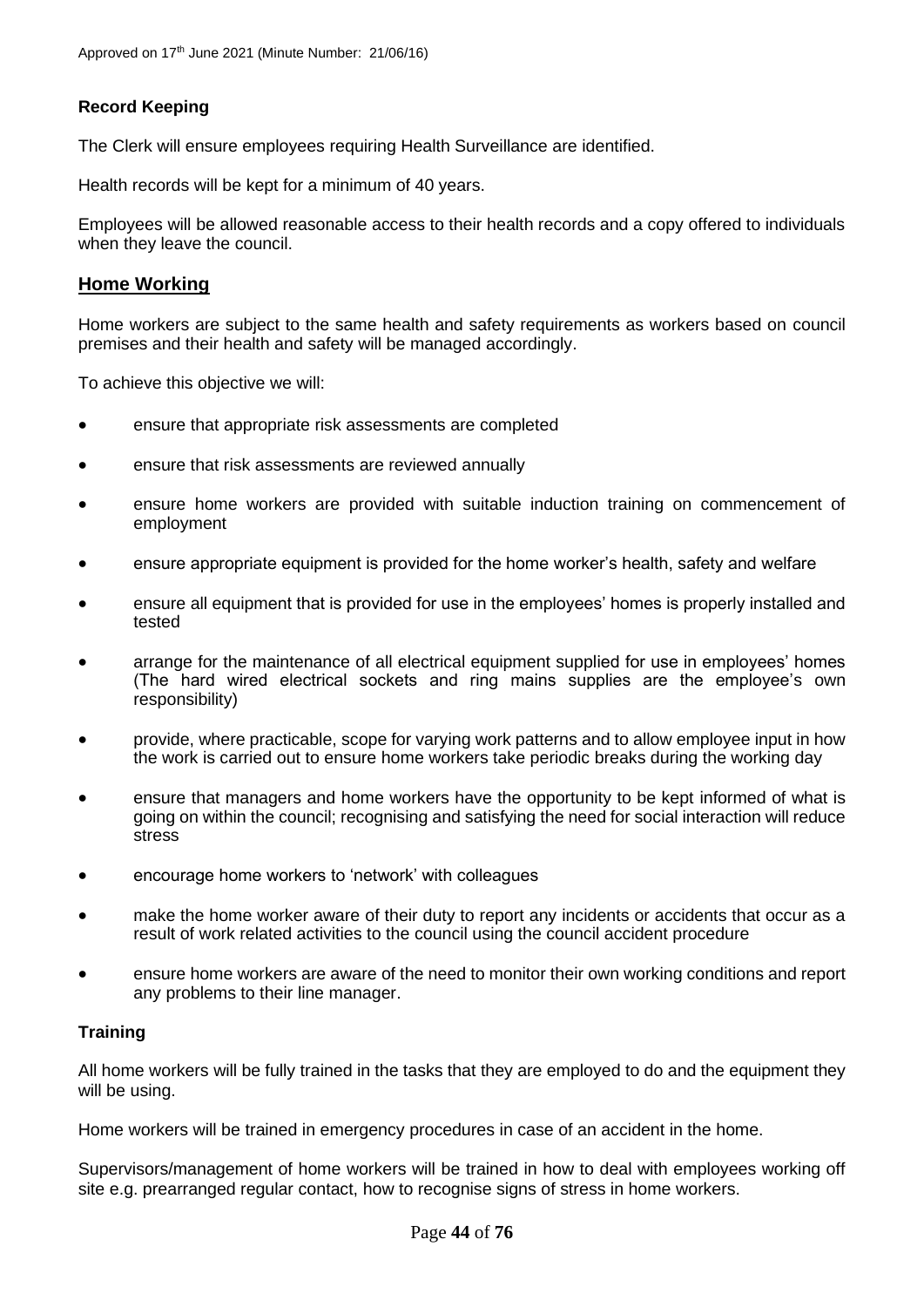# **Infection Control**

For some work activities, staff may be at risk of infection or of spreading infection. Exposure to infections may arise at work from a number of situations, including:

- contact with people (e.g. Diphtheria, TB, MRSA, Norovirus, Gastroenteritis)
- injuries arising from needles / sharps (e.g. Tetanus, Hepatitis B or C, HIV)
- contact with animals or animal faeces/urine (e.g. Avian Flu, E. Coli, Leptospirosis).

The council aims to prevent the spread of infection through work-based activities by adopting suitable control measures.

The council will:

- undertake assessments to identify tasks or situations that may expose individuals or groups to potential infection
- identify, plan and implement controls and safe systems of work to prevent transmission of infection
- provided information, instruction and training to those identified at risk
- where required, provide personal protective equipment (PPE) and monitor its use and maintenance
- organise for the safe cleaning of equipment and where appropriate disinfection and thorough, cleaning of the premises
- arrange for safe disposal of any infected materials
- adopt good hygiene practices.

#### **Vaccination**

The risk assessment will also identify whether the staff involved in a particular task should be offered vaccinations against Hepatitis B and Tetanus.

Where this is identified, vaccinations shall be offered to individuals without charge.

## **Training and Information**

Training and information will be provided to all employees who are identified from the risk assessment as being potentially exposed to infections.

Training will be given for any tasks they are employed to do, the equipment they will be using and any safe procedures to adopt.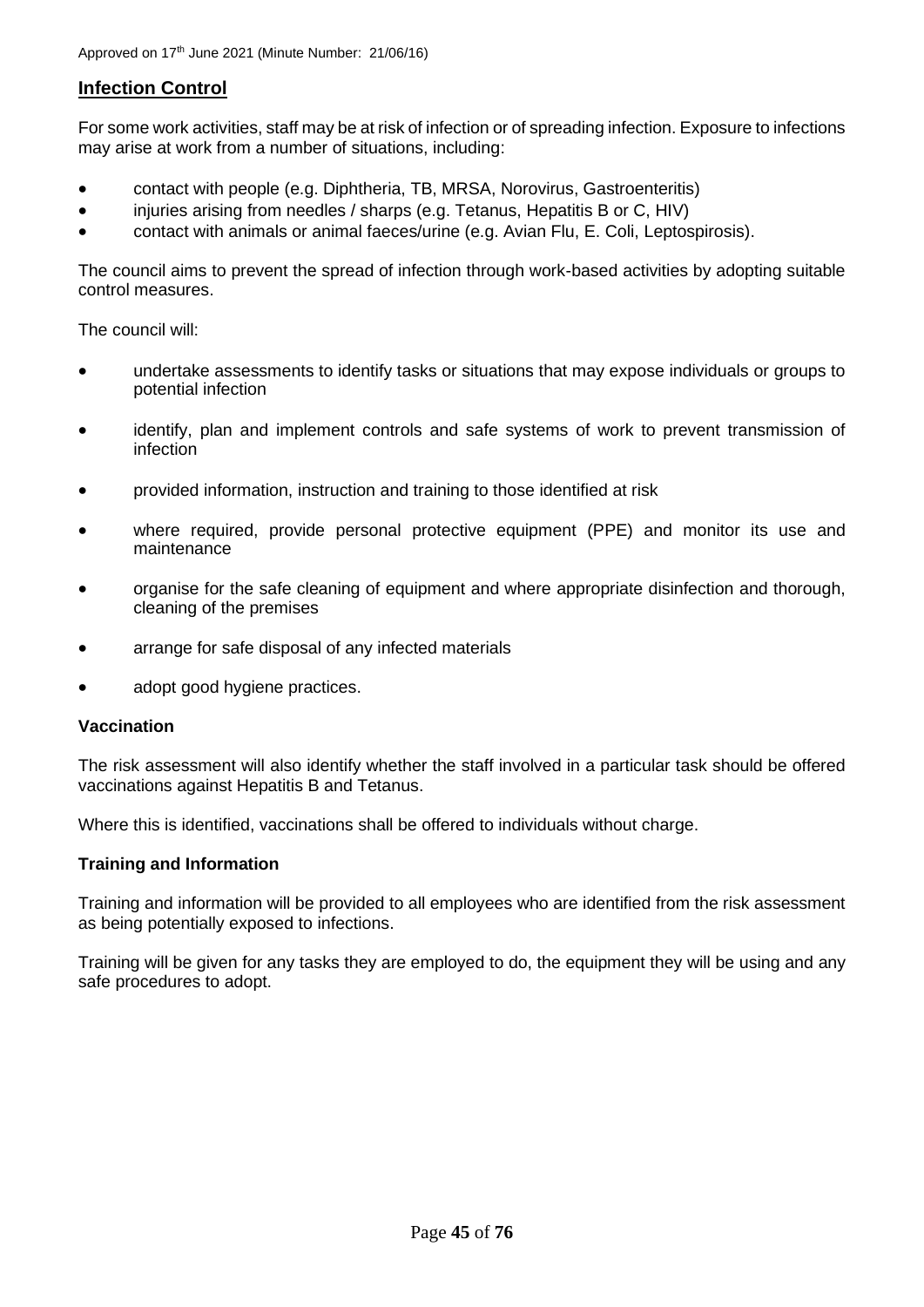# **Staff Illness and Reporting**

It is important to remember that infection can also be passed onto people from staff. Staff should notify their manager if they develop any infectious disease that may affect work or people around them, for example:

- skin infections or exposed areas of infestation
- severe respiratory infection (e.g. pneumonia, TB)
- severe diarrhoea
- *jaundice*
- **hepatitis**
- Chicken Pox, Measles, Mumps, Rubella
- norovirus
- gastroenteritis

Managers will need to discuss with the individual suitable controls. In some cases, employees may need to be referred to an Occupational Health Practitioner or their GP for advice.

Staff should also report any illness or disease which has been contracted through work. In some circumstances if a staff member contracts a disease whilst at work, this is reportable under RIDDOR (Reporting of Injuries, Diseases and Dangerous Occurrences Regulations). Certain diseases including Leptospirosis, Hepatitis, TB, and Tetanus are specifically required to be reported.

## **Confidentiality**

Confidentiality will be maintained at all times in relation to an employee who is known to have any infectious disease.

No health information will be disclosed without the written consent of the employee concerned and any breach of such confidentiality, either inside or outside the organisation, will be regarded as a disciplinary offence and may result in disciplinary action.

## **Pandemics and Epidemics**

When notified that the country is experiencing a pandemic or epidemic, the council will aim to prevent the spread of infection through work-based activities by adopting suitable control measures.

The council will:

- follow guidance given by government agencies and close work sites if instructed to or if employees or any person is put at risk,
- undertake risk assessments to identify tasks or situations that may expose individuals or groups to potential risks,
- monitor any changes to government quidance.
- manage the risk posed by contractors and visitors visiting the workplace,
- develop and implement an emergency action plan to deal with any potential outbreaks,
- allow employees to take part in any government testing,
- identify, plan and implement controls and safe systems of work to prevent transmission,
- provide information, instruction and training to those identified at risk,
- where required, provide personal protective equipment (PPE) and monitor its use and maintenance,
- organise for the safe cleaning of equipment and, where appropriate, disinfection and thorough cleaning,
- arrange for safe disposal of any infected materials, and
- adopt good hygiene practices.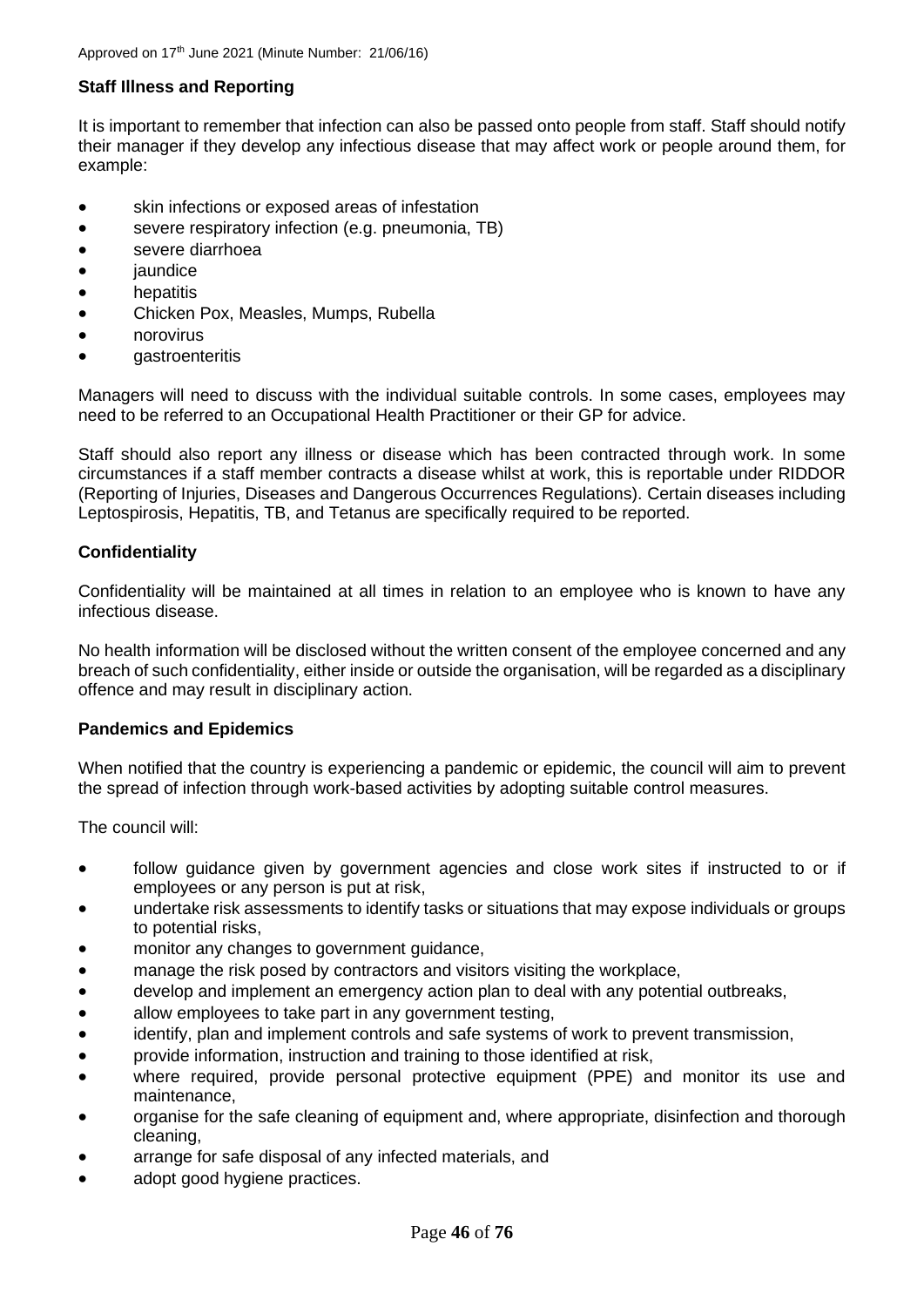# **Legionnaires Disease**

All reasonable steps will be taken to identify potential legionellosis hazards and to prevent or minimise the risk of exposure.

At risk systems include the hot and cold water storage and distribution system.

To achieve control of legionella bacteria the council will implement the following:

• Avoidance of Conditions Favouring Growth of Organisms

As far as practicable, water systems will be operated at temperatures that do not favour the growth of legionella. The recommended temperature for hot water is 60°C and either above 50°C or below 20°C for distribution, as care must be taken to protect people from exposure to very hot water.

The use of materials that may provide nutrients for microbial growth will be avoided. Corrosion, scale deposition and build up of bio films and sediments will be controlled and tanks will be lidded.

• Avoidance of Stagnation

Dead-legs, which occur when water services leading from the main circulation water system to taps or appliances, are used only intermittently and other parts of systems which may provide a reservoir for infection will be identified and where possible eliminated.

• System Maintenance

Water systems will be disinfected by an effective means before being taken into service and after shut downs of five or more days. Plant will be regularly inspected and maintained (e.g. by monthly visits from a water treatment specialist). Plant will be disinfected periodically (normally twice yearly) by chlorination or by temporarily raising water temperatures. Biocides may be used to control microbial growth. Maintenance personnel must wear appropriate protective clothing.

• Sampling

Sampling for legionella will not normally be necessary, unless in the case of an outbreak or to monitor the effectiveness of precautionary measures. Weekly monitoring of chemical and microbiological water quality will be carried out to give a useful indication of the state of the system.

• Record Keeping

Records will be kept of all maintenance, temperature monitoring and sampling carried out.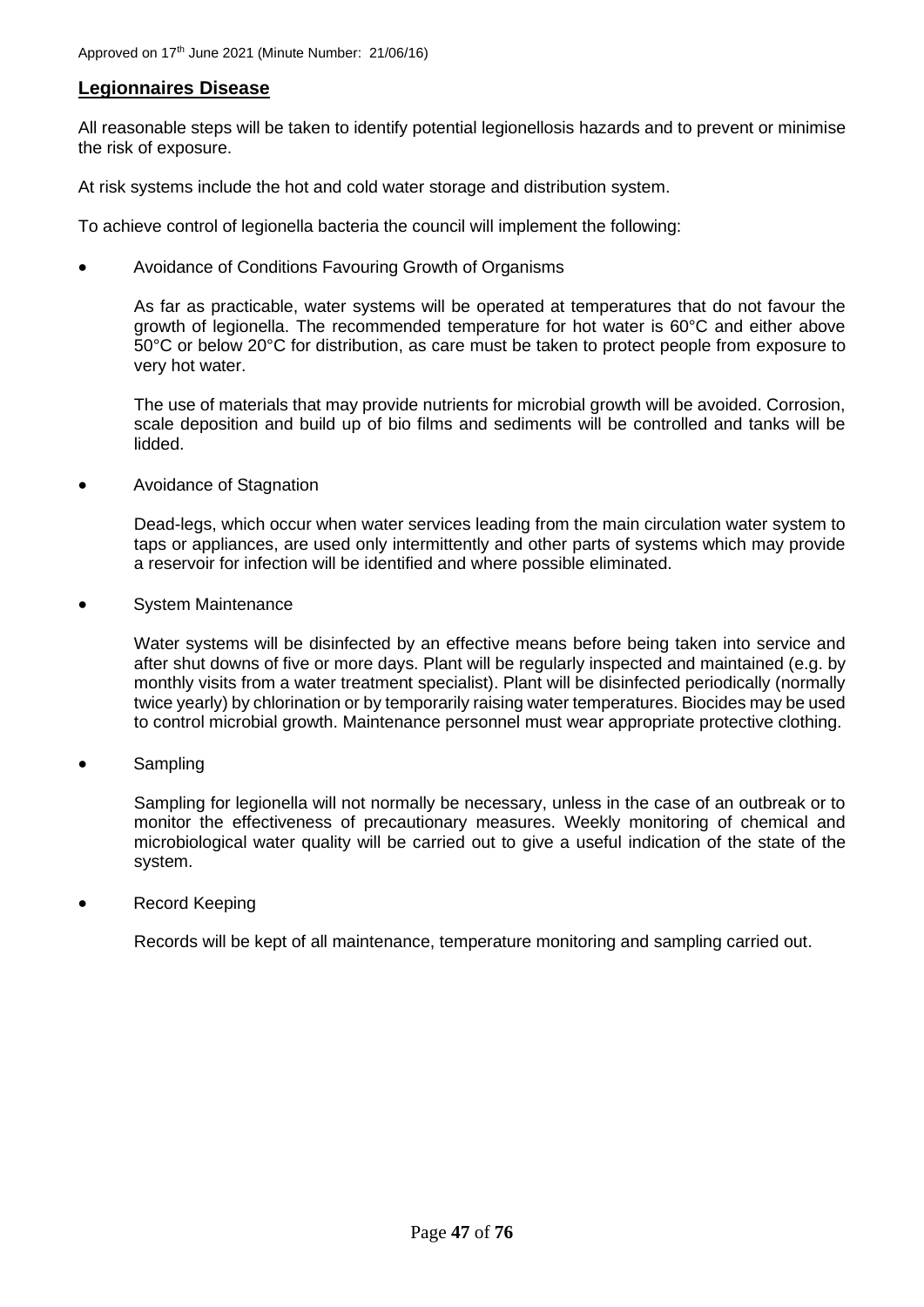# **Selection, Training and Competence of Staff**

Persons carrying out control measures will receive appropriate training and supervision so they are able to perform their duties competently.

#### **Action in the Event of an Outbreak**

A contingency plan in case of an outbreak of legionellosis will be prepared. This will include the:

- identification of people who may have been exposed
- involvement of public health authorities
- dissemination of information to employees and other interested parties as to the nature of the risks.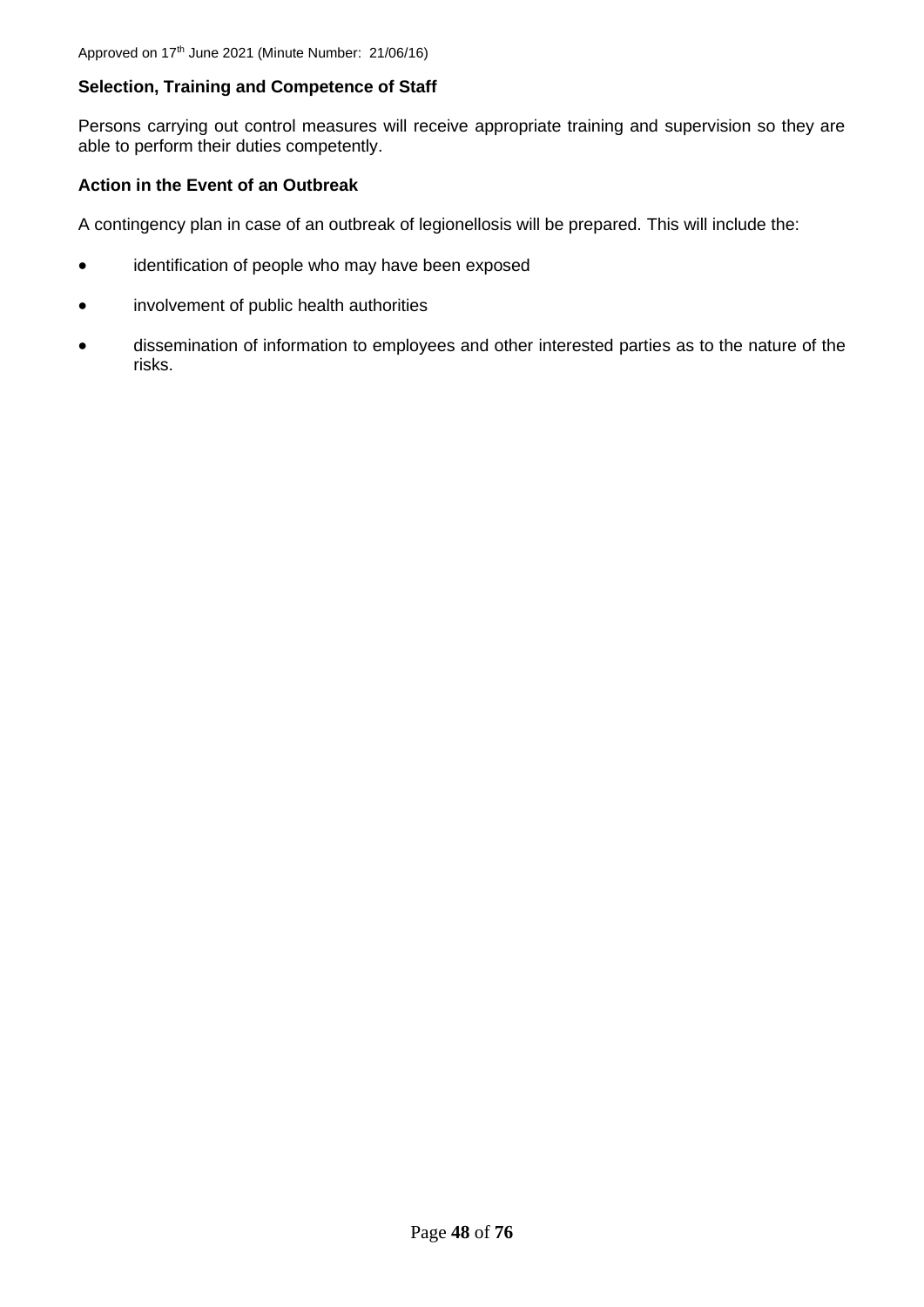# **Lone Working**

The council will ensure, so far as is reasonably practicable, that employees and self-employed contractors who are required to work alone or unsupervised for significant periods of time are protected from risks to their health and safety.

The council will determine, by risk assessment, those activities where work can actually be done safely by one unaccompanied person. This will include the identification of hazards from means of access and/or egress, plant, machinery, goods, substances, environment and atmosphere, etc.

Particular consideration will be given to:

- the remoteness or isolation of workplaces
- any problems of communication
- the possibility of interference, such as violence or criminal activity from other persons
- the nature of injury or damage to health and anticipated "worst case" scenario.

#### **Information and Training**

Employees and others will be given all necessary information, instruction, training and supervision to enable them to recognise the hazards and appreciate the risks involved with working alone.

Employees will be required to follow the safe working procedures devised including:

- when working alone, e.g. in an isolated area of a building with all doors closed, ensure that someone is aware of your presence
- check that work being done has been subject to risk assessment and check the assessment yourself – some work may have been identified as requiring the assistance of a second person
- if possible and arranged beforehand, keep in regular contact with someone else, e.g. use a mobile phone to call into the office or a designated buddy/contact every couple of hours indicating your movements
- do not put yourself at risk; if you do not feel safe discuss the situation with your immediate manager
- report all accidents, injuries, near-misses and dangerous occurrences to your immediate manager.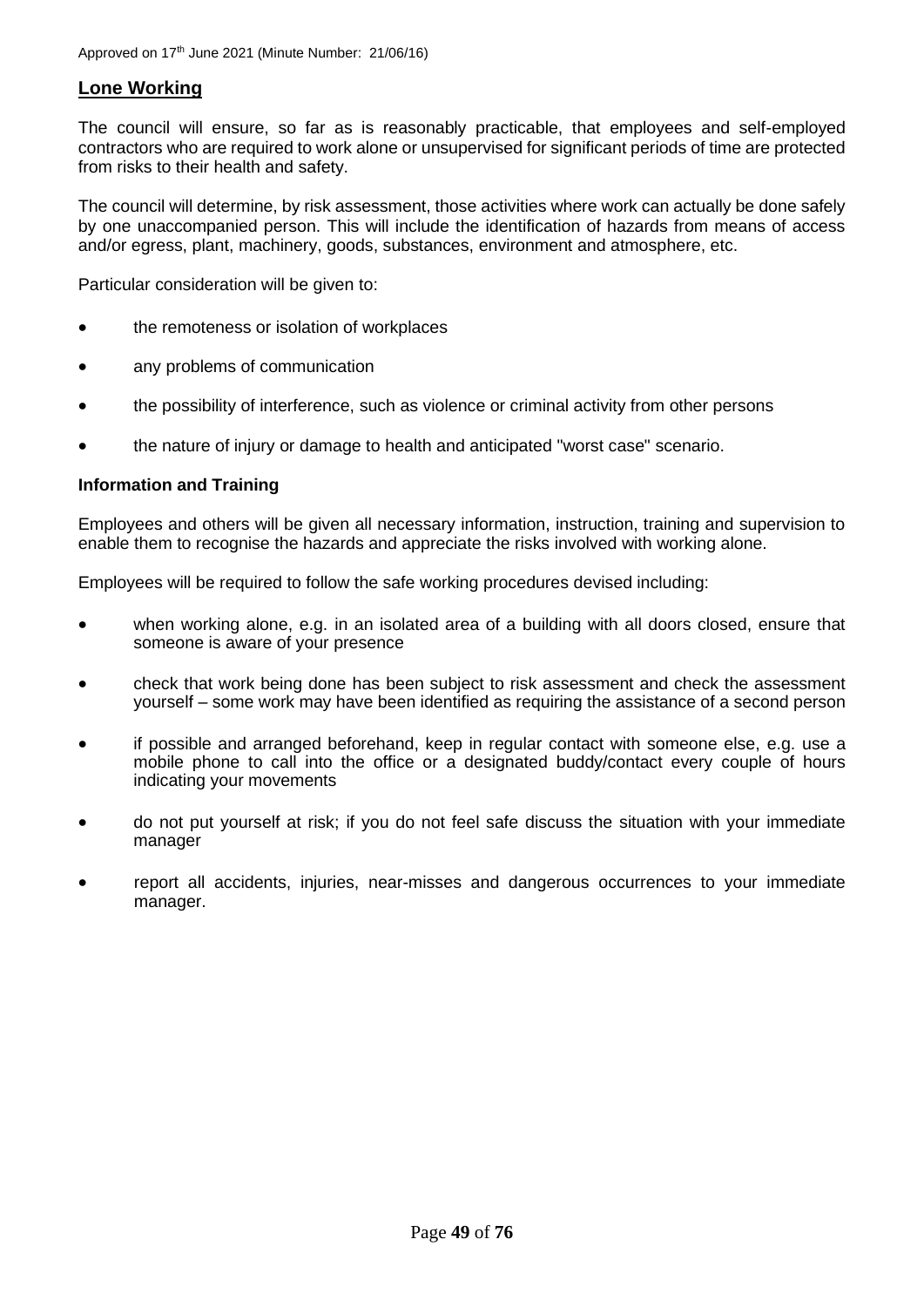# **Machinery Maintenance**

The council will take all reasonable steps to ensure the safety of all employees maintaining the machinery as well as the safety of those affected by the maintenance work. The council will liaise with the suppliers of all new machinery to establish how that machinery should be maintained safely.

The council will inform and train personnel to implement this policy.

To achieve this objective the council will, in consultation with the maintenance staff:

- carry out an assessment of how the machinery should be isolated for specific maintenance work
- carry out an assessment of how the machinery should be isolated to enable general maintenance work to be carried out safely
- carry out an assessment of the maintenance of the machine itself, including any heavy parts that have to be moved, any positions that have to be reached to achieve the necessary result and any risks of parts falling
- carry out an assessment of how the maintenance of the machine affects its environment
- carry out an assessment of all hazards that arise when guards have been removed
- take appropriate measures for the protection of any person carrying out maintenance operations which the assessment has shown to involve risk to health or safety
- provide any personal protective equipment that might be necessary to carry out the work safely
- ensure that employees are aware of the reporting procedures, so that a responsible person is informed of any problems as soon as they arise and remedial action can be taken.

## **Information and Training**

The council will give sufficient information, instruction and training as is necessary to ensure the health and safety of all maintenance staff and any others affected by maintenance of the machinery. Managers responsible for supervising the maintenance of the machinery will be appropriately trained.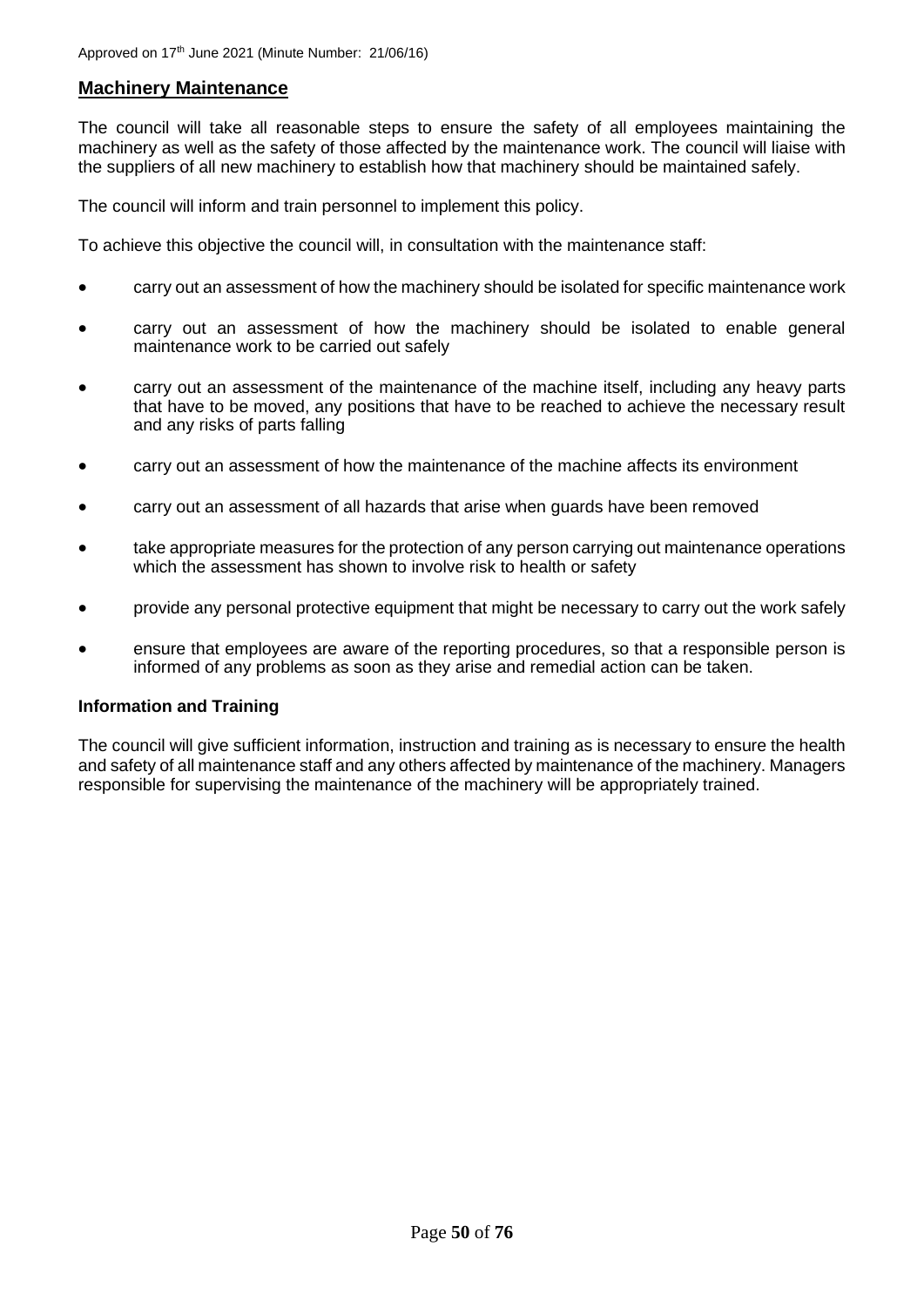# **Manual Handling**

To prevent injuries and long term ill-health from manual handling the council will ensure that operations which involve manual handling are eliminated, so far as is reasonably practicable. Where it is not practical the council will carry out a manual handling risk assessment to determine what control measures are required to reduce the risk to an acceptable level.

To implement this policy the organisation will ensure that:

- manual handling risk assessments are carried out where relevant and records are kept
- employees are properly supervised
- adequate information and training is provided to persons carrying out manual handling activities including details of the approximate weights of loads to be handled and objects with an uneven weight distribution
- any injuries or incidents relating to manual handling are investigated, with remedial action taken
- employees adhere to safe systems of work
- safety arrangements for manual handling operations are monitored and reviewed
- where relevant, employees undertaking manual handling activities are suitably screened for reasons of health and safety, before doing the work
- special arrangements are made for individuals with health conditions which could be adversely affected by manual handling operations.

## **Reducing the risk of injury**

In considering the most appropriate controls, an ergonomic approach to designing the manual handling operation will optimise the health, safety and productivity associated with the task.

Techniques of risk reduction will include:

- mechanical assistance
- redesigning the task
- reducing risk factors arising from the load
- improvements in the work environment
- employee selection.

No employee will be required to lift any item that they do not feel confident of doing without risking personal injury.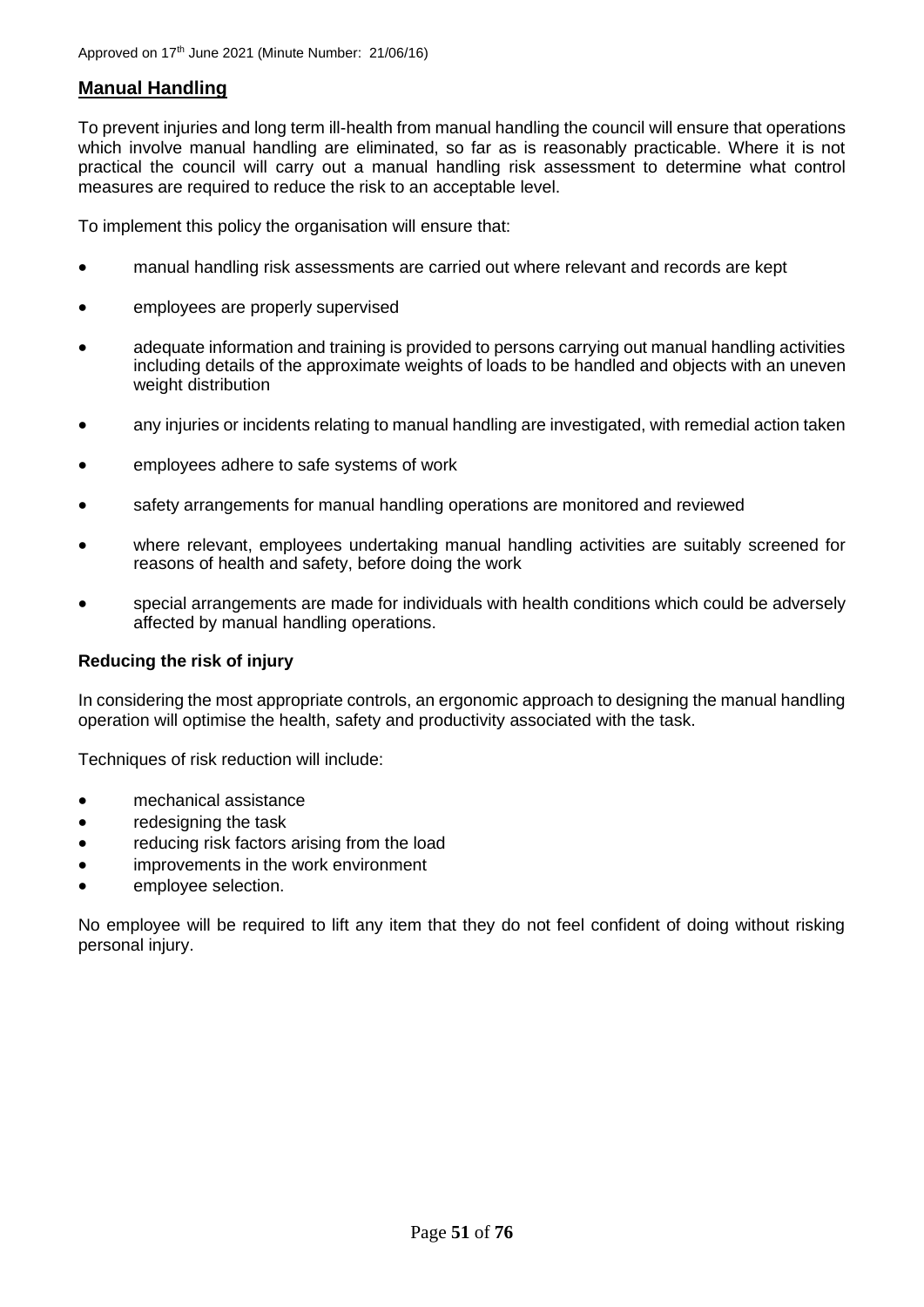# **New and Expectant Mothers**

The council recognises that the general precautions taken to protect the health and safety of the workforce as a whole may not in all cases protect new and expectant mothers and there may be occasions when, due to their condition, different and/or additional measures will be necessary.

To implement effective measures for new and expectant mothers the council will ensure that:

- employees are instructed at induction to inform their relevant manager of their condition at the earliest possible opportunity and that the highest level of confidentiality is maintained at all times
- risk assessments are carried out for all work activities undertaken by new and expectant mothers and associated records and documentation maintained
- necessary control measures identified by the risk assessment are implemented, followed, monitored, reviewed and, if necessary, revised
- new and expectant mothers are informed of any risks to them and/or their child and the controls measures taken to protect them
- any adverse incidents are immediately reported and investigated
- appropriate training etc is provided where suitable alternative work is offered and accepted
- provision is made to support new and expectant mothers who need to take time off work for medical reasons associated with their condition
- where relevant a suitable rest area is provided to enable the new or expectant mother to rest in a degree of privacy and calm
- where risks cannot be eliminated or reduced to an acceptable level then consideration will be given to adjusting working conditions and/or hours or if necessary providing suitable alternative work or suspension with pay.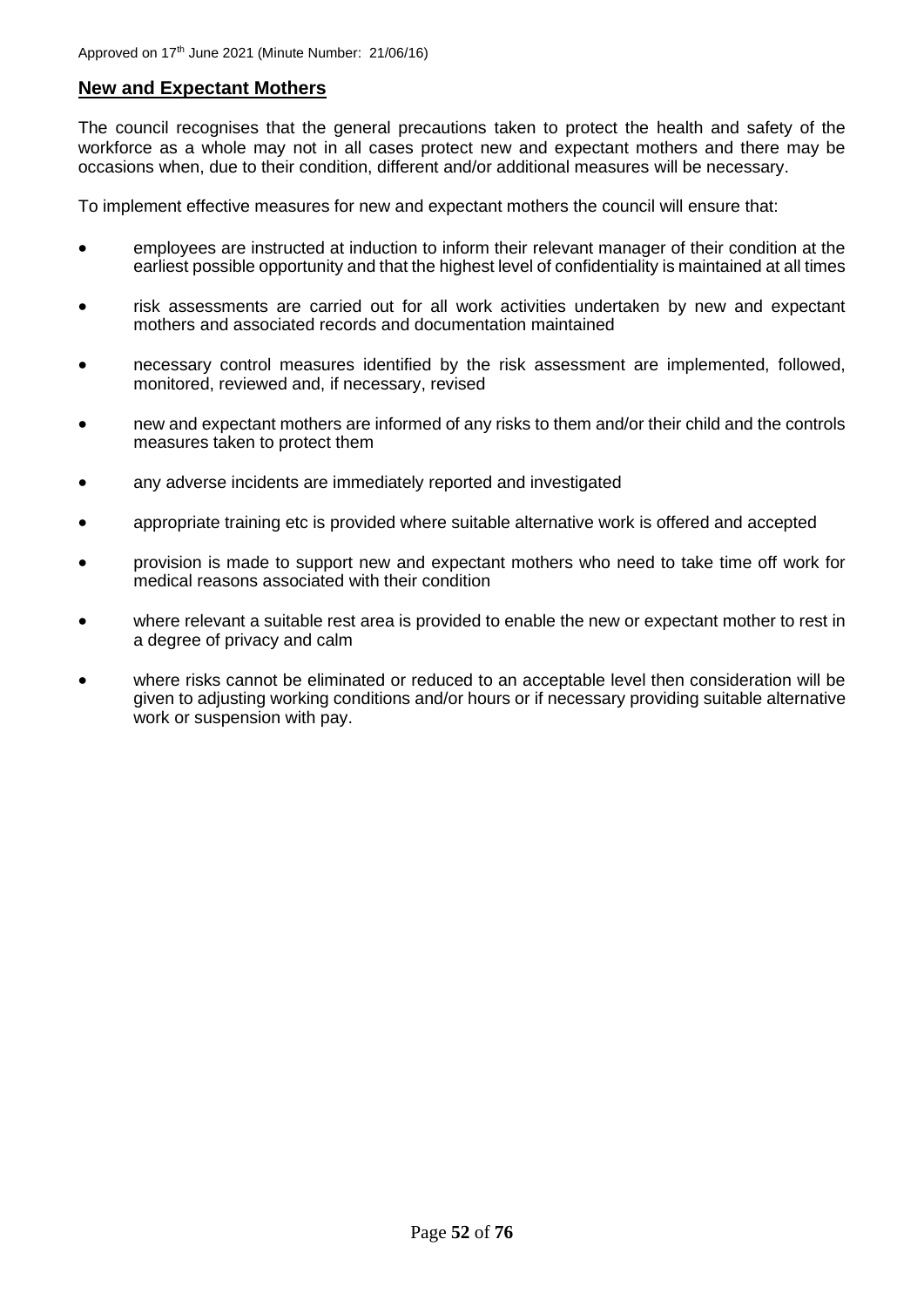# **Noise**

The council will take all reasonable steps necessary to ensure that the risk of hearing damage to employees who work with noisy equipment or in a noisy environment is reduced to a minimum.

#### **Noise Risk Assessments**

The council will carry out regular noise exposure risk assessments of noisy areas, processes and/or equipment as appropriate. Assessments will be used as the basis for formulating action plans for remedial measures when necessary. Assessments will be recorded and updated regularly, particularly when changes in work practice cause changes in noise exposure levels of employees.

#### **Reduction of Noise Exposure Levels**

The council will, as far as is reasonably practicable, take all steps to reduce noise exposure levels of employees by means other than the use of personal protection. The council accepts that the use of ear protectors is a last resort, and is committed to continuing to seek and introduce alternative methods for reducing noise exposure levels whenever possible in the future.

#### **Provision of Ear Protectors**

The council will provide suitable and effective ear protection to employees working in high noise levels, as indicated as necessary by the results of noise exposure assessments. It will also provide for the maintenance and repair or renewal of the protective equipment, provide training in the selection and fitting of protectors and provide details of the circumstances in which they should be used.

#### **Hearing Protection Zones**

The council will designate and mark out hearing protection zones, which may include particular areas, operations or pieces of equipment. All personnel entering these zones will be required to wear ear protectors.

#### **Use and Maintenance of Noise Control Equipment and Procedures**

The council will maintain all equipment and monitor all procedures introduced for the purpose of reducing noise exposure of employees, including enclosures, silencers and machine covers.

All personnel will be required to

- use these procedures and equipment correctly
- promptly report any defects or deficiencies through the appropriate channels.

## **Provision of Training**

The council will provide adequate training to employees as part of its hearing conservation and noise control policy.

All employees who are subject to high levels of noise will be provided with:

- information, instruction and training about the harmful effects of noise
- information and training on what they must do in order to protect themselves and meet the requirements of the law and of the organisation's policy.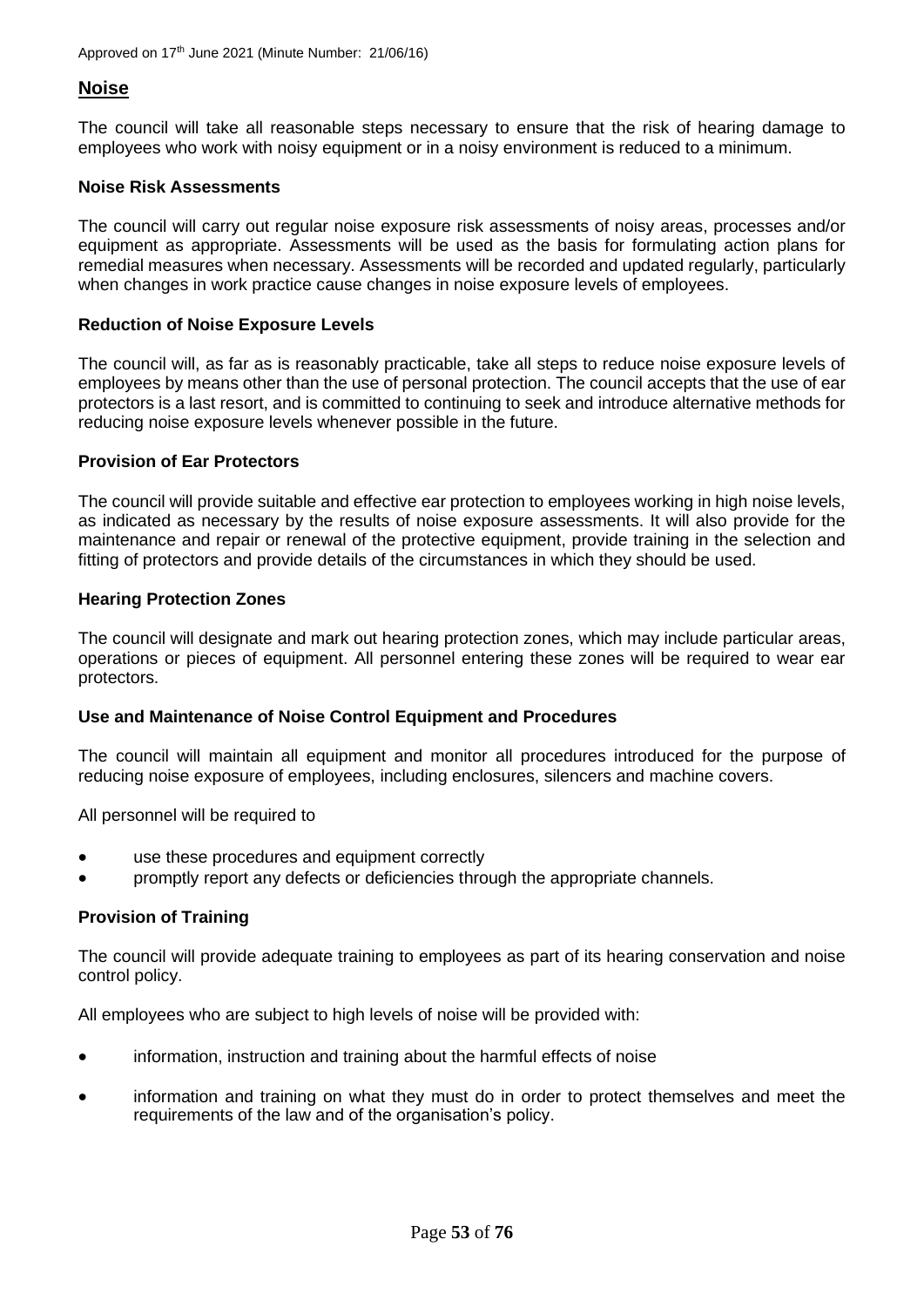Managers and supervisors responsible for formulating and carrying out the organisation's noise policy will also be given appropriate training.

Where a problem arises as a result of noise in the workplace, the employee must inform a responsible person immediately.

## **Audiometric Testing**

Where employees are exposed to risk from high noise levels, the council will adopt a programme to monitor the hearing of employees subject to high levels of noise ensuring the organisation's noise control policy is effective and that employees' hearing is not being adversely affected. This will involve regular audiometric tests carried out by properly trained personnel and pre-employment audiometric tests for new employees.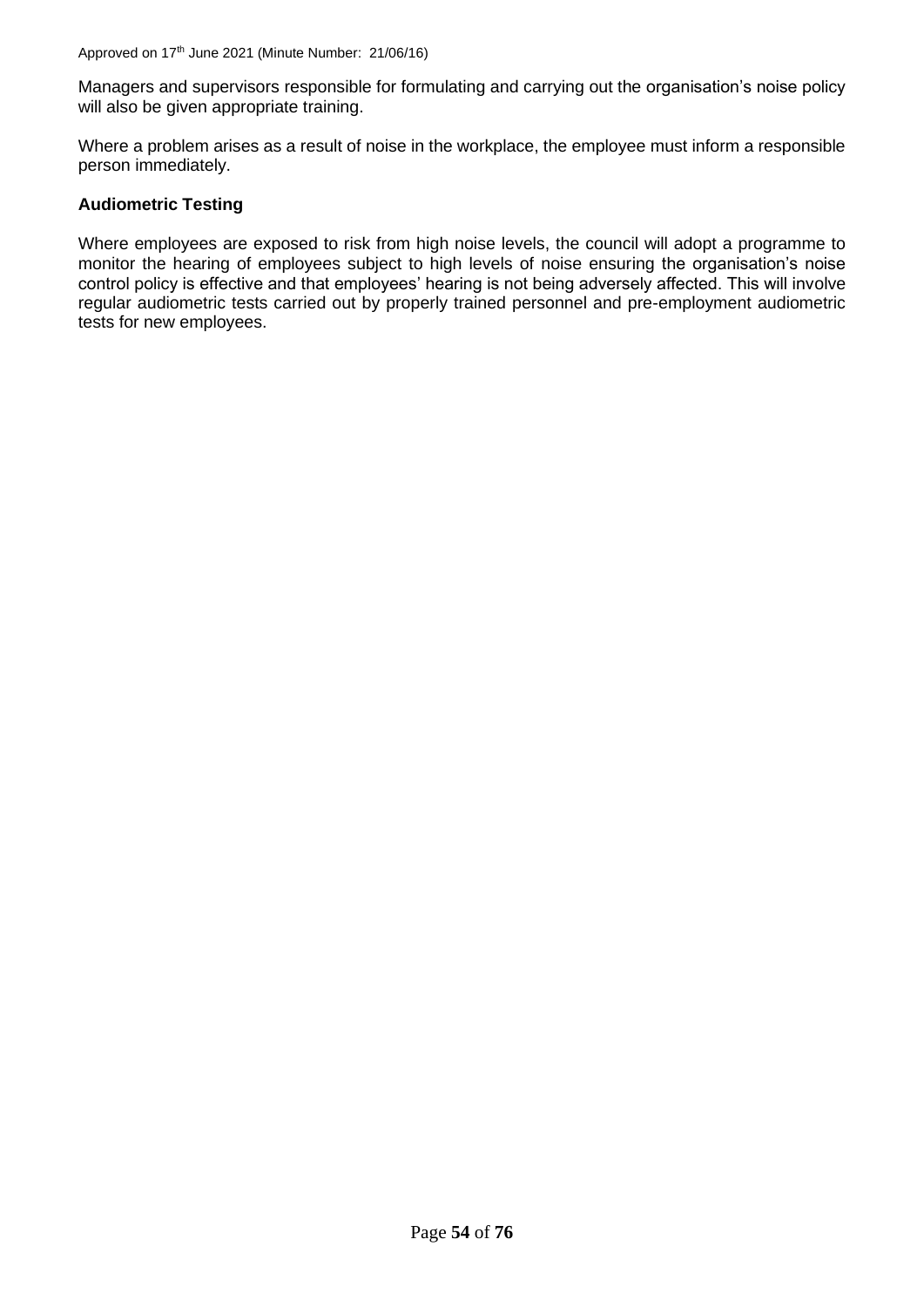# **Outdoor and Peripatetic Working**

The council will ensure, so far as is reasonably practicable, that employees who work outdoors or away from their normal base are not put at any additional risk to their health and safety.

The council will:

- where work is being undertaken on a site under the control of another party, review any risk assessments and agree an appropriate safe system of work
- ensure outdoor activities are planned and risk assessed prior to undertaking the work. This will include visiting of the site(s) to identify potential hazards
- establish safe systems of work from the risk assessments, and provide staff training and instruction in these
- ensure suitable personal protective clothing is made available to staff either from the council or from the third party in control of the site
- ensure suitable arrangements are in place for emergencies, including adequate first aid.

#### **Implementation**

Employees working outdoors, or away from base, are responsible for ensuring that:

- if working on a third party site, they report to a responsible person to ensure familiarisation with safety precautions relating to the particular site
- they report any problems or shortcomings to their manager or supervisor as soon as possible. If, during work, the conditions change or any aspect of the task changes in such a way to increase the risk, work should stop, unless doing so presents a greater risk
- the appropriate personal protective equipment provided is worn correctly and when required to do so. Any defects must be reported to their manager or supervisor
- they are familiar with the emergency arrangements and that these are in place prior to starting work
- all accidents and incidents are reported to their manager and in line with any local arrangements for the site.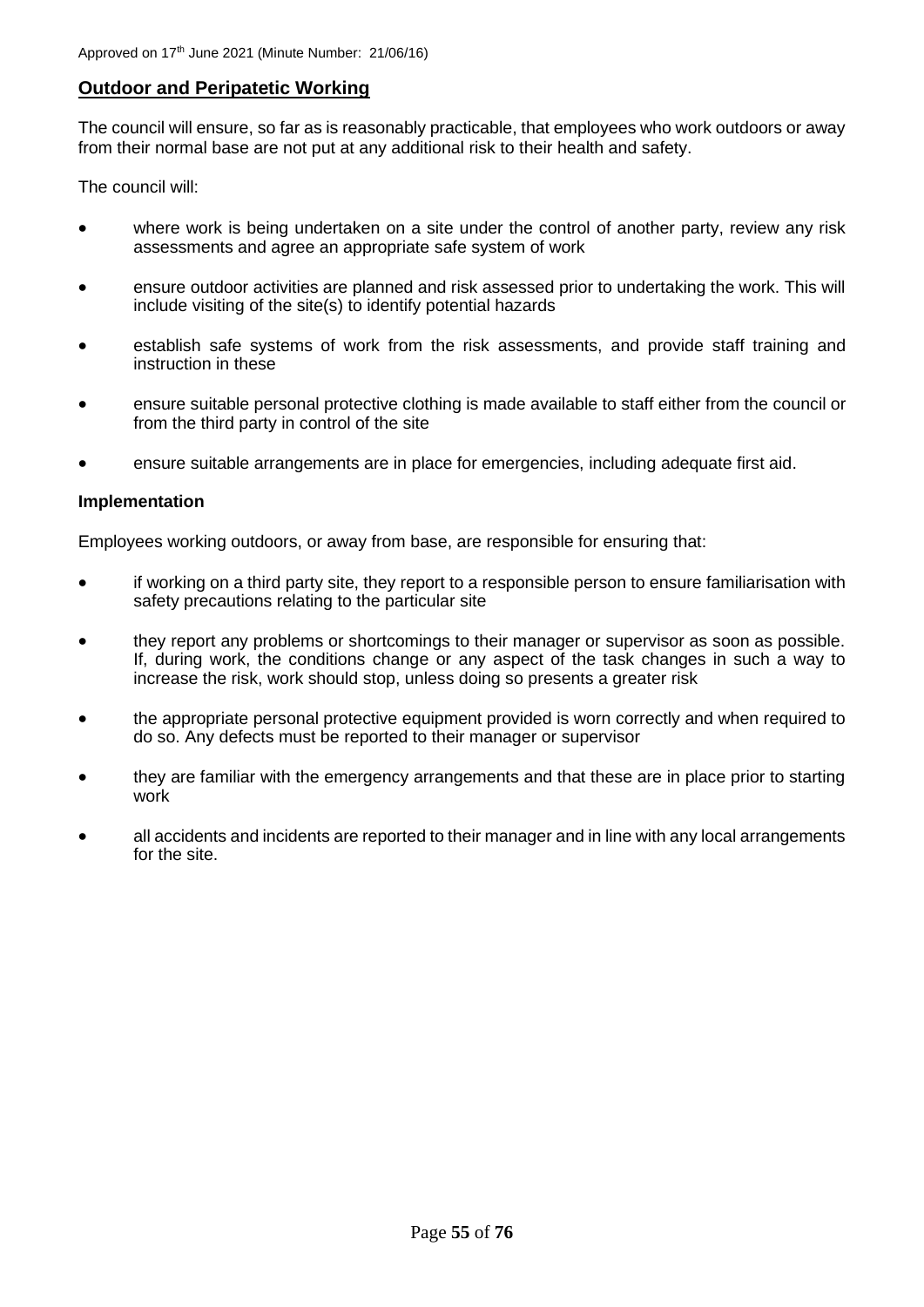# **Personal Protective Equipment**

The council provides personal protective equipment (PPE) when the risk presented by a work activity cannot be eliminated or adequately controlled by other means. When it is provided, it is because health and safety hazards have been identified that require the use of PPE and it is therefore necessary to use it in order to reduce risks to a minimum.

To effectively implement its arrangements for the use of PPE the council will:

- ensure that PPE requirements are identified when carrying out risk assessments
- use the most effective means of controlling risks without the need for PPE whenever possible and only provide PPE where it is necessary
- carry out an assessment to identify suitable PPE
- ensure that if two (or more) items of PPE are used simultaneously, they are compatible and are as effective used together as they are separately
- ensure that PPE is sourced appropriately and bears the "CE" certification mark
- ensure PPE is available to all staff who need to use it
- provide adequate accommodation for correct storage of PPE
- provide adequate maintenance, cleaning and repair of PPE
- inform staff of the risks their work involves and why PPE is required
- instruct and train staff in the safe use and maintenance of PPE
- make arrangements for replacing worn or defective PPE
- review assessments and reassess the need for PPE and its suitability whenever there are significant changes or at least annually.

Employees provided with PPE for their own personal use at work will be required to sign to confirm its receipt.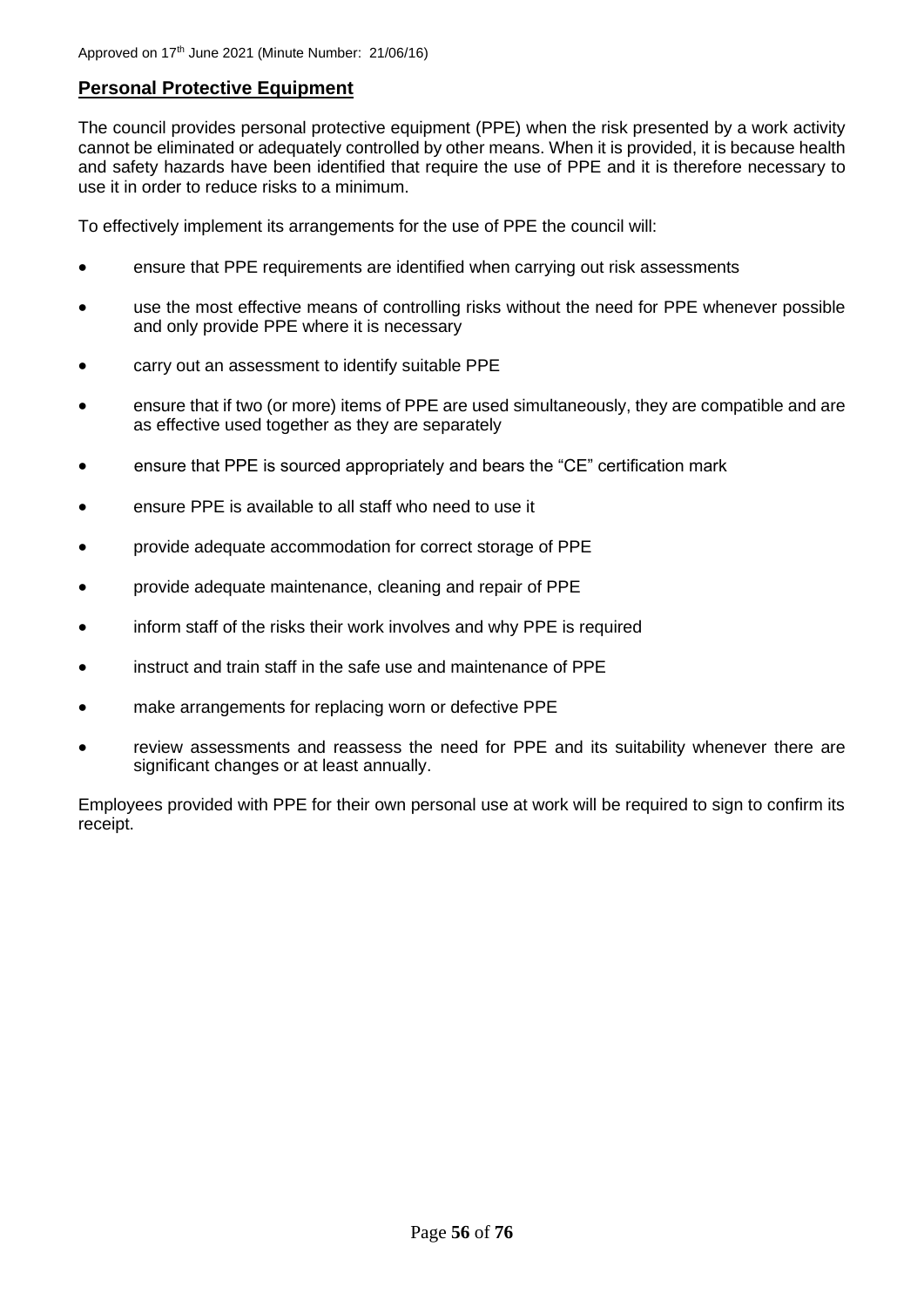# **Radiation**

The council recognises that as a result of its activities the health of employees may be at risk from:

**Non-Ionising Radiation (NIR):** NIR is the term used to describe part of the electromagnetic spectrum covering optical radiation (ultraviolet light, visible and infrared) and electromagnetic fields (EMF's) (power frequencies, microwaves and radio frequencies). The health hazards of NIR are very wave length dependant.

Radiation is managed by the council in accordance with the regulations.

To protect people from exposure to radiation the council will:

- have a competent person carry out a risk assessment to identify all radiation-based hazards and the risks arising from exposure to radiation
- remove radiation sources or switch to less hazardous radiation sources wherever possible
- provide training and information to staff who work with or may be subject to radiation (including naturally occurring radiation sources)
- maintain and regularly inspect equipment which uses radiation
- establish safe dose limits and ensure that they are never exceeded by any person
- reduce the extent and duration of radiation exposure to as low as possible through engineering or administrative controls
- provide and implement safe systems of work, including controlled areas to restrict exposure to radiation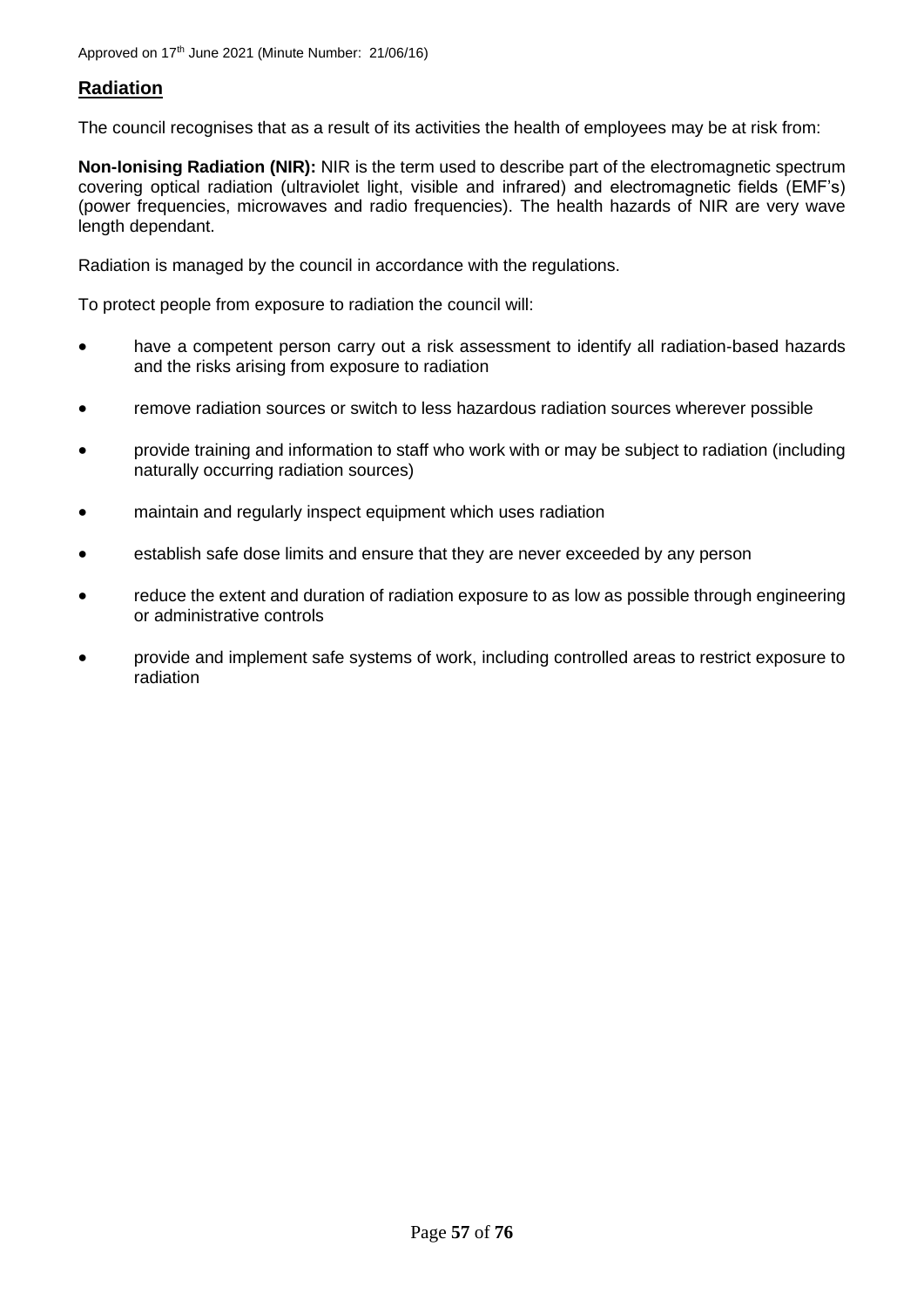# **Risk Assessment**

Risk assessment is a systematic examination of what within our business can cause harm to people and it helps us determine whether we are doing enough or further actions are required to reduce the likelihood of injury or ill health.

Our policy is to complete a general risk assessment of all our known and reasonably foreseeable health and safety hazards covering all our premises, equipment and activities in order to plan and prioritise the implementation of the identified control measures.

More detailed specific risk assessments will also be carried out as determined by the general assessment to address those premises, equipment, people or activities to comply with specific legislation or to proactively manage health and safety risks.

We will ensure that:

- assessments are carried out and records are kept
- control measures introduced as a result of assessments are implemented and followed
- employees are informed of the relevant results and provided with necessary training
- any injuries or incidents lead to a review of relevant assessments
- assessments are regularly monitored and reviewed
- suitable information, instruction and training will be provided to all persons involved in the risk assessment process.

We may be controlling risks in various ways, determining the effectiveness of those controls is part of our risk assessment process.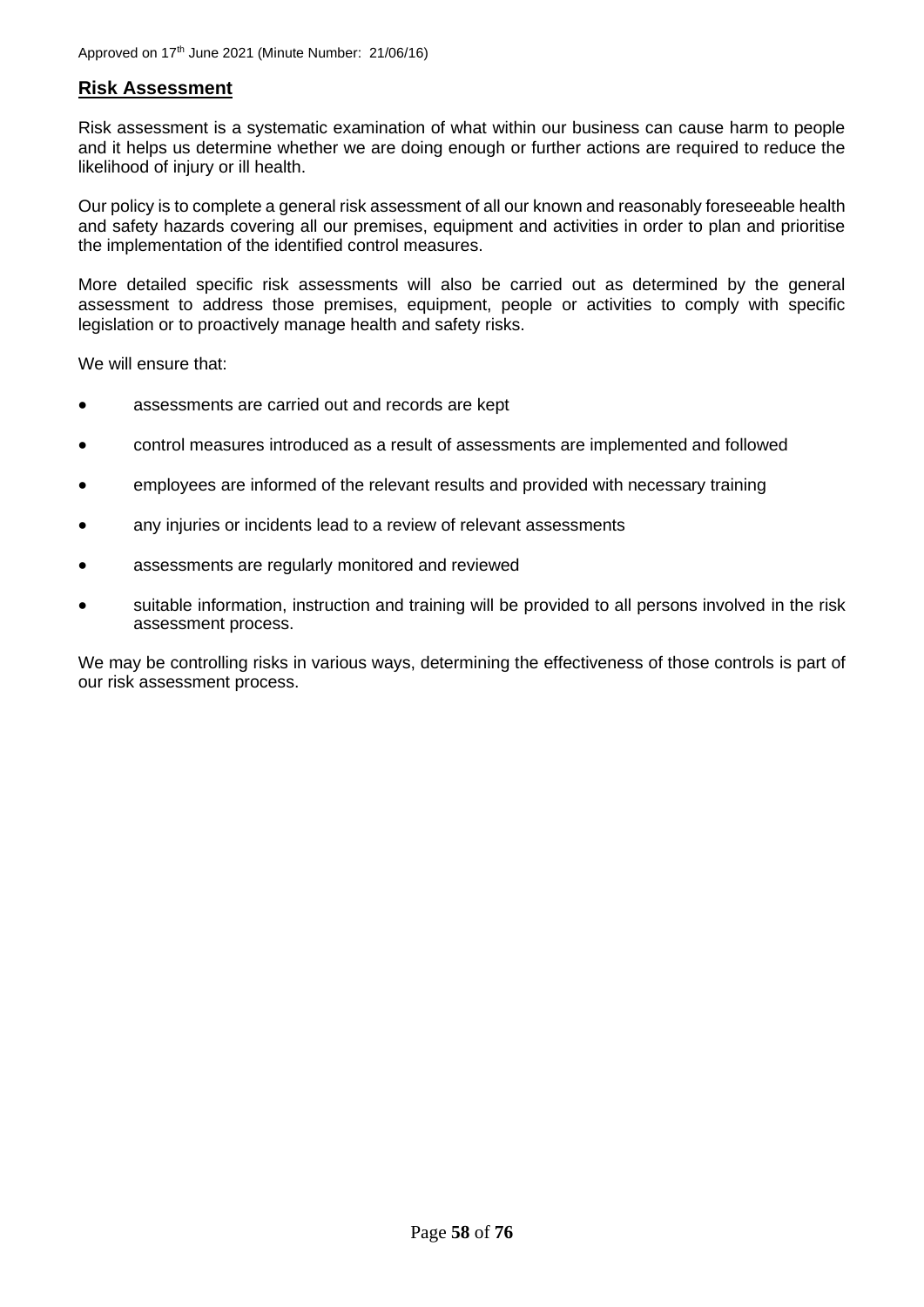# **Smoking**

Exposure to second-hand smoke, also known as passive smoking, increases the risk of lung cancer, heart disease and other illnesses. Ventilation or separating smokers and non-smokers within the same airspace does not stop potentially dangerous exposure.

It is the policy of the council that all of its workplaces are smoke-free and that all employees have a right to work in a smoke-free environment.

Smoking is prohibited throughout the entire workplace and this includes the use of all artificial smoking aids (electronic or otherwise) with no exceptions. This includes council vehicles that are used by more than one employee. If you have a council car that is designated for your sole use and that is never used by other employees then you can smoke in it if you wish – but the council recommends that you do not do so. This policy applies to all employees, customers and visitors.

#### **Implementation**

All staff are obliged to adhere to and facilitate the implementation of the policy.

The council will ensure that all employees and contractors are aware of the policy on smoking. They will also ensure that all new personnel are given a copy of the policy on recruitment or induction.

Appropriate 'no smoking' signs will be clearly displayed at or near the entrances to the premises. Signs will also be displayed in council vehicles that are covered by the law.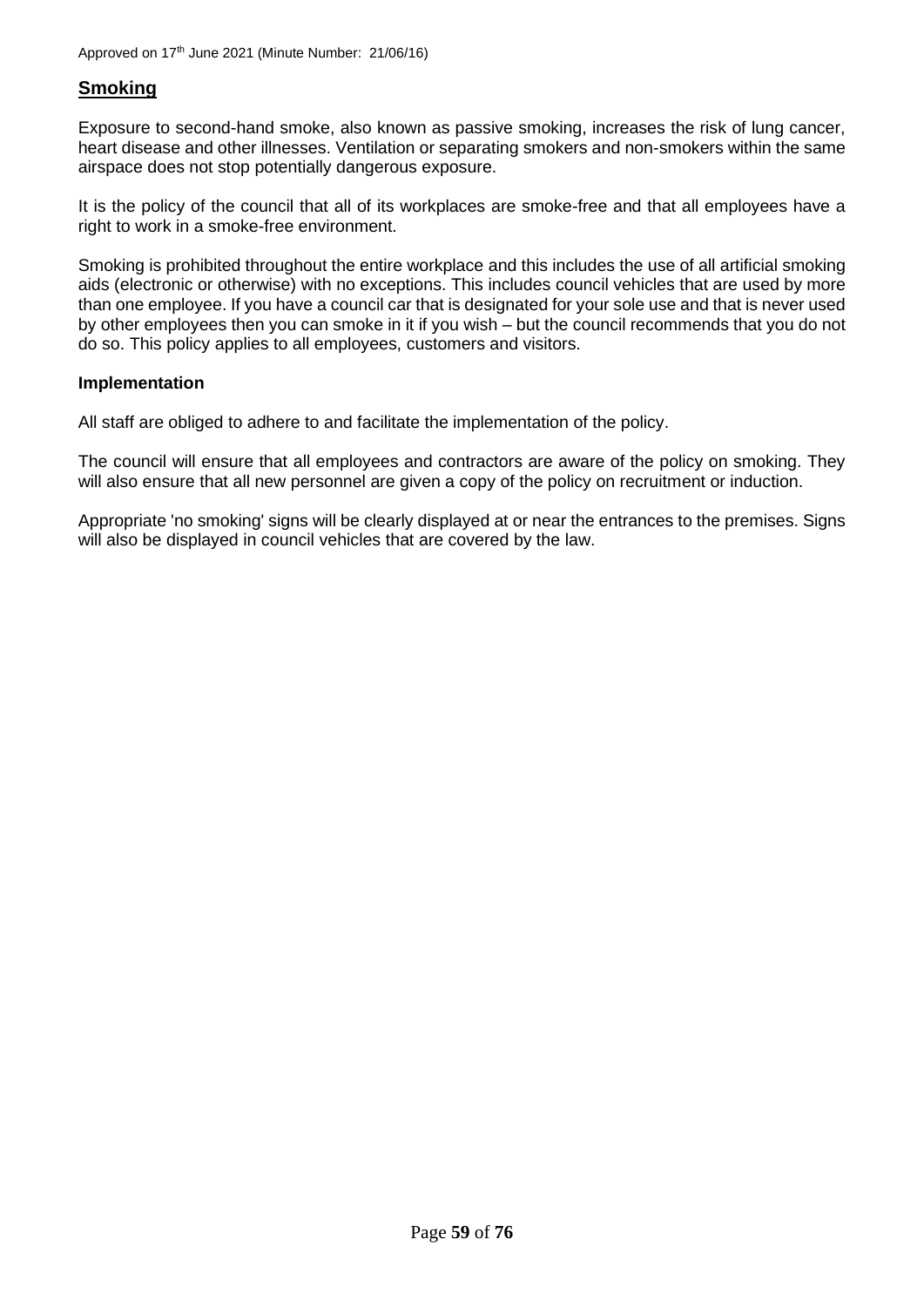# **Stress**

The Health and Safety Executive define stress as "the adverse reaction people have to excessive pressure or other types of demand placed on them". This makes an important distinction between pressure, which can be a positive state if managed correctly, and stress which can be detrimental to health.

Stress at work can come about for a variety of reasons. It may be excessive workload, unreasonable expectations, or overly-demanding work colleagues. As a reasonable council, we try to ensure that you are in a pleasant working environment and that you are as free from stress as possible.

Carn Brea Parish Council will:

- work to identify all workplace stressors and conduct risk assessments to eliminate stress or control the risks from stress
- regularly review risk assessments
- consult with Safety Representatives on issues relating to the prevention of work-related stress
- provide access to confidential counselling for employees affected by stress caused either by work or external factors
- provide training for all managers and supervisory staff in good management practices
- provide adequate resources to enable managers to implement the council's agreed stress management strategy.

Employees who experience unreasonable stress which they think may be caused by work should raise their concerns with their Manager or through the council's grievance procedure.

Following action to reduce the risks, they shall be reassessed. If the risks remain unsustainable by the employee concerned, efforts shall be made to reassign that person to other work for which the risks are assessed as tolerable.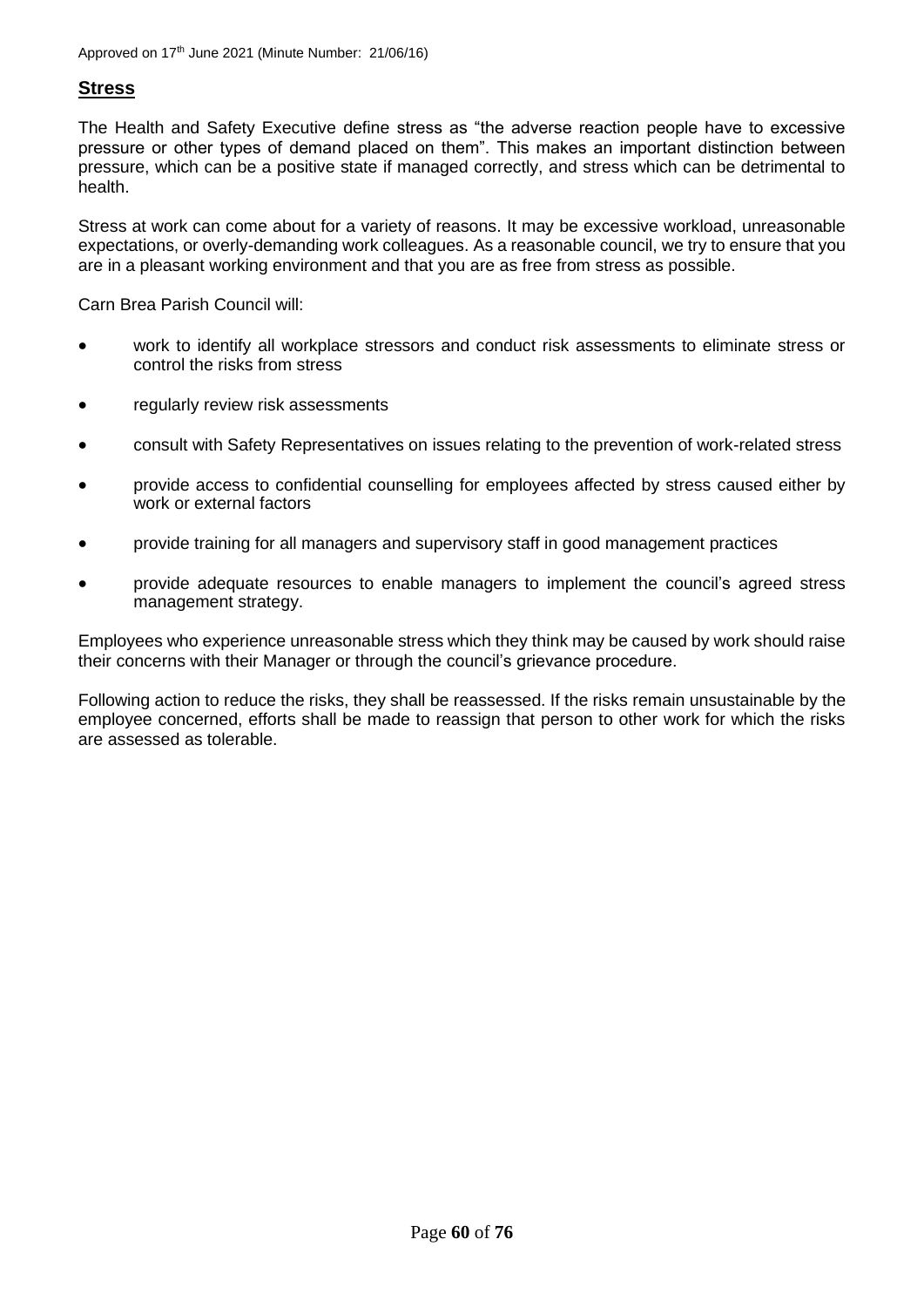# **Training**

Training in health and safety is a legal requirement and also helps create competent employees at all levels within the council to enable them make a far more effective contribution to health and safety, whether as individuals, teams or groups.

Competence of individuals through training helps individuals acquire the necessary skills, knowledge and attitude which will be promoted by managers and supervisors throughout the organisation.

Carn Brea Parish Council's training objectives will cover three areas, that of the organisation, the job and individuals.

All employees will need to know about:

- the health and safety policy
- the structure and system for delivering this policy.

Employees will need to know which parts of the system are relevant to them, to understand the major risks in our activities and how they are controlled. All employees will be provided with the council Health and Safety Handbook.

Managers and supervisors training needs will include:

- leadership and communication skills
- safety management techniques
- skills on training and instruction
- risk assessment
- health and safety legislation
- knowledge of our planning, measuring, review and audit arrangements.

All our employees training needs will include:

- relevant health and safety hazards and risk
- the health and safety arrangements relevant to them
- communication lines to enable problem solving.

All employees will receive **induction training**. Such training will cover:

fire procedures, warning systems, actions to be taken on receiving warning, locations of exits/escape routes, evacuation and assembly procedures, first aid/injury reporting procedures, names of first aiders/appointed persons, instruction on any prohibition areas (i.e. no smoking), issue of protective clothing/equipment and its use, instruction under COSHH, mandatory protection areas, thorough instruction applicable to their particular duties at work etc.

Training needs will be reviewed as a result of job changes, promotion, new activities or new technology, following an accident/incident and performance appraisal.

Records of training will be kept for all employees.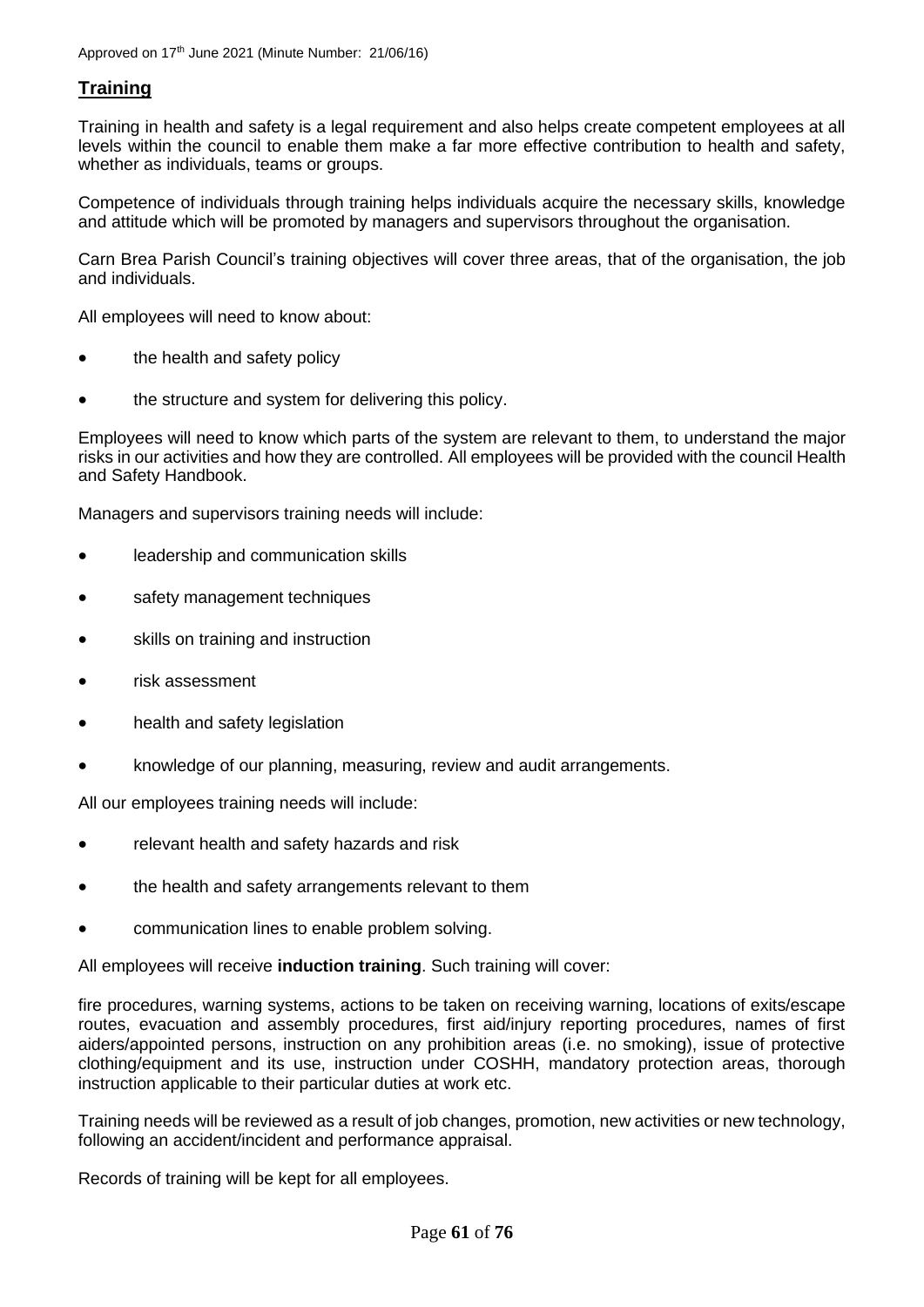## Employees must:

- participate in the induction training activities they have been required to attend or carry out
- work according to the contents of any training they receive
- ask for clarification of any points they do not fully understand
- not operate hazardous plant or equipment, use hazardous chemicals or carry out any hazardous activity unless they have been appropriately trained and instructed.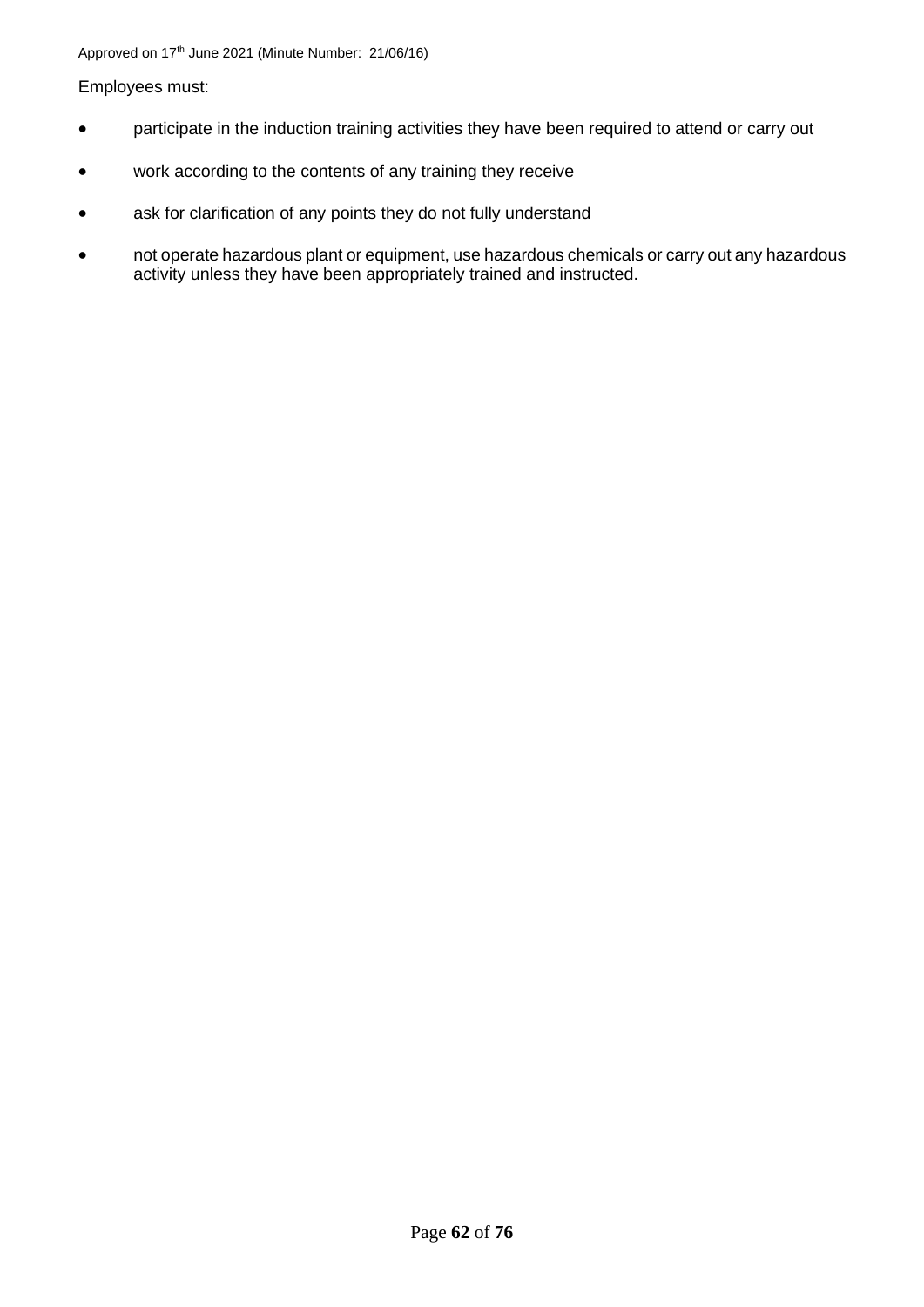# **Vibration**

Regular exposure to continuous vibration from a work process has the potential to cause long term ill health including a range of occupational diseases collectively known as hand-arm vibration syndrome (HAVS) or whole body vibration (WBV).

To minimise the risk from vibration the organisation will:

- assess the risks to health from exposure to continuous levels of vibration and determine the control measures needed
- introduce effective control measures to ensure levels of exposure to hand-arm vibration and whole body vibration are eliminated or reduced as far as is reasonably practicable
- record the assessments and review them periodically or when changes occur
- ensure that the most appropriate equipment is used for the job, that the equipment is sourced from appropriate suppliers and that it bears the "CE" certification mark
- ensure that those persons responsible for managing work likely to result in exposure to hand arm vibration and whole body vibration are adequately trained and competent
- inform, instruct and train employees about the risks and the precautions to be taken to protect themselves from the harmful effects of continuous exposure to vibration
- ensure no new equipment or processes are introduced into the work activities where there is a foreseeable risk of hand-arm or whole body vibration without a risk assessment and approval of a designated manager
- maintain an inventory of all vibration equipment used that is likely to cause hand-arm vibration and whole body vibration
- monitor exposure of hand-arm vibration and whole body vibration and undertake appropriate health surveillance, where necessary
- maintain tools to the manufacturer's specifications to avoid worsening vibration.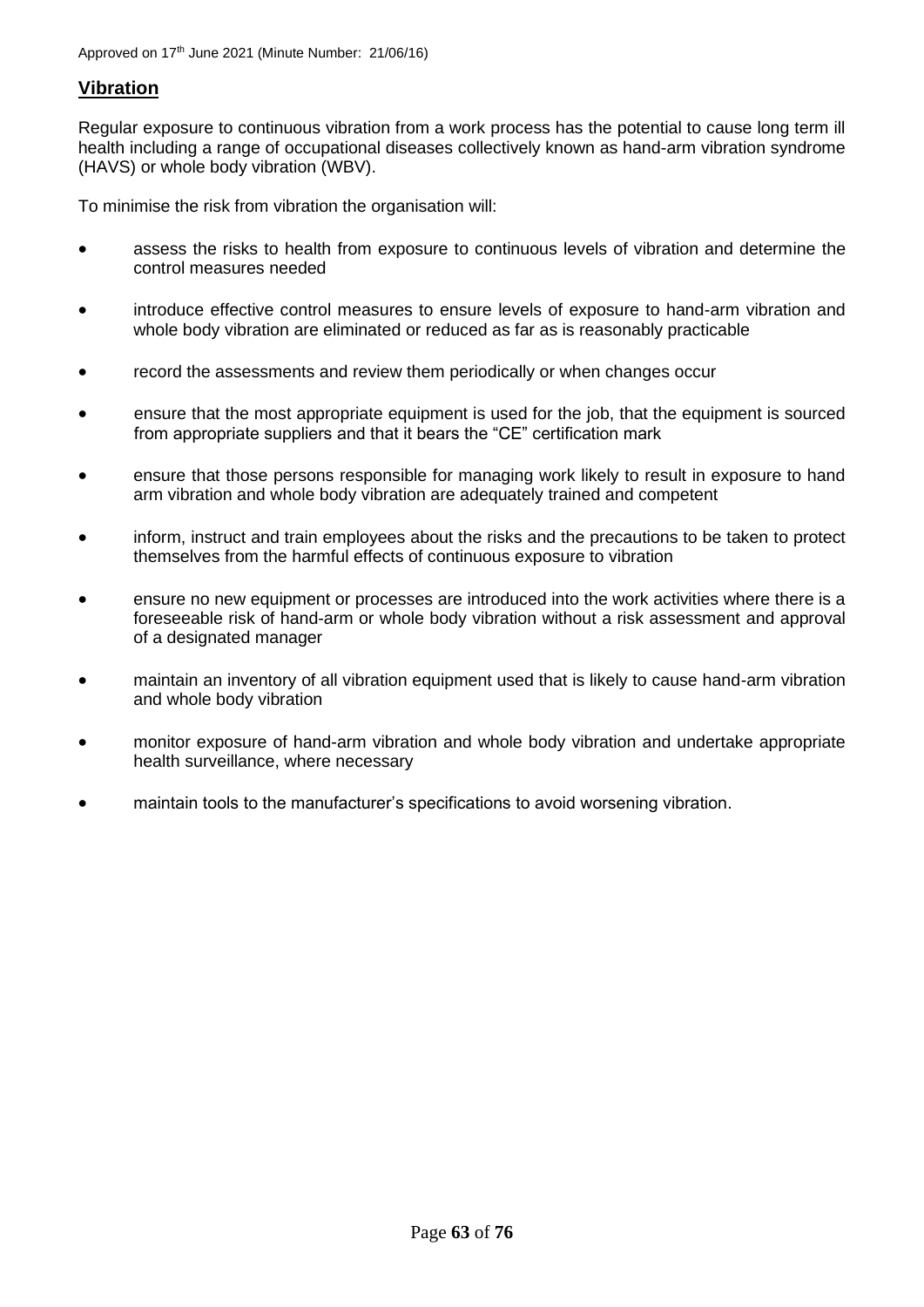# **Violence**

The council recognises that in certain situations violent behaviour towards staff may occur and therefore will take all reasonable measures to protect staff from violence and aggression.

We define violence and aggression as:

- actual or threatened physical assaults on staff
- psychological abuse of staff
- verbal abuse which includes shouting, swearing and gestures
- threats against employees.

To achieve this objective we will:

- carry out risk assessments of potential conflict situations to determine the control measures necessary to protect staff
- ensure that premises are kept secure
- inform all employees of the procedure following a violent or challenging behaviour incident
- not tolerate violence or challenging behaviour towards our employees
- train our employees who may be exposed to violence or challenging behaviour situations
- support the employees involved in any incident
- support their decisions regarding the pressing of criminal charges
- provide any counselling or post-incident assistance required by the employees
- keep records of all incidents of violence and aggression and review the control measures with a view to continual improvement in employee safety.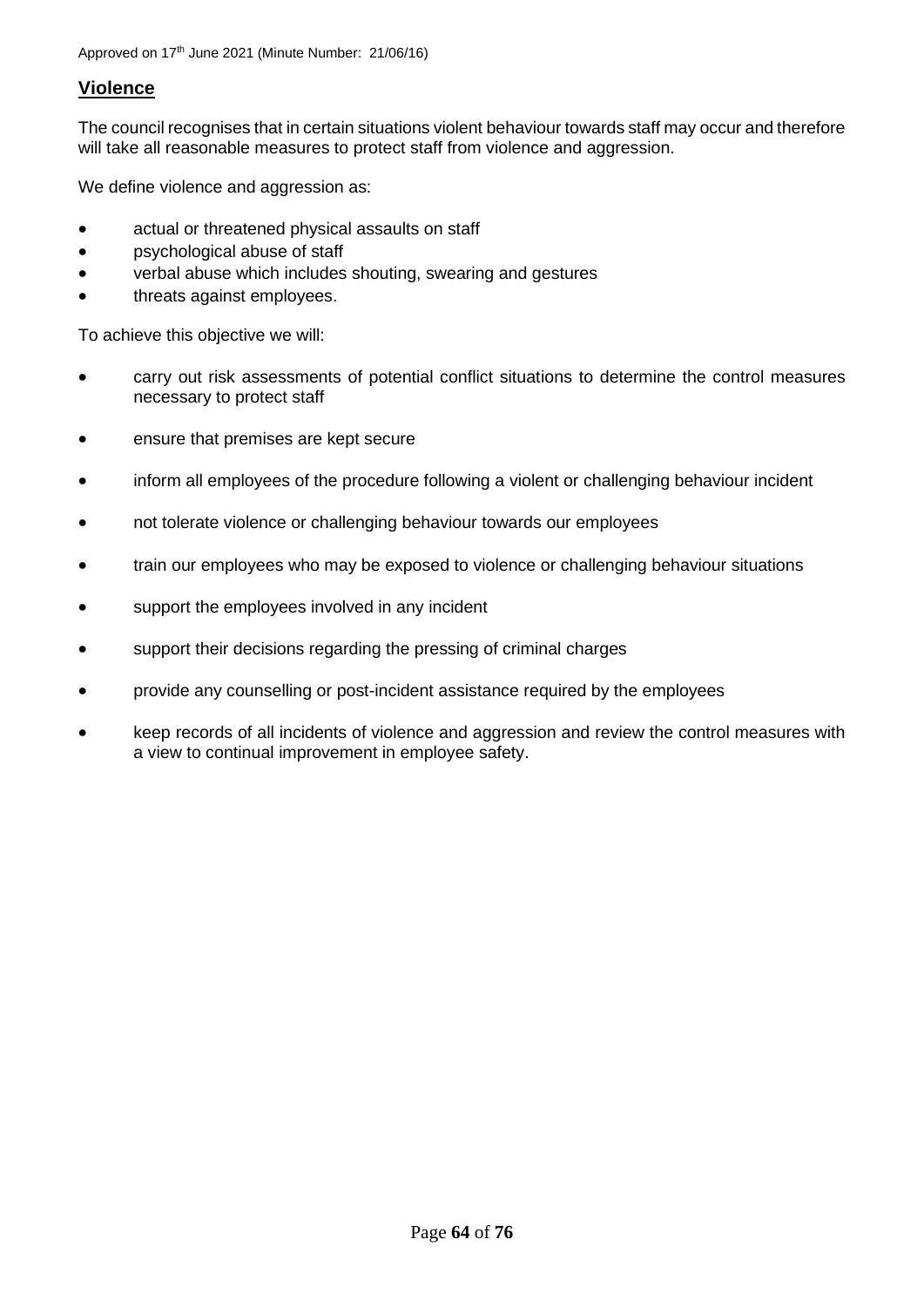# **Visitors**

In the interest of safety and security, the council will take the necessary measures to protect staff and visitors from any accidents or incidents that may occur during visiting.

Employees hosting visitors must ensure that:

- they are authorised to enter the premises or accompanied
- they adhere to applicable health and safety instructions and rules during their visit
- adequate information is passed to ensure their safety including emergency information
- any protective clothing required is provided and worn
- any accidents / incidents involving visitors are reported through the accident reporting arrangements.

Employees aware of people on the premises who may be unauthorised should report these to their manager for action.

# **Emergency Action**

In the event of the fire alarm sounding, all visitors should be escorted to the assembly point by their host. Visitors should not leave the area before notifying the senior person present.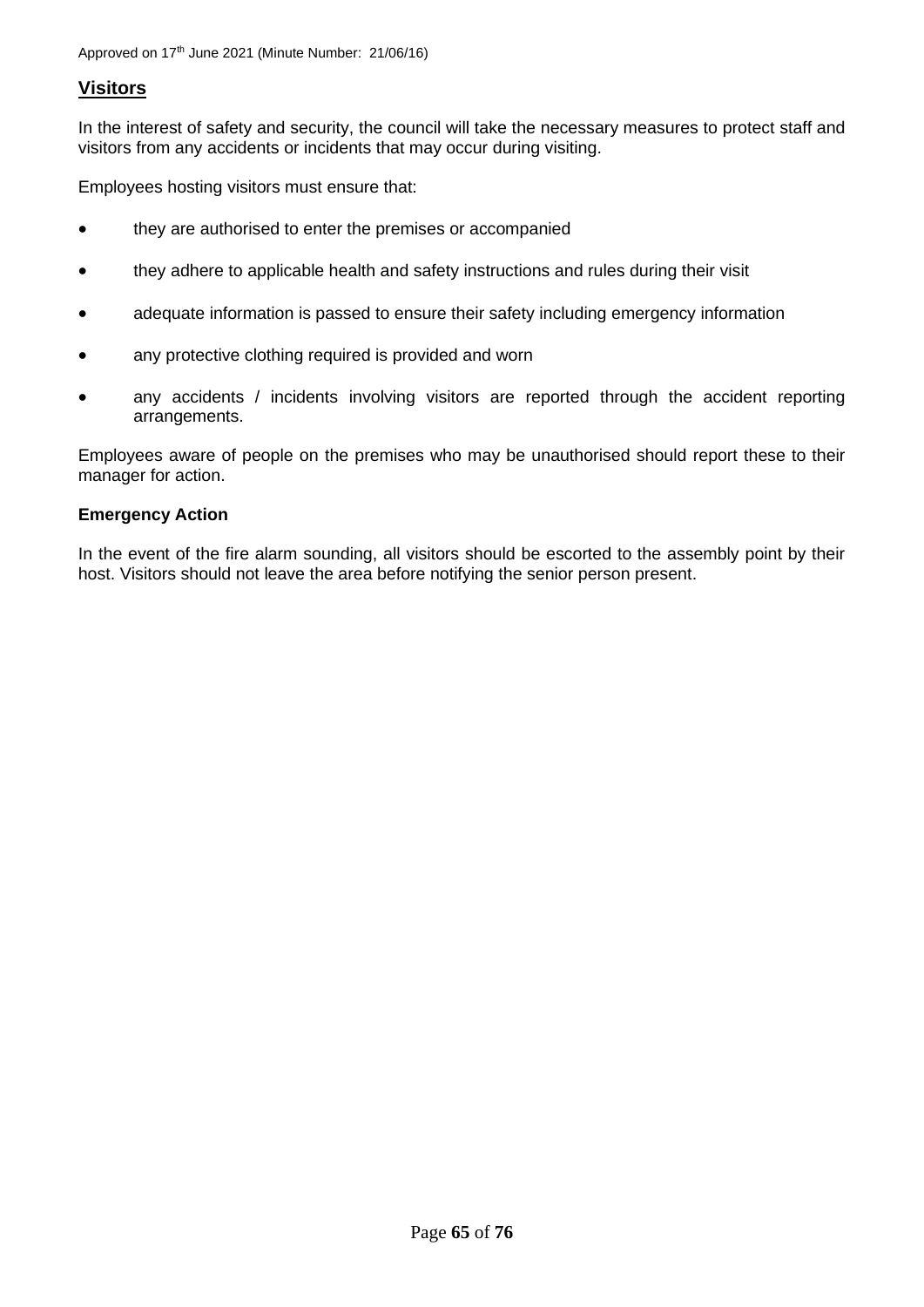# **Work At Height**

The council will take all reasonable steps to provide a safe working environment for all employees who may be affected by work at height activities.

The council will ensure that:

- all work activities that involve work at height are identified and assessed
- the need to undertake work at height will be eliminated whenever it is reasonably practicable to do so
- adequate and secure working platforms with guard rails and toe boards will be used in preference to ladders which will be used for light, short duration work only and secured to prevent displacement
- when necessary, only scaffolds and scaffold towers that have been erected by a competent person will be used
- roof lights and other fragile surfaces will be protected to prevent falls
- fall arrest equipment will be used if other means of prevention (safety nets, harnesses with running lines, etc.) are not practical or justified
- risks associated with those activities where work at height cannot be eliminated are evaluated and steps are taken to control them
- all the necessary equipment to allow safe access to and egress from the place of work is provided
- all the necessary equipment to ensure adequate lighting and protection from adverse weather conditions is provided
- suitable plant is provided to enable the materials used or created in the course of the work are safely lifted to and from the workplace and stored there if necessary
- any working platform and its supporting structures are selected and/or designed in accordance with current standards
- regular inspections of all equipment required for working at height are undertaken
- competent persons are appointed to be responsible for the supervision of all work at height and associated activities
- any contractors from whom they procure services comply with this policy.

## **Information and Training**

The council shall provide any information, instruction and training required to work in a safe manner when working at height.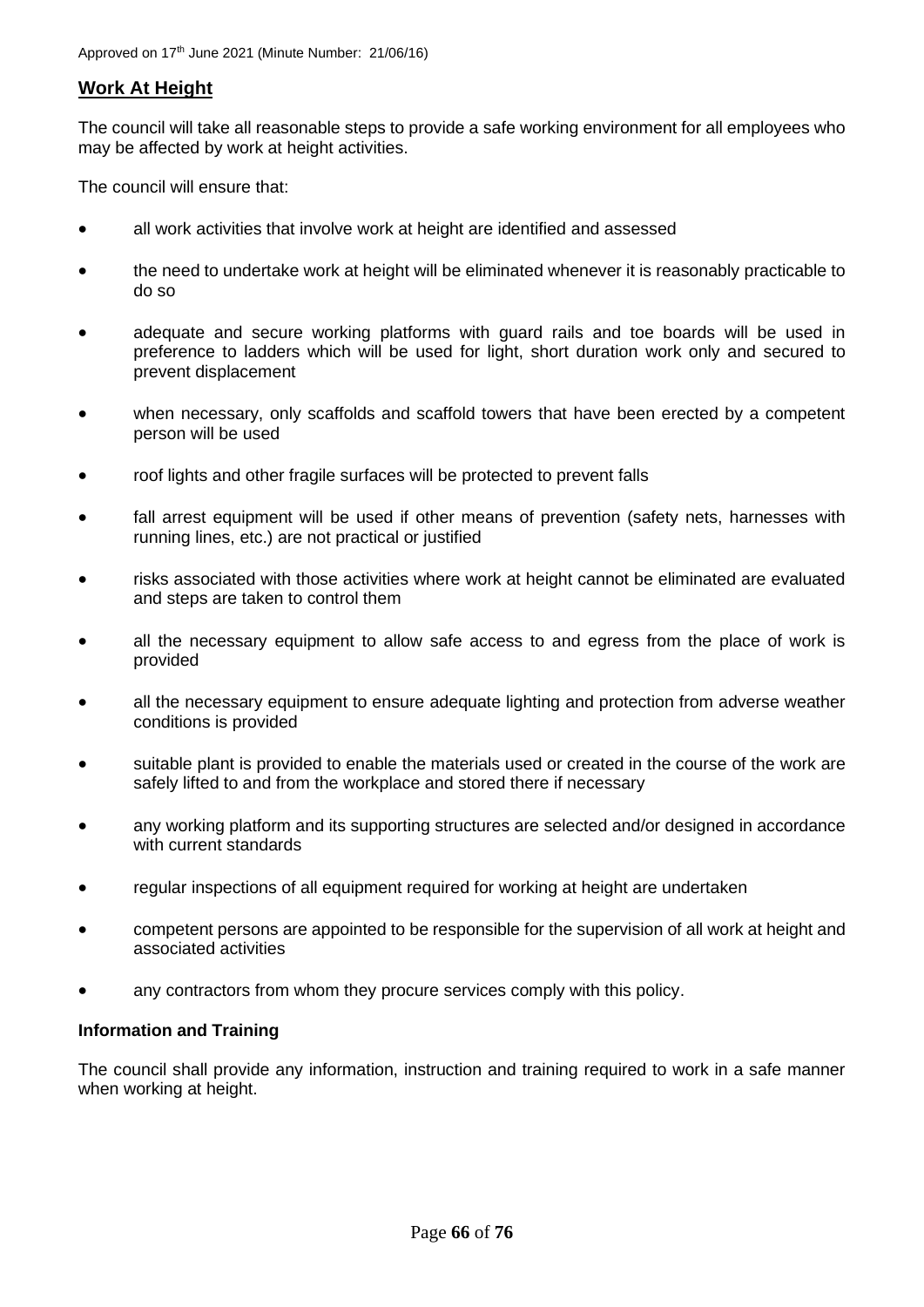# **Work Equipment**

The council will provide a safe working environment in relation to work equipment safety and ensure all employees receive appropriate safety information and training in their work equipment.

To achieve this objective the council will:

- provide work equipment that is suitable for the purpose and compliant with the requirements of the Provision and Use of Work Equipment Regulations
- retain and make available the manufacturer's instruction manual for each item of equipment, where relevant
- before using any item of work equipment, ensure that a risk assessment is carried out and brought to the attention of relevant employees
- inspect all equipment at installation and prior to first use
- regularly inspect work equipment in accordance with the manufacturer's recommendations
- maintain work equipment in accordance with the manufacturer's recommendations
- keep records of all inspections and maintenance
- provide adequate instruction, information and training to employees to enable the work equipment to be used and maintained safely
- provide refresher training as appropriate and as determined necessary by workplace inspections.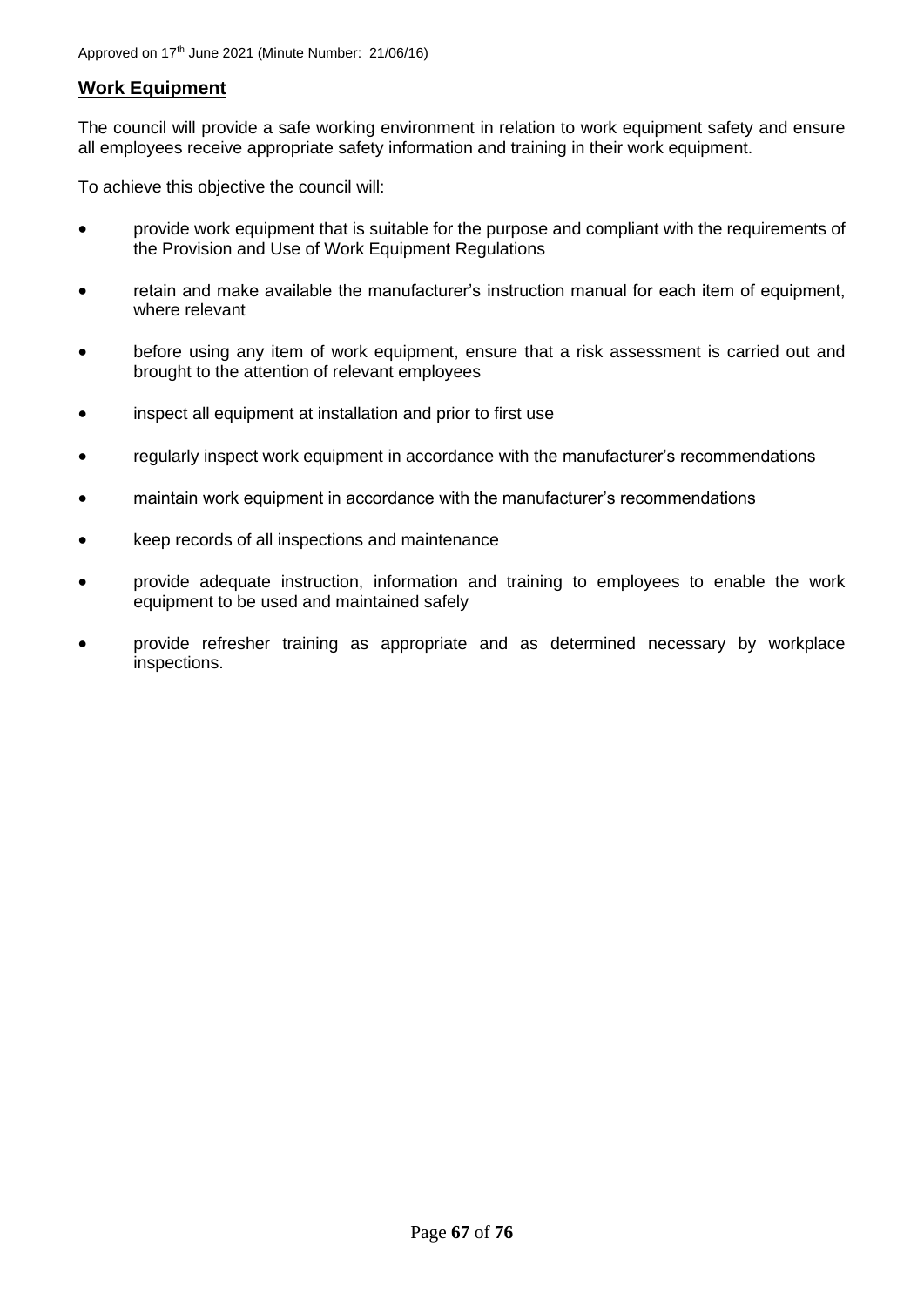# **RISK ASSESSMENT**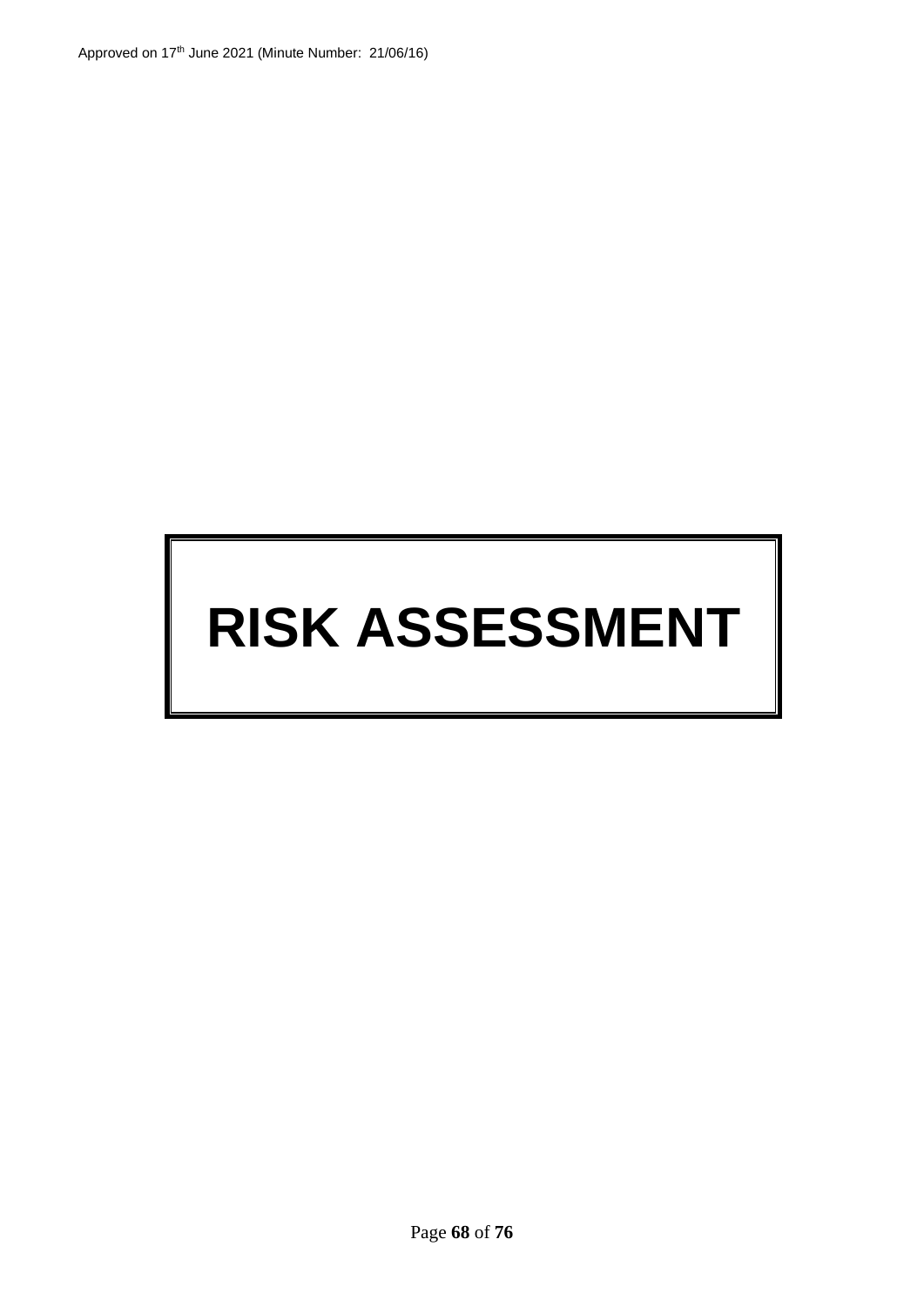# **7. RISK ASSESSMENT**

# **Risk Assessment**

**Risk Assessment** involves identifying the hazards present in the work place or arising out of any work activity and evaluating the extent of the risks involved to employees and others, taking into account existing precautions and their effectiveness.

A **hazard** is something with a potential to cause harm and can include articles, substances, plant or machines, methods of work and the work environment.

**Risk** is the likelihood of harm from that hazard being realised. Risk increases with the number of people exposed to the hazard and also with the potential severity of the harm i.e. the resultant injury or ill health effect. If there are no hazards there are no risks.

The regulations require that risk assessments are **'suitable and sufficient'** in that they should identify all the significant hazards present within the business and its activities and that they should be proportionate to the risk. The assessment should cover all risks that are reasonably foreseeable.

The risk assessment must identify all those people who may be affected by the hazard, whether they are workers or others, such as members of the public.

We may be controlling risks in various ways, determining the effectiveness of those controls is part of the risk assessment process.

Health and safety law does not demand absolute safety when considering what safety controls are required but measures taken should go as far as is **'reasonably practicable'**; a balance between risk and costs, the greater the risk the greater the need to commit resources in terms of time and money to remove or control the risk.

It is a legal requirement that the significant findings of our risk assessments are brought to the attention of our employees.

#### **Carrying out risk assessments**

Those who are involved in risk assessments should:

- be competent
- have knowledge and experience of working procedures in practice, potential dangers and strengths and weaknesses of existing precautions
- have knowledge and experience of how to solve problems identified by the assessment
- be in a position to give the commitment, co-operation and resources required to implement the assessment results.

It is important that the person carrying out the risk assessment is competent. This means that the person must have the necessary skills and knowledge gained through experience and training and may have qualifications that enable them to make sound judgments.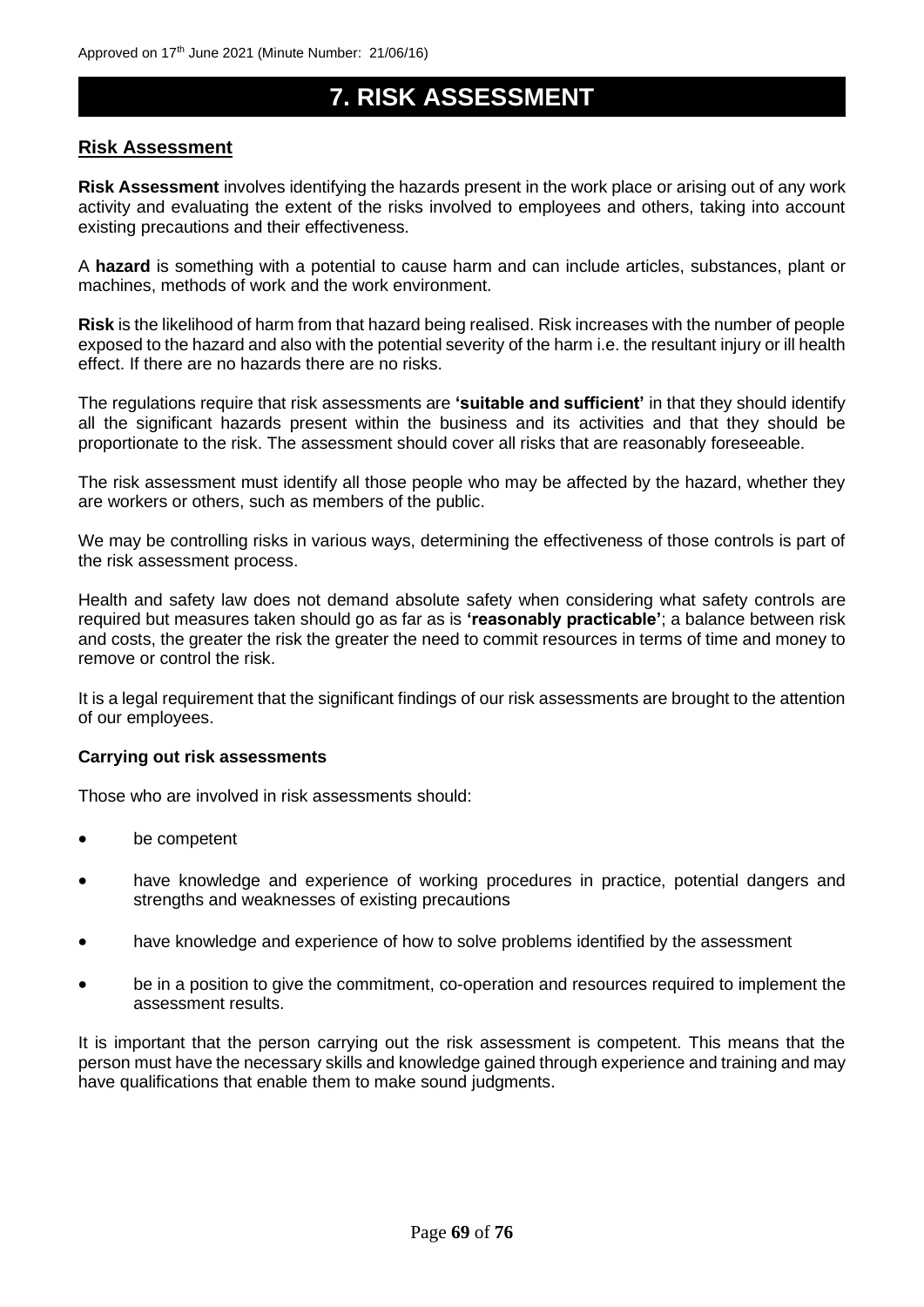## **The five stages of risk assessment**

# **STEP 1 - IDENTIFY THE HAZARDS**

Look for hazards by walking around the workplace. List the hazards that could reasonably be expected to cause harm. Ask for the opinion of employees as they may have noticed things that are not immediately obvious.

Examples of hazards include:

- cables trailing over floors
- fire
- chemicals
- work benches which are too high or too low
- **electricity**
- loads which have to be moved manually
- work equipment
- working environment e.g. ventilation, lighting, heating.

## **STEP 2 - IDENTIFY WHO MAY BE HARMED AND HOW**

List groups of people and individuals who may be affected by the hazards e.g.:

- staff
- members of the public
- contractors on the premises.

Pay particular attention to vulnerable persons, e.g. those with disabilities, visitors, female employees who are pregnant or who have recently returned to work after having a baby, inexperienced employees or young persons.

## **STEP 3 - EVALUATE AND CONTROL THE RISK**

Evaluate the risks arising from the hazards and decide whether existing precautions are adequate or if more should be done. When evaluating the extent of the risk, account should be taken of the chance of some harm occurring (likelihood), the likely severity of this, and the number of people who could be affected. The formula:

Severity x Likelihood = Risk

Is used on the risk forms within this policy manual

Even after all precautions have been taken some risk may remain. Ensure the precautions in place meet standards set by legal requirements comply with a recognised standard, represent good practice and reduce the risk as far as is reasonably practicable.

Where additional controls or further action are necessary to reduce the risk, decide what more could reasonably be done by adopting the following principles:

- avoid the risk completely
- evaluate risks which cannot be avoided
- combat risks at source
- adapt work to the individual
- make use of technical progress
- replace the dangerous with none or less dangerous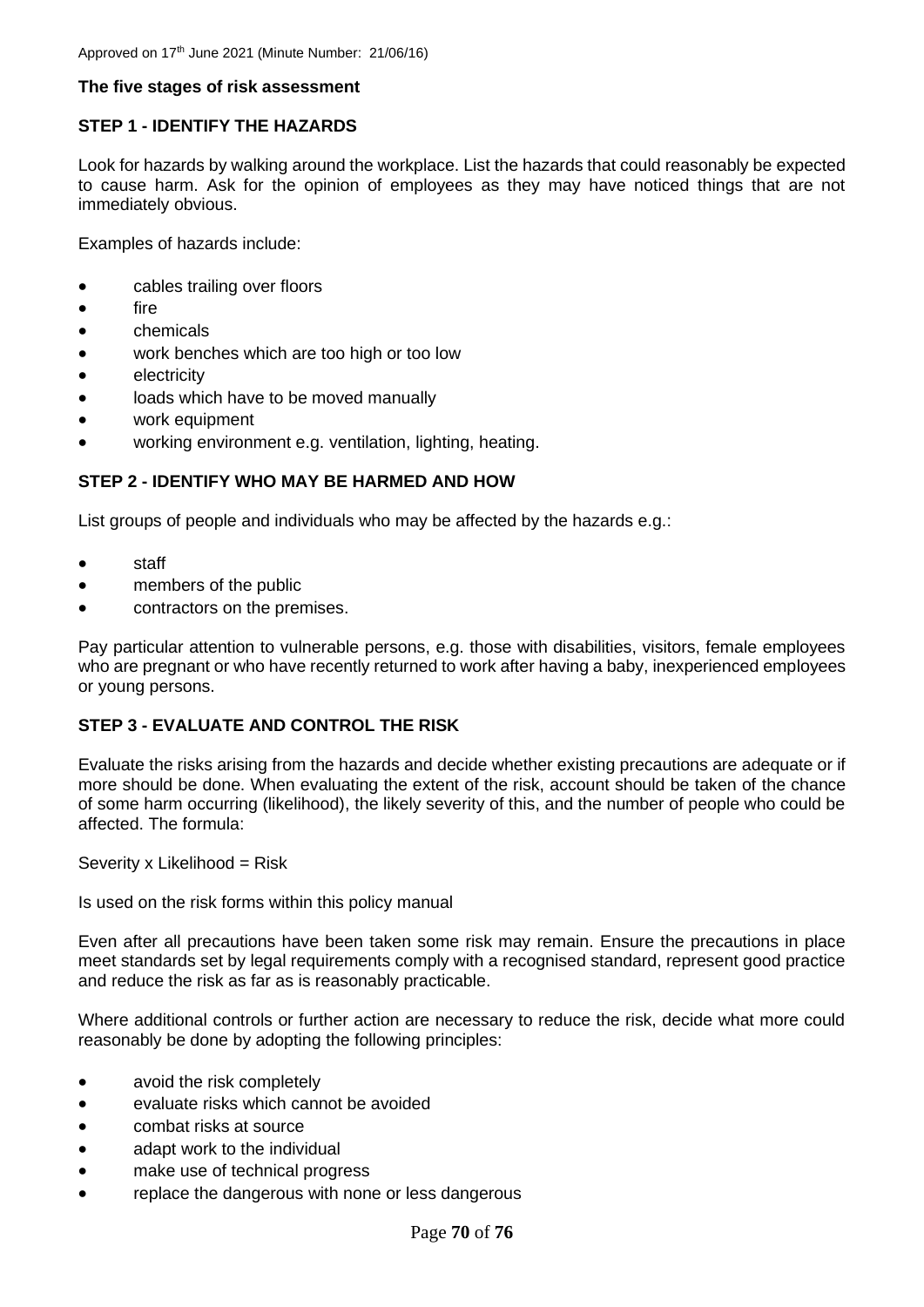- develop an overall prevention policy
- give priority to measures which protect the greatest number of people
- give appropriate instructions to employees.

## **IMPLEMENTING AN ACTION PLAN**

Once the level of risk has been determined and the control measures needed to reduce or eliminate the risk established, an action plan should be drawn up with timescales for implementation of the control measures.

## **STEP 4 - RECORD YOUR FINDINGS**

The significant findings of the assessment must be recorded since these provide evidence that something has been done, it is also a legal requirement. Keep any written assessments for future reference and ensure that employees are informed of the findings and control measures, either existing or additional, that have to be observed and used. In some circumstances the findings of the risk assessment should also be given to others who could be affected, for example agency workers, contractors etc.

#### **Hazards and example controls**

| <b>Hazard</b>                              | <b>Example control measures</b>                                                                                                                                 |
|--------------------------------------------|-----------------------------------------------------------------------------------------------------------------------------------------------------------------|
| Manual handling                            | Mechanical aids, hoists, getting assistance, breaking loads into<br>smaller units, training                                                                     |
| Hazardous substances                       | Substitution for less hazardous alternatives, extract ventilation,<br>personal protective equipment, training                                                   |
| Work equipment (machinery,<br>tools, etc.) | Guarding, demarcation of danger zones, restricted operation and<br>use planned preventative maintenance, training                                               |
| Ladders                                    | Avoid working at height. correct type of ladder/stepladders,<br>maintained, training                                                                            |
| Electricity                                | Insulated tools, residual circuit breakers, fuses, earthing,<br>inspection and testing of systems and appliances                                                |
| Stairs, etc                                | Good lighting, handrails, non-slip surfaces, slightly<br>raised/highlighted front edges                                                                         |
| Fire                                       | Detection/warning systems, fire drills, extinguishers, signs,<br>suitable storage facilities for substances and goods, fire retardant<br>furniture and fittings |
| <b>Noise</b>                               | Reduction at source, isolation, ear protection, demarcation of<br>danger zones                                                                                  |
| <b>Stress</b>                              | Reduce/increase workload, more control over work, work<br>suitable for the individual, avoidance of monotonous repetitive<br>work                               |
| Work environment                           | Good lighting, ventilation, redesign layout of area,<br>heaters/coolers                                                                                         |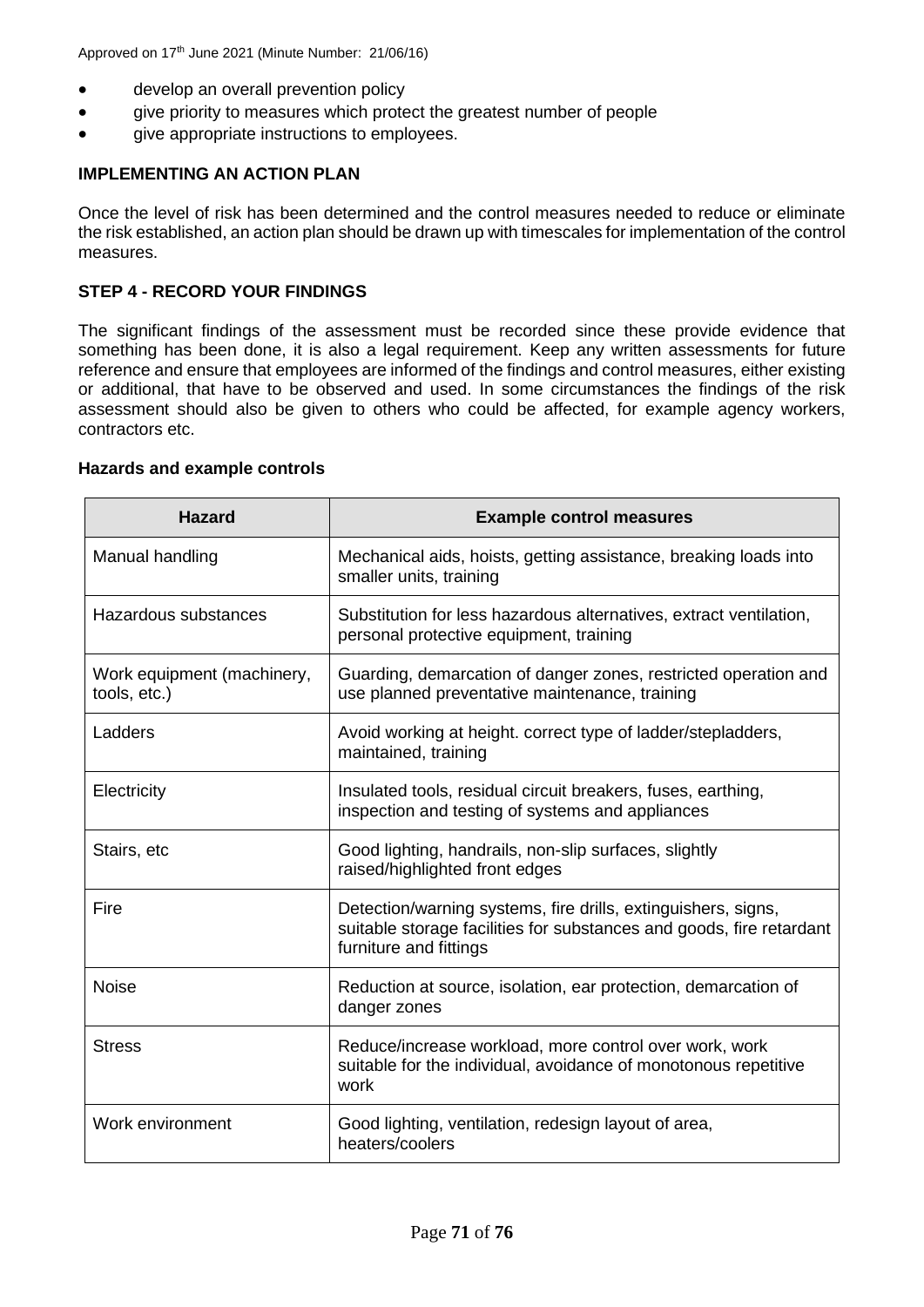# **STEP 5 - MONITOR AND REVIEW THE ASSESSMENT**

It is important that the control measures are monitored and that records are kept. A regular review of the assessments should be made to take into account any changes to the methods or systems of work. You should also review the assessment following an accident, where there has been a significant change to the work, if new information comes to light, or if there is any other reason to believe that it may no longer be valid. Following the review, additional control measures should be implemented if required. Even if there are no significant changes since the original risk assessment, it should be regularly reviewed to confirm that it is still relevant and valid.

# **Fire Risk Assessment**

A fire risk assessment is an organised and methodical look at the premises, the activities carried on there and the likelihood that a fire could start and cause harm to those in and around the premises.

The aims of the fire risk assessment are:

- to identify the fire hazards
- to reduce the risk of those hazards causing harm to as low as reasonably practicable
- to decide what physical fire precautions and management arrangements are
- necessary to ensure the safety of people in your premises if a fire does start.

The significant findings of the fire risk assessment, the actions to be taken as a result of the assessment and details of anyone especially at risk must be recorded.

It is important that the fire risk assessment is carried out in a practical and systematic way and that enough time is allocated to do a proper job. It must take the whole of your premises into account, including outdoor locations and any rooms and areas that are rarely used. Small premises may be able to assess as a whole, in larger premises you may find it helpful to divide them into rooms or a series of assessment areas using natural boundaries, e.g. process areas, offices, stores, as well as corridors, stairways and external routes.

Risk assessments must take account of other users of the buildings and co-operation and communication of hazard and risk must be shared between businesses to ensure a co-ordinated response is prepared and implemented.

You need to appoint one or more competent persons to carry out any of the preventive and protective measures needed to comply with the legislation. This person could be you, or an appropriately trained, employee or, where appropriate, a third party.

Your fire risk assessment should demonstrate that, as far as is reasonable, you have considered the needs of all relevant persons, including disabled people.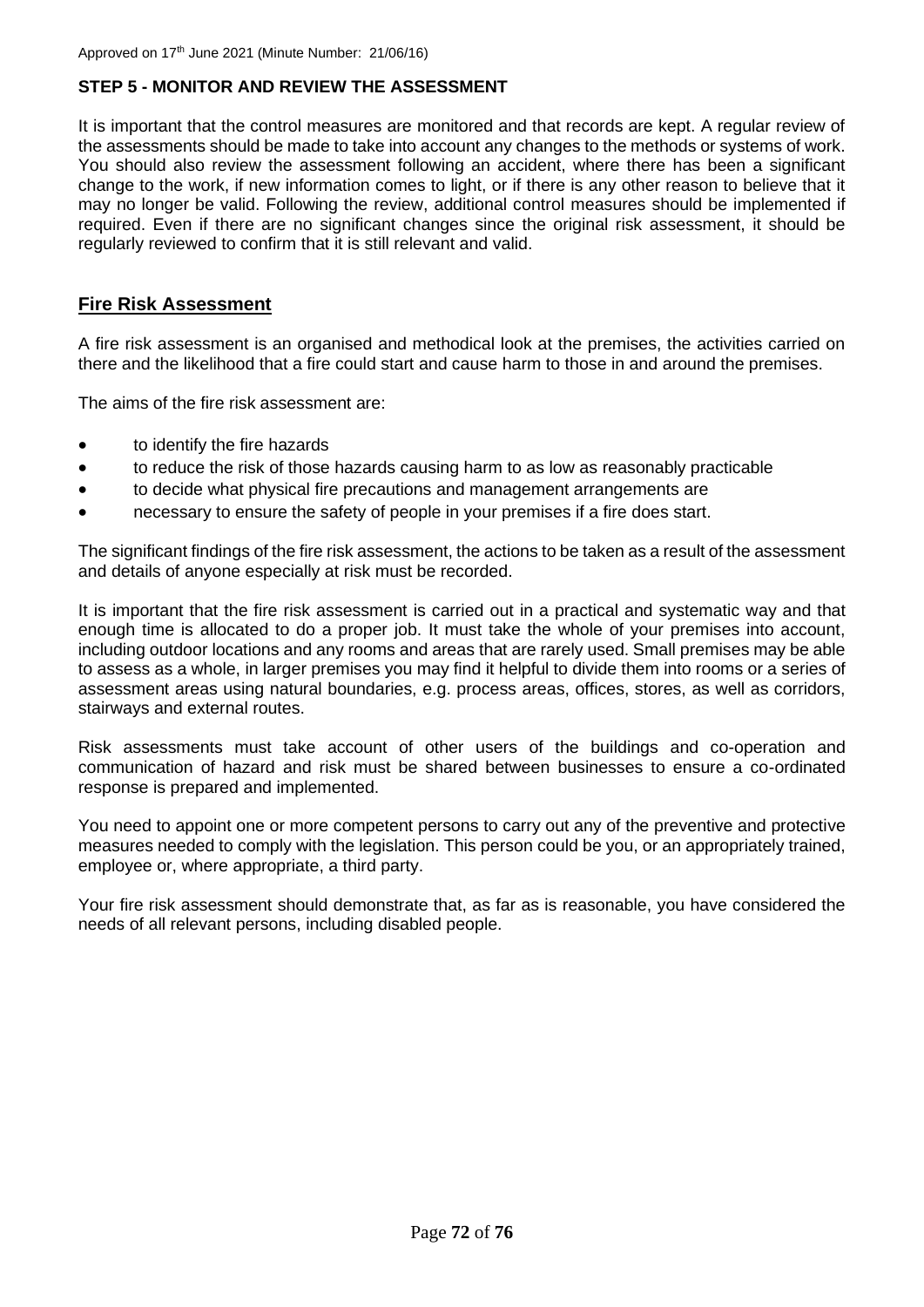# **Six Steps to Fire Risk Assessment**

### **1. Identify the hazards**

- Sources of ignition
- Sources of fuel
- Sources of oxygen.

# **2. Identify people at risk**

- Employees
- People in and around the premises
- Vulnerable persons, disabled etc.

# **3. Evaluate, remove, reduce and protect from risk**

- Evaluate the risk of fire occurring
- Evaluate the risk to people from fire
- Remove or reduce the fire hazards
- Remove or reduce the risks to people.

# **4. Consider:**

- Detection and warning
- Fire fighting
- Escape routes and travel distances
- Lighting
- Signs and notices
- Maintenance.

#### **5. Record, plan, inform, instruct and train**

- Record the significant findings and action taken
- Prepare an emergency plan
- Inform and instruct relevant people; co-operate and co-ordinate with other businesses
- Provide training.

#### **6. Review**

- Keep assessment under review
- Revise where necessary.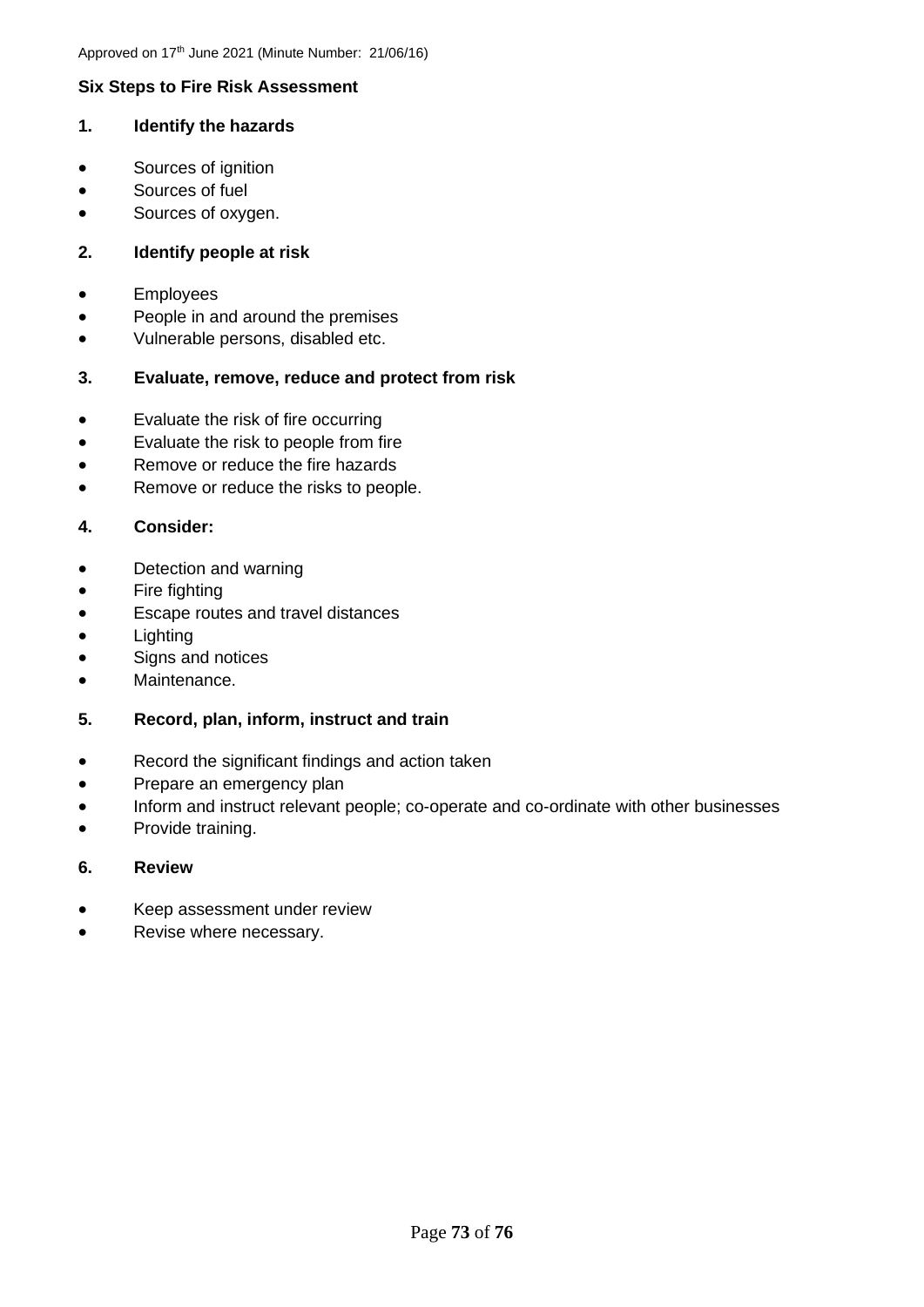# **MONITORING HEALTH AND SAFETY**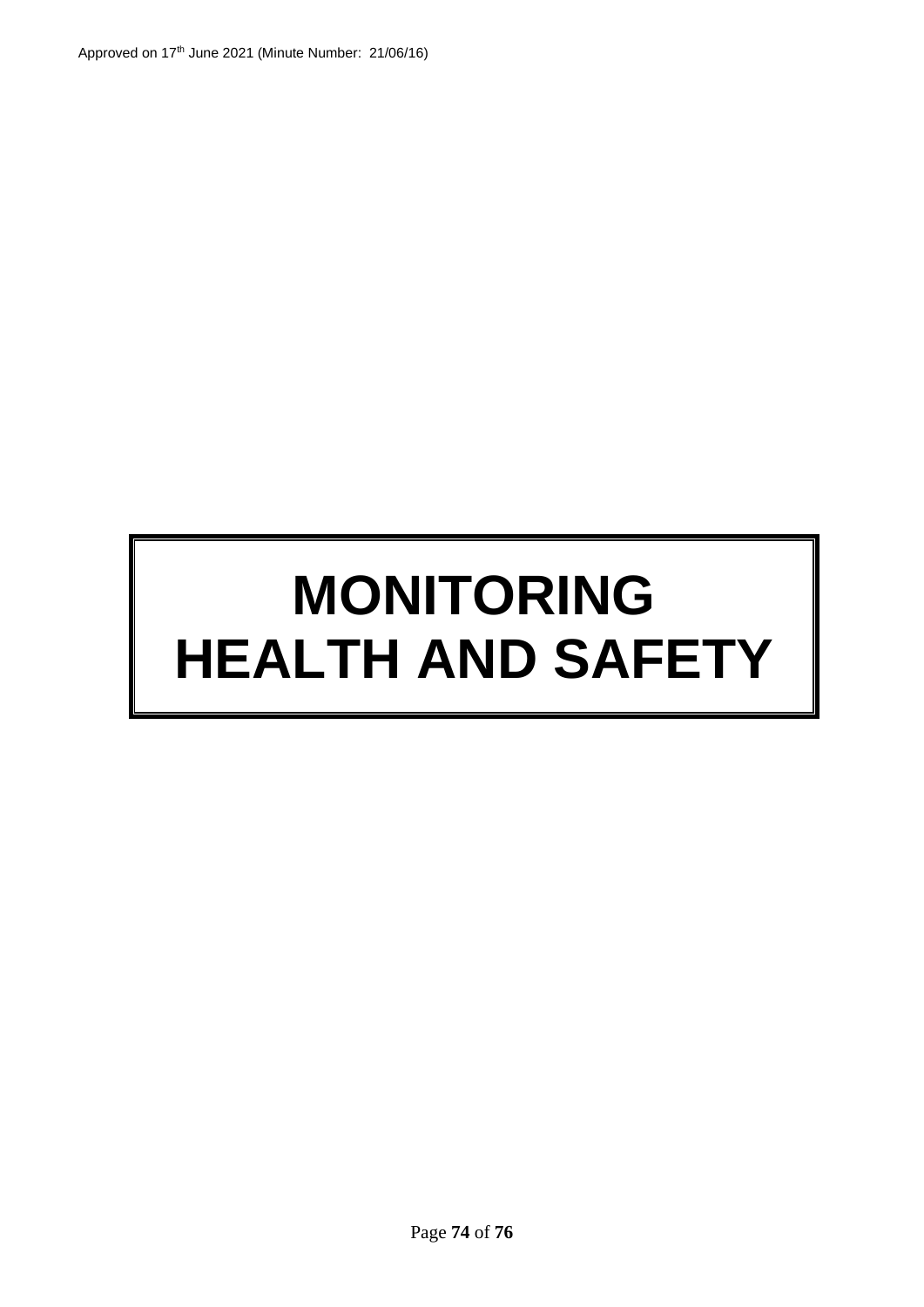# **8. MONITORING OF HEALTH AND SAFETY**

Measurement is essential to maintain and improve our health and safety performance to identify how effectively we are controlling risks and how well we are developing a positive health and safety culture.

There are two types of performance monitoring, active and reactive.

# **Proactive monitoring**

Monitoring is a line manager's responsibility and each of the key management positions are expected to play their part in monitoring achievement against relevant health and safety standards. Managers will be expected to provide evidence that they have carried out monitoring within their areas of responsibility and they are reinforcing their commitment to health and safety objectives in general and helping to develop a health and safety culture.

This approach to proactive monitoring gives the council feedback on its performance before an accident, incident or case of ill health.

Managers and supervisors with defined health and safety responsibilities must monitor in detail the areas for which they have day to day control. Much of this checking will be informal and not recorded but formalised, structured checks are also essential to ensure all areas are covered and to demonstrate compliance to senior managers who must in turn seek assurance that first line monitoring is taking place.

Employees who take a proactive interest or represent groups for health and safety can also be involved with monitoring and may take the format of a health and safety tour or if more formally via a devised checklist.

#### **Reactive monitoring**

Reactive monitoring of events including accidents, incidents, cases of ill health or property damage provide an opportunity to check performance and learn from mistakes and improve control measures.

Trends and common features arising from accident and incident investigation can identify jobs or activities where future health and safety initiatives would be most beneficial. Investigations may also provide valuable information in the event of legal action or an employee claim.